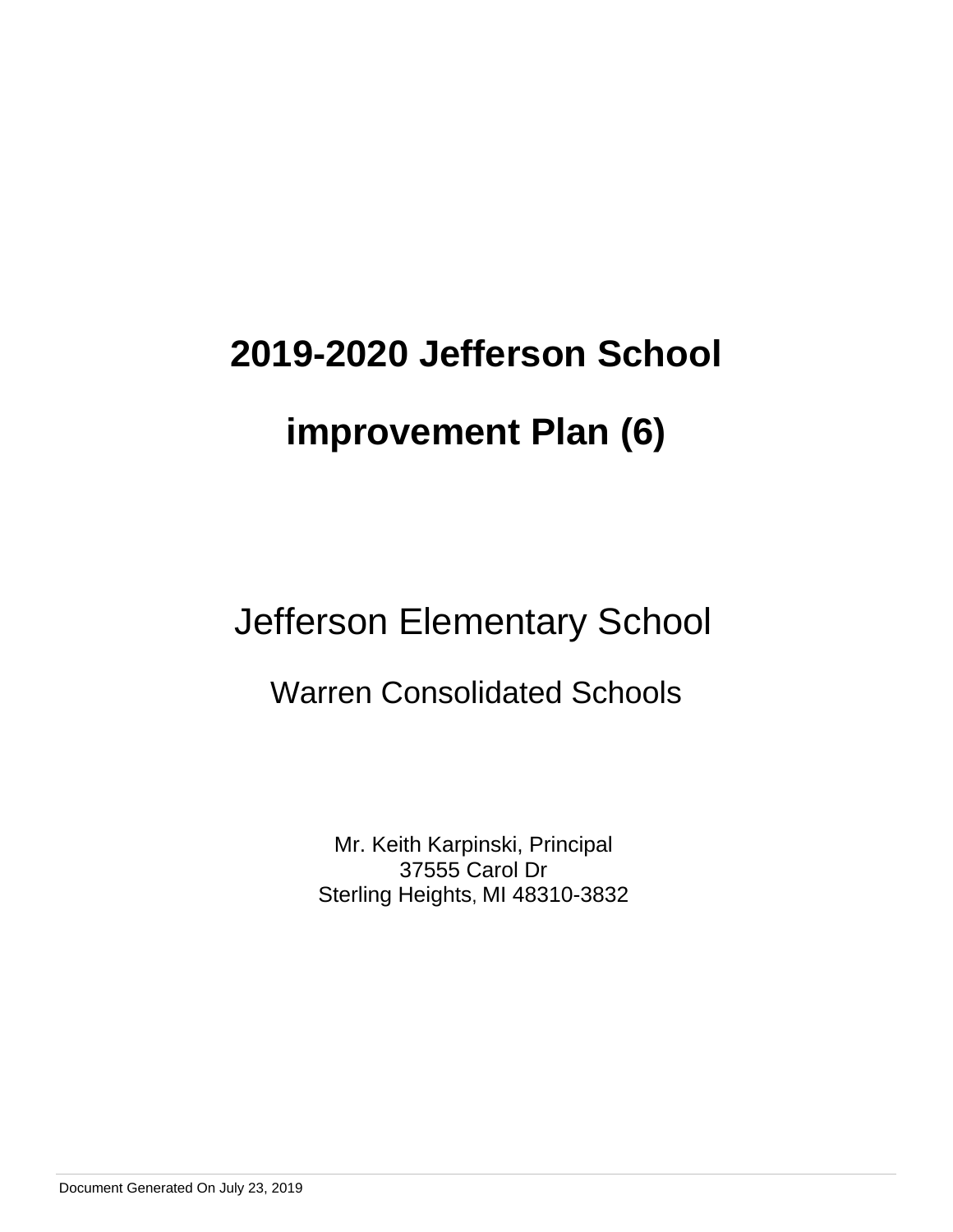## **TABLE OF CONTENTS**

| Goal 5: All students will meet or exceed state and local standards in Social Studies.  16                             |  |
|-----------------------------------------------------------------------------------------------------------------------|--|
| Goal 6: All staff will work together to reduce instructional variance to improve student achievement. 18              |  |
| Goal 7: Promote positive school communities, Pre-K to adult learner, by providing quality in school and out of school |  |
|                                                                                                                       |  |
|                                                                                                                       |  |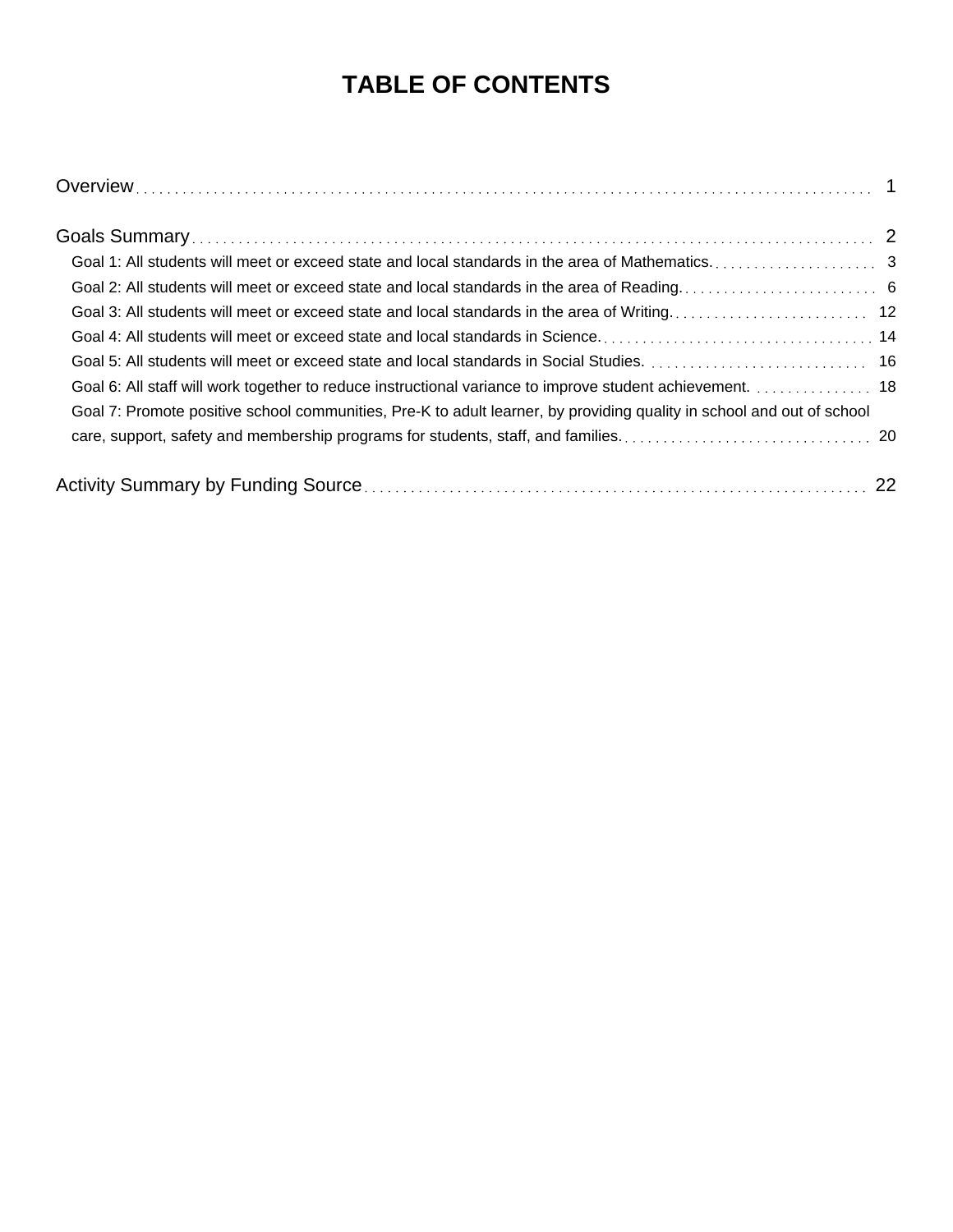Jefferson Elementary School

### **Overview**

### **Plan Name**

2019-2020 Jefferson School improvement Plan (6)

### **Plan Description**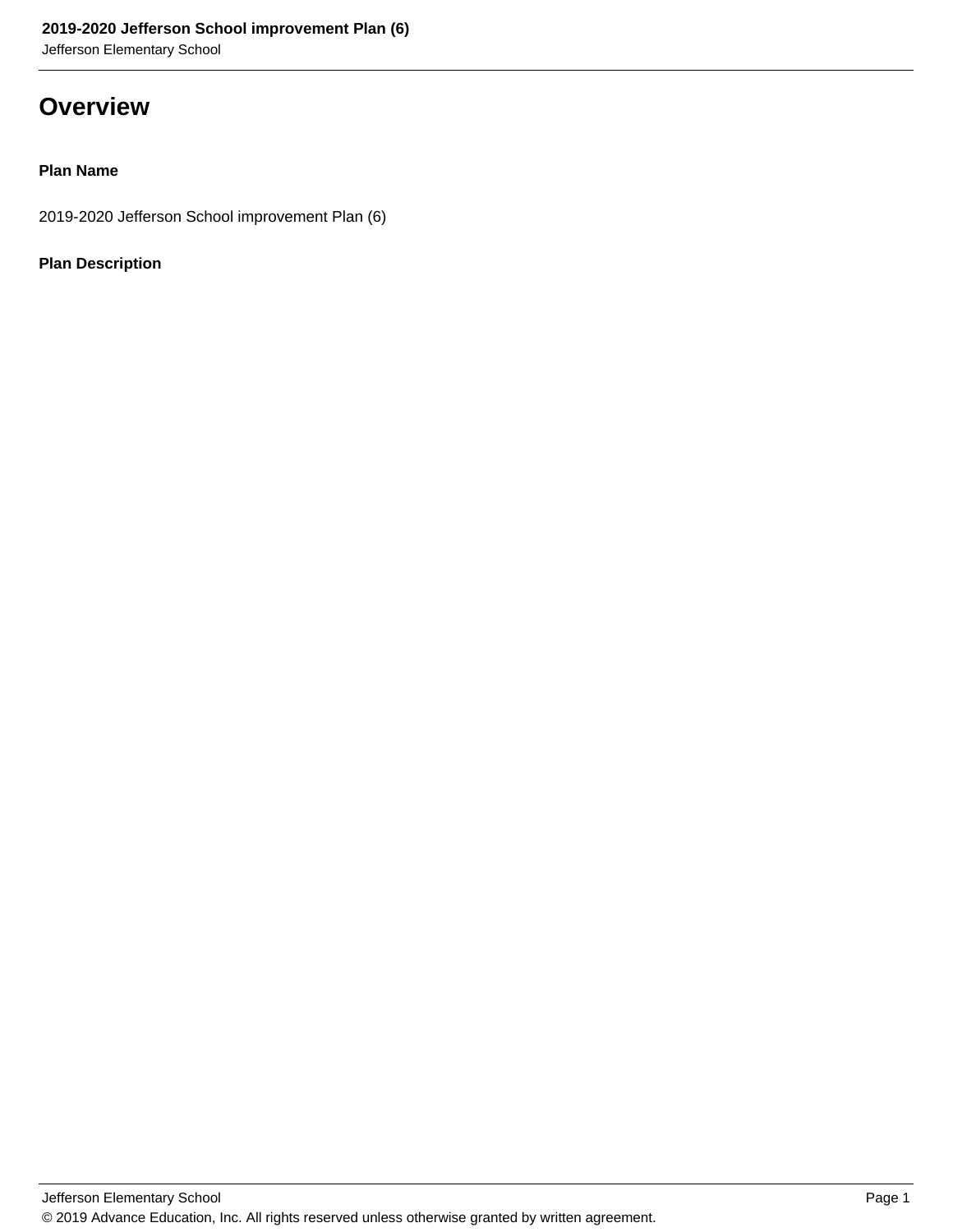### **Goals Summary**

**The following is a summary of the goals encompassed in this plan. The details for each goal are available in the next section.**

| #              | Goal Name                                                                                                                                                                                               | Goal Details                                           | Goal Type      | <b>Total Funding</b> |
|----------------|---------------------------------------------------------------------------------------------------------------------------------------------------------------------------------------------------------|--------------------------------------------------------|----------------|----------------------|
|                | All students will meet or exceed state and local<br>standards in the area of Mathematics.                                                                                                               | Objectives: 1<br>Strategies: 2<br>Activities: 12       | Academic       | \$3000               |
| $ 2\rangle$    | All students will meet or exceed state and local<br>standards in the area of Reading.                                                                                                                   | Objectives: 1<br>Strategies: 3<br>Activities: 15       | Academic       | \$21500              |
| 3              | All students will meet or exceed state and local<br>standards in the area of Writing.                                                                                                                   | Objectives: 1<br>Strategies: 2<br>Activities: 5        | Academic       | \$0                  |
| 4              | All students will meet or exceed state and local<br>standards in Science.                                                                                                                               | Objectives: 1<br>Strategies: 2<br>Activities: 5        | Academic       | \$3500               |
| 5              | All students will meet or exceed state and local<br>Istandards in Social Studies.                                                                                                                       | Objectives: 1<br>Strategies: 2<br><b>Activities: 4</b> | Academic       | \$1000               |
| 6              | All staff will work together to reduce instructional<br>variance to improve student achievement.                                                                                                        | Objectives: 1<br>Strategies: 1<br>Activities: 6        | Organizational | \$1500               |
| $\overline{7}$ | Promote positive school communities, Pre-K to<br>adult learner, by providing quality in school and out<br>of school care, support, safety and membership<br>programs for students, staff, and families. | Objectives: 1<br>Strategies: 1<br>Activities: 4        | Organizational | \$2000               |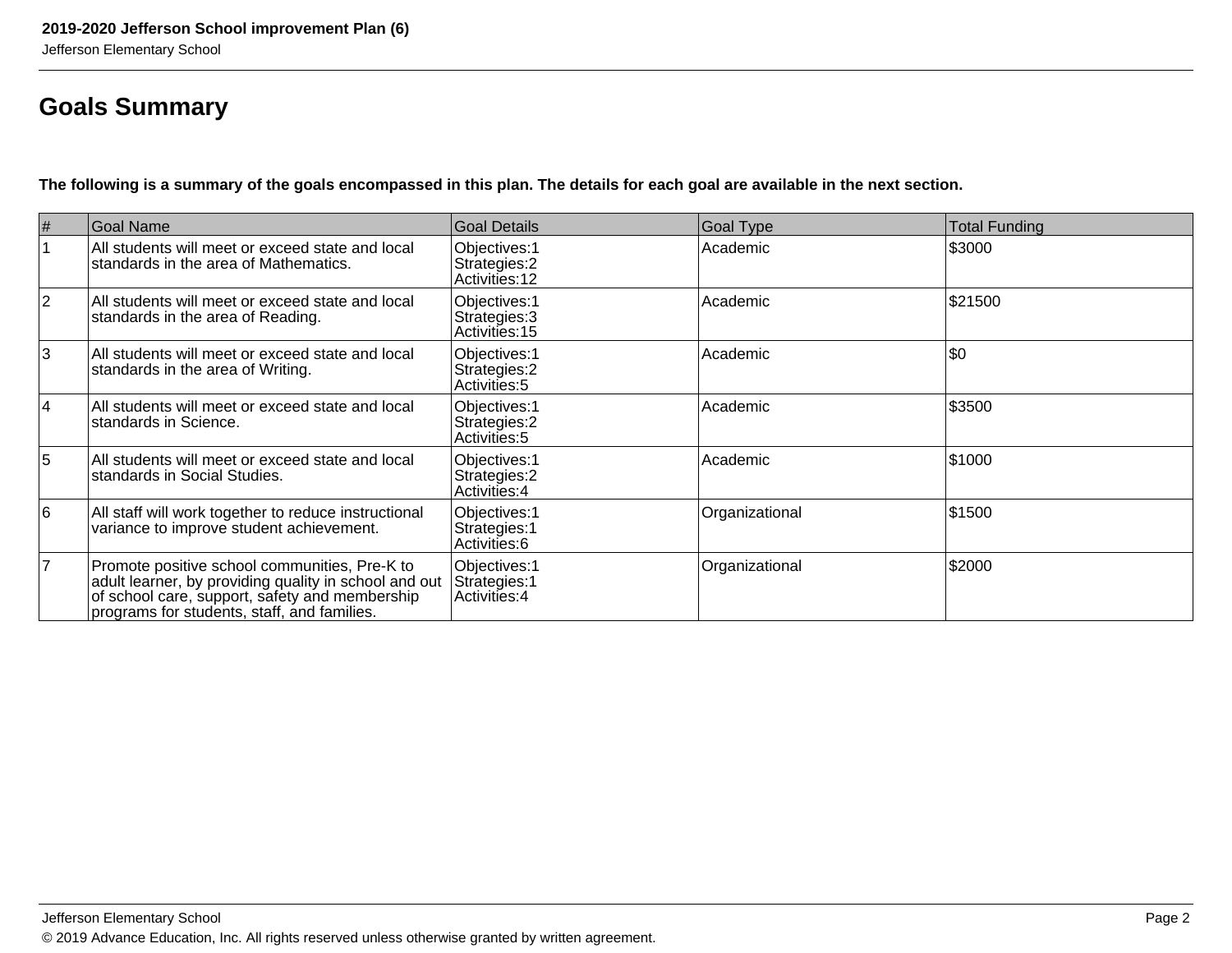### **Goal 1: All students will meet or exceed state and local standards in the area of Mathematics.**

### **Measurable Objective 1:**

85% of Kindergarten, First, Second, Third, Fourth and Fifth grade students will demonstrate a proficiency in Common Core Mathematics Standards in Mathematicsby 06/03/2022 as measured by state and local assessments..

### **Strategy 1:**

Differentiation of Instruction - Differentiated Instruction is an instructional concept that maximizes learning for all students regardless of skill level or background. It isbased on the fact that in a typical classroom, students vary in their academic abilities, learning styles, personalities, interests, background knowledge and experiences,and levels of motivation for learning. When a teacher differentiates instruction, he or she uses the best teaching practices and strategies to create different pathwaysthat respond to the needs of diverse learners.

Category: Mathematics

Research Cited: Reis, S.M., Kaplan, S.N., Tomlinson, C.A., Westbert, K.L., Callahan, C.M. & Cooper, C.R. "How the Brain Learns, A Response: equal does not mean identical." Educational Leadership 56 (1989): 3. Ellis, E.S. & Worthington, L.A. "Research synthesis on effective teaching principles and the design of quality tools foreducators. University of Oregon (1994): Technical Report No.5 National Center to Improve the Tools of Educators. Tomlinson, C.A. The Differentiated Classroom:Responding to the Needs of All Learners. Pearson, 1999. Marzano, Robert. What Works in Schools. ASCD, 2003.Tier: Tier 2

| <b>Activity - Web Based Applications</b>                                                                                                                                                                                                                                                                    | Activity<br>Type                                                                 | Tier              | Phase     | Begin Date            | End Date   | Resource<br> Assigned | Source Of<br><b>Funding</b> | Staff<br>Responsibl                                                                                                                     |
|-------------------------------------------------------------------------------------------------------------------------------------------------------------------------------------------------------------------------------------------------------------------------------------------------------------|----------------------------------------------------------------------------------|-------------------|-----------|-----------------------|------------|-----------------------|-----------------------------|-----------------------------------------------------------------------------------------------------------------------------------------|
| In whole class, small group and individual settings, students will Academic<br>use programs such as Zearn Moby Max, StarFall, Learning A-<br>Z, and Fact Monster support appropriate math objectives.<br>Technological devices including laptops and tablets will be<br>researched and purchased as needed. | Support<br>Program,<br>Materials,<br>Technology<br>Supplemen<br>tal<br>Materials | Tier <sub>2</sub> | Implement | 09/04/2018 06/30/2021 |            | \$1500                | Title I<br> Schoolwide      | <b>Classroom</b><br>Iteachers.<br><b>Allied Arts</b><br>Teachers,<br>Title I, Title<br>III, Special<br>Education,<br>Administrat<br>lor |
| Activity - Monitor the Implementation of Differentiated<br>Instruction                                                                                                                                                                                                                                      | Activity<br>Type                                                                 | Tier              | Phase     | Begin Date End Date   |            | Resource<br> Assigned | Source Of<br>Funding        | Staff<br>Responsibl                                                                                                                     |
| Through walk through and program fidelity checks, the<br>Principal will monitor the implementation of the Differentiated<br>Instruction activities.                                                                                                                                                         | Implementa Tier 2<br>tion,<br>Monitor                                            |                   | Implement | 09/04/2018            | 06/30/2021 | <b>SO</b>             | General<br>Fund             | Principal<br>land<br>teaching<br>Istaff                                                                                                 |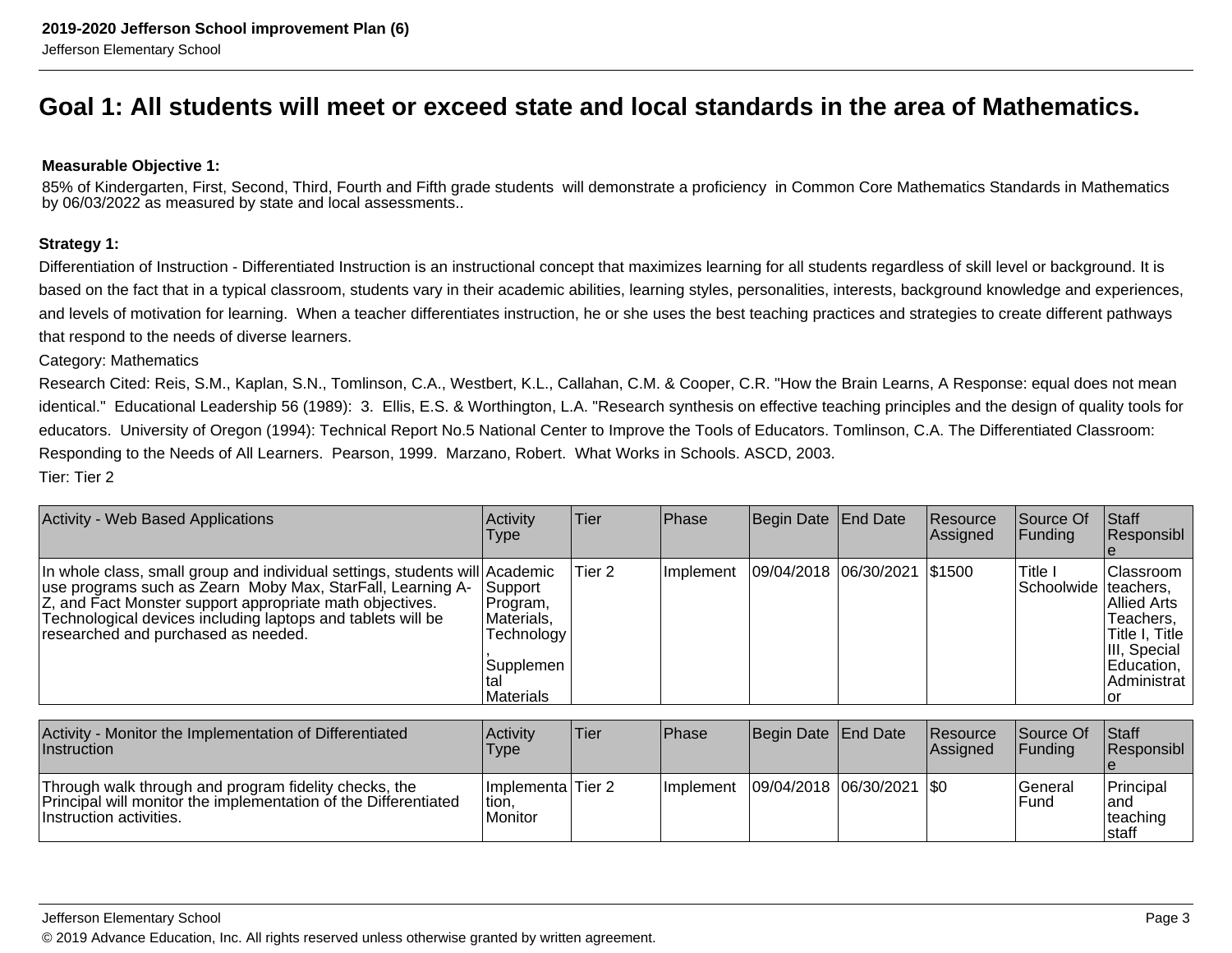Jefferson Elementary School

| Activity - Guided Math Groups/Interventions                                                                                                                                                                                       | Activity<br><b>Type</b>                                          | <b>Tier</b> | Phase     | Begin Date End Date         | Resource<br> Assigned | lSource Of<br> Funding            | Staff<br>Responsibl                                                                                          |
|-----------------------------------------------------------------------------------------------------------------------------------------------------------------------------------------------------------------------------------|------------------------------------------------------------------|-------------|-----------|-----------------------------|-----------------------|-----------------------------------|--------------------------------------------------------------------------------------------------------------|
| At-risk students receive additional support at their level during<br>guided math groups. Students will be taught at their level, as<br>determined by progress monitoring, pre/post unit tests, CFAs,<br>and background knowledge. | Academic<br> Support<br>Program,<br>Direct<br><b>Instruction</b> | Tier 2      | Implement | 09/04/2018 06/30/2021 \$500 |                       | Title I<br>Schoolwide   teachers, | Classroom<br>IAllied Arts<br>Teachers,<br>Title I, Title<br>III, Special<br>Education,<br>Administrat<br>.or |

| Activity - Walk to Math                                                                                                                                                                                         | Activity<br>Type                                            | Tier   | <b>Phase</b> | Begin Date End Date           | Resource<br>Assigned | Source Of<br><b>Funding</b>       | <b>Staff</b><br>Responsibl                                                                          |
|-----------------------------------------------------------------------------------------------------------------------------------------------------------------------------------------------------------------|-------------------------------------------------------------|--------|--------------|-------------------------------|----------------------|-----------------------------------|-----------------------------------------------------------------------------------------------------|
| Based on data collected from common assessments, teachers<br>will group students by ability for additional math support. 2-4<br>times per week, students will "walk to math" for instruction at<br>their level. | Academic <br> Support<br>Program,<br>∣Direct<br>Instruction | Tier 2 | Ilmplement   | $ 09/04/2018 06/30/2021 $ \$0 |                      | Title I<br>Schoolwide   teachers, | Classroom<br>Title I/Title<br>III, Allied<br> Arts.<br>Special<br>Education,<br>Administrat<br>l Ol |

| Activity - Math Support Grade Level Intervention Meetings                                                                    | Activity<br>Type                                                                                                  | Tier   | <b>Phase</b>      | Begin Date End Date          | <b>Resource</b><br>Assigned | Source Of<br><b>Funding</b>       | <b>Staff</b><br>Responsibl                                          |
|------------------------------------------------------------------------------------------------------------------------------|-------------------------------------------------------------------------------------------------------------------|--------|-------------------|------------------------------|-----------------------------|-----------------------------------|---------------------------------------------------------------------|
| Staff will meet with the Title I/III team to review math data<br>based on district assessment and progress monitoring tools. | Evaluation,<br>l Academic<br> Support<br>Program,<br>Teacher<br>lCollaborati<br>'on.<br>Professiona<br>l Learning | Tier 2 | <b>Ilmplement</b> | 09/04/2018 06/30/2021 \$1000 |                             | Title I<br>ISchoolwide Iteachers. | lClassroom<br>Title I/III.<br> Allied Arts.<br>Administrati<br>lon. |

### **Strategy 2:**

Math Instruction Block - Time allotted for math instruction will be a minimum of 90 minutes per day.

Category: Mathematics

Research Cited: Third International Mathematics and Science study (TIMSS) (Schmidt, McKnight, & Raizen, 1997).

Mokros, Janice R., Susan Jo. Russell, and Karen Economopoulos. "Finding Time and a Place for Math." Beyond Arithmetic: Changing Mathematics in the ElementaryClassroom. Palo Alto, CA: Dale Seymour Publications, 1995. N. pag. Print.

Schmoker, Michael J. Results Now: How We Can Achieve Unprecedented Improvements in Teaching and Learning. Alexandria, VA: Association for Supervision and

Jefferson Elementary School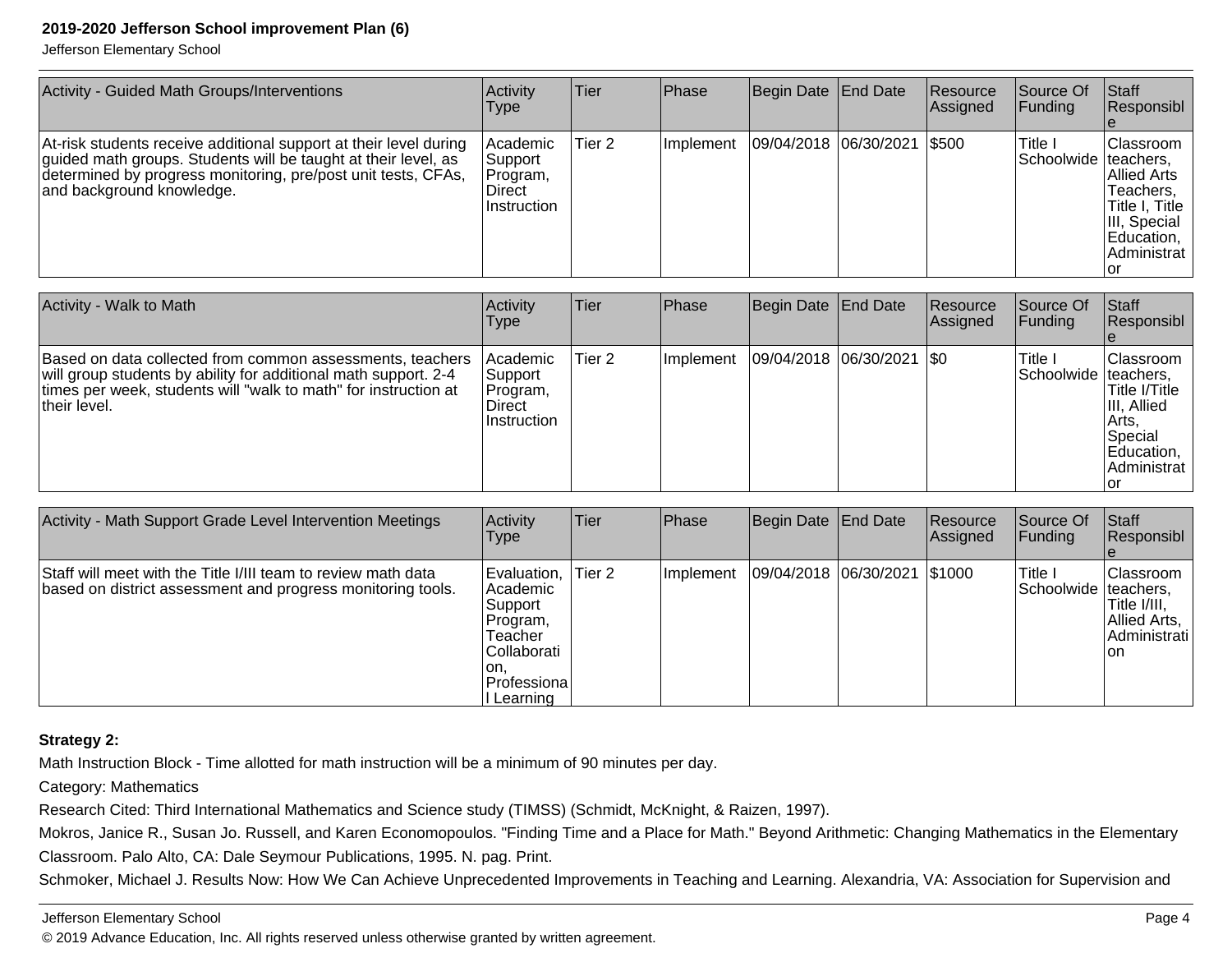Jefferson Elementary School

### Curriculum Development, 2006. Print

Tier: Tier 1

| Activity - Math Problem Solving Journals                                                                                                                                                               | Activity<br>Type | lTier. | <b>Phase</b> | Begin Date   End Date |                               | <b>IResource</b><br><b>Assigned</b> | Source Of<br><b>Funding</b> | <b>Staff</b><br>Responsibl                                                                                    |
|--------------------------------------------------------------------------------------------------------------------------------------------------------------------------------------------------------|------------------|--------|--------------|-----------------------|-------------------------------|-------------------------------------|-----------------------------|---------------------------------------------------------------------------------------------------------------|
| Students will work on math problem solving skills, with teacher<br>direction. The focus will be on students gaining a greater depth Instruction<br>of knowledge of how to solve mathematical problems. | <b>IDirect</b>   | Tier 1 | ⊥Implement   |                       | $ 09/04/2018 06/30/2021 $ \$0 |                                     | lGeneral<br>lFund           | Classroom<br>Iteachers,<br>Title I/III,<br>Allied Arts,<br><b>S</b> pecial<br>Education,<br>Adminstrat<br>Tor |

| <b>Activity - Math Workshop</b>                                                                                                                                               | Activity<br><b>Type</b> | Tier   | <b>Phase</b>     | Begin Date End Date |                               | Resource<br>Assigned | Source Of<br>IFundina l         | <b>Staff</b><br>Responsibl                                                                             |
|-------------------------------------------------------------------------------------------------------------------------------------------------------------------------------|-------------------------|--------|------------------|---------------------|-------------------------------|----------------------|---------------------------------|--------------------------------------------------------------------------------------------------------|
| Teachers will instruct students on math concepts and complete Direct<br>math tasks with students before working with small leveled<br>groups for additional math instruction. | ⊺Instruction            | Tier 1 | <b>Implement</b> |                     | $ 09/04/2018 06/30/2021 $ \$0 |                      | <b>IGeneral</b><br><b>IFund</b> | Classroom<br>Teachers,<br>Title I/III.<br>Allied Arts,<br> Special<br>Education,<br>Administrat<br>Tor |

| Activity - Math Academic Vocabulary Acquisition                                                                                                                                                                                                                                                                                                               | Activity<br>Type        | Tier        | Phase     | Begin Date End Date                                                                                                                     |                               | <b>Resource</b><br>Assigned | Source Of<br>Funding | <b>Staff</b><br>Responsibl                                                                                         |
|---------------------------------------------------------------------------------------------------------------------------------------------------------------------------------------------------------------------------------------------------------------------------------------------------------------------------------------------------------------|-------------------------|-------------|-----------|-----------------------------------------------------------------------------------------------------------------------------------------|-------------------------------|-----------------------------|----------------------|--------------------------------------------------------------------------------------------------------------------|
| Academic Vocabulary Acquisition - Building vocabulary<br>involves the utilization of a complete six-step process to<br> teaching vocabulary that includes: teacher explanation, student  <br>explanation, student graphic or pictographic representation,<br>review using comparison activities, student discussion of<br>vocabulary terms, and use of games. | Direct<br>∣Instruction  | Tier 1      | Implement |                                                                                                                                         | $ 09/04/2018 06/30/2021 $ \$0 |                             | General<br>lFund     | <b>Classroom</b><br>lteachers.<br> Title I/III,<br>Allied Arts,<br> Special<br>Education,<br>l Administrat<br>Tor. |
| $\Lambda$ with the contraction $\mathbf{T}$ with $\mathbf{r}$                                                                                                                                                                                                                                                                                                 | $\Lambda$ and $\Lambda$ | المحافظة ال | $IDL = -$ | $\overline{\mathsf{D}}$ and $\overline{\mathsf{D}}$ and $\overline{\mathsf{D}}$ and $\overline{\mathsf{D}}$ and $\overline{\mathsf{D}}$ |                               |                             | $\overline{R}$       |                                                                                                                    |

| Activity<br>- Number Talks | <b>Activity</b><br><b>Type</b> | <sup>I</sup> Tier | <b>Phase</b> | Begin Date End Date | <b>Resource</b><br><b>Assigned</b> | Source Of<br><b>IFunding</b> | Staff<br><b>Responsibl</b> |
|----------------------------|--------------------------------|-------------------|--------------|---------------------|------------------------------------|------------------------------|----------------------------|
|                            |                                |                   |              |                     |                                    |                              |                            |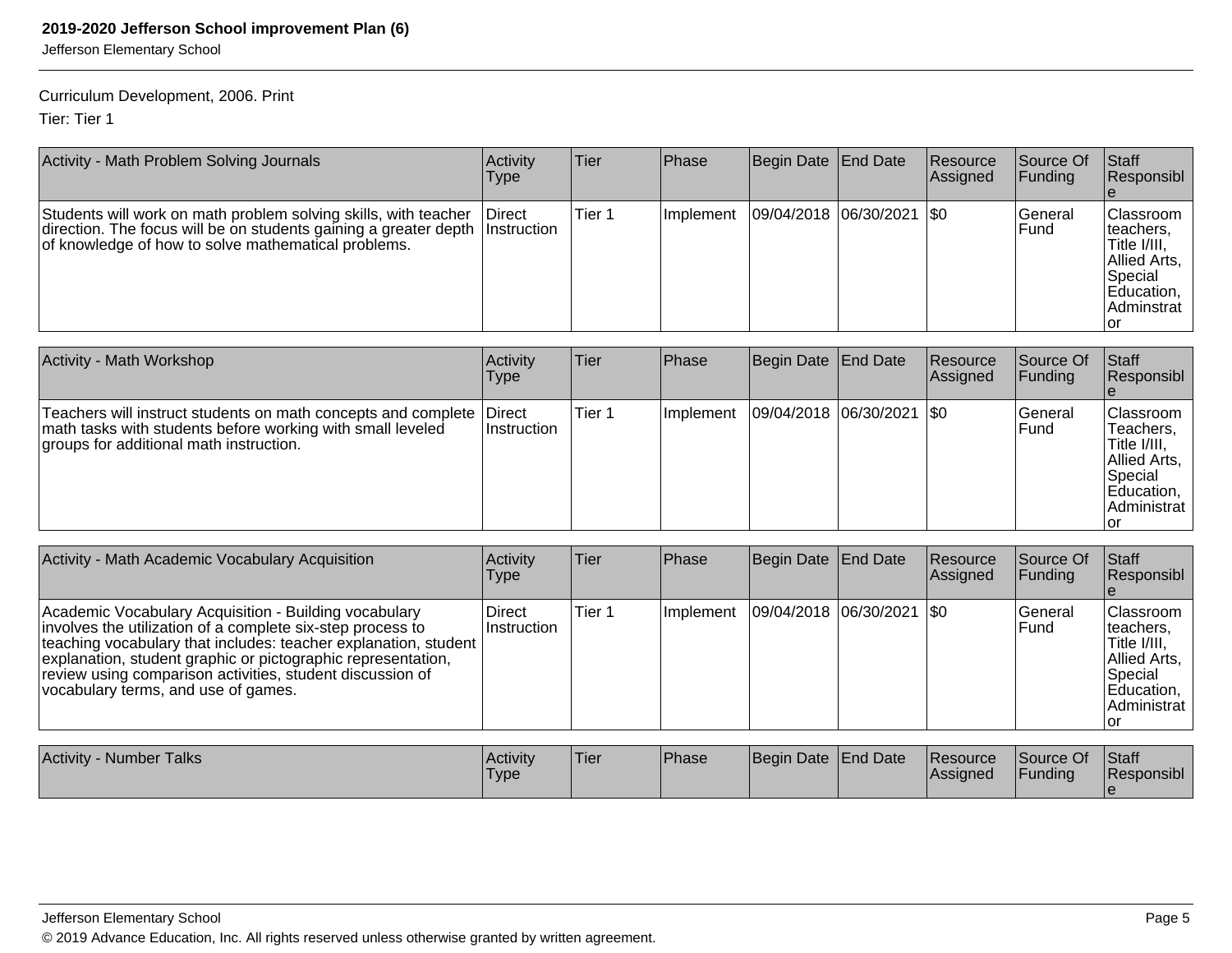Jefferson Elementary School

| Five to fifteen minute conversations that builds students'<br>vocabulary, computation, and mental math skills will be<br>implemented. In a structured routine students learn a variety of<br>math strategies using various manipulatives and advance<br>organizers to further their understanding of math concepts. | <b>Direct</b><br>∣Instruction | Tier 1 | Ilmplement | 09/04/2018  06/30/2021  \$0 |  |  | l General<br>IFund. | <b>IClassroom</b><br>Iteachers.<br>Title I/III.<br>Allied Arts,<br>lSpecial<br>Education,<br>IAdministrat<br>lor |
|---------------------------------------------------------------------------------------------------------------------------------------------------------------------------------------------------------------------------------------------------------------------------------------------------------------------|-------------------------------|--------|------------|-----------------------------|--|--|---------------------|------------------------------------------------------------------------------------------------------------------|
|---------------------------------------------------------------------------------------------------------------------------------------------------------------------------------------------------------------------------------------------------------------------------------------------------------------------|-------------------------------|--------|------------|-----------------------------|--|--|---------------------|------------------------------------------------------------------------------------------------------------------|

| Activity - Monitor the Implementation of Classroom Instruction<br><b>That Works Strategies</b>                                    | Activity<br>Type | Tier   | <b>Phase</b>      | Begin Date   End Date |                             | Resource<br>Assigned | Source Of<br><b>IFundina</b>      | <b>Staff</b><br> Responsibl                                                                  |
|-----------------------------------------------------------------------------------------------------------------------------------|------------------|--------|-------------------|-----------------------|-----------------------------|----------------------|-----------------------------------|----------------------------------------------------------------------------------------------|
| Monitor the implementation of Classroom Instruction That<br>Works strategies through walk through and program fidelity<br>checks. | Monitor          | Tier 1 | <b>Ilmplement</b> |                       | 09/04/2018 06/30/2021   \$0 |                      | No Funding Classroom<br> Required | Iteachers.<br>Title I/Title<br>III, Allied<br>Arts.<br> Special<br>Education,<br>Administrat |

| <b>Activity - Math Centers</b>                                                                 | Activity<br> Type                 | Tier   | Phase            | Begin Date End Date         | Resource<br>Assigned | Source Of<br><b>Funding</b> | Staff<br>Responsibl                                                                                                         |
|------------------------------------------------------------------------------------------------|-----------------------------------|--------|------------------|-----------------------------|----------------------|-----------------------------|-----------------------------------------------------------------------------------------------------------------------------|
| Staff will begin creating differentiated math centers for students Academic<br>lat all levels. | Support_<br>Program,<br>Materials | Tier 2 | Getting<br>Ready | 09/05/2017 06/30/2021   \$0 |                      | <b>General</b><br>lFund     | <b>Classroom</b><br>Teachers.<br>Title I/III,<br>Special<br>Education<br>Staff,<br>Specials<br>Staff,<br>Administrat<br>Tor |

| <b>Activity - Learning Targets</b>                                                                                                                                                                       | Activitv<br>Type                                           | lTier: | <b>IPhase</b>    | Begin Date End Date         | <b>Resource</b><br><b>Assigned</b> | <b>Source Of</b><br>IFundina | <b>Staff</b><br><b>Responsibl</b> |
|----------------------------------------------------------------------------------------------------------------------------------------------------------------------------------------------------------|------------------------------------------------------------|--------|------------------|-----------------------------|------------------------------------|------------------------------|-----------------------------------|
| Teachers will post, in kid friendly terms, the math power<br>standards selected by each grade level. Each grade level will<br>also post math leaning targets for the current unit being taught. Program, | Academic<br><b>Support</b><br>Direct<br><b>Instruction</b> | Tier 1 | Getting<br>Ready | 09/01/2019 06/30/2021   \$0 |                                    | <b>Other</b>                 | All staff k-5                     |

### **Goal 2: All students will meet or exceed state and local standards in the area of Reading.**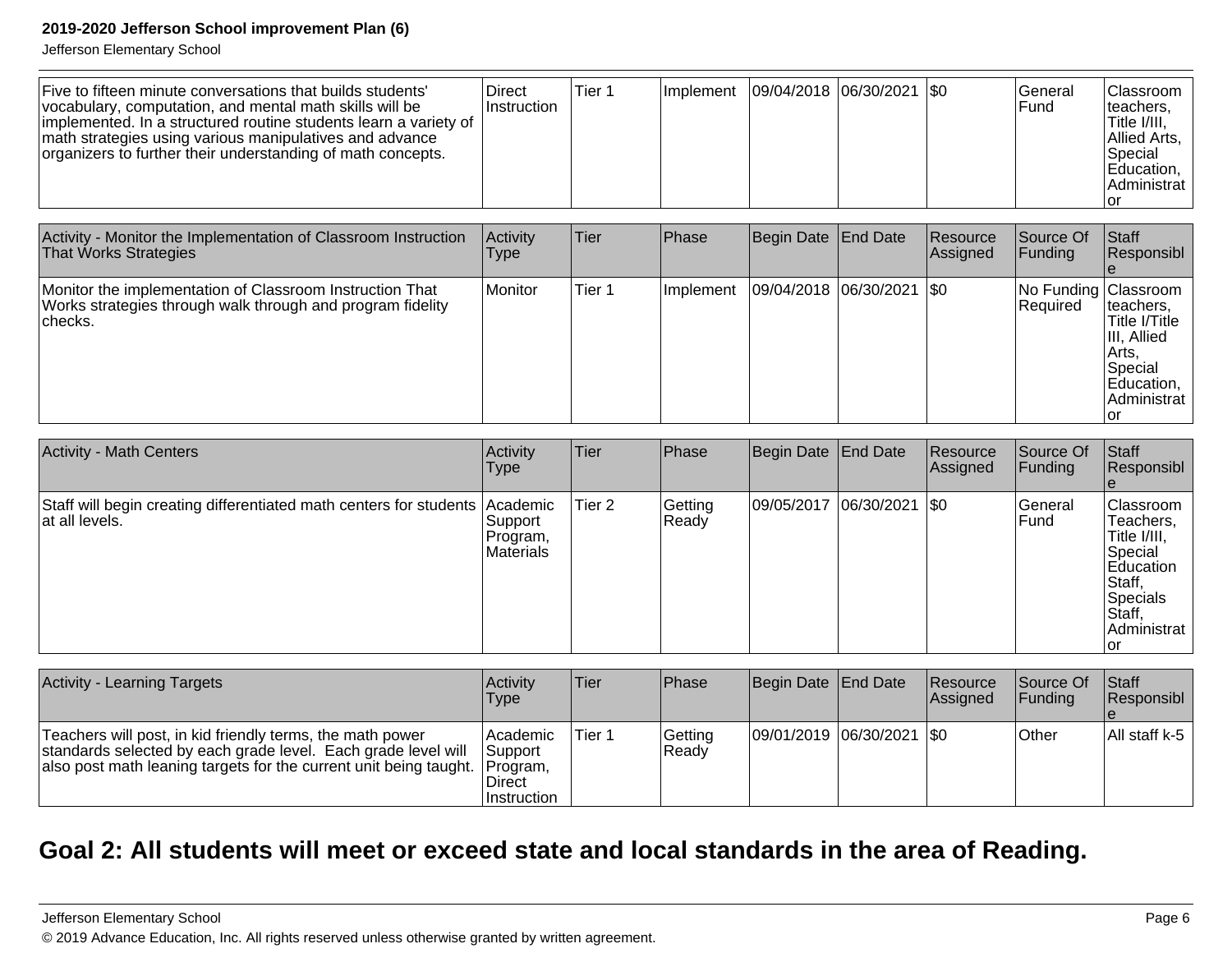### **Measurable Objective 1:**

85% of Kindergarten, First, Second, Third, Fourth and Fifth grade students will demonstrate a proficiency in the Common Core Reading Standards in EnglishLanguage Arts by 06/03/2022 as measured by state and local assessments.

#### **Strategy 1:**

Guided Reading - During Guided Reading, the teacher provides support to small groups of readers with various reading strategies (context clues, letter and soundrelationships, word structure, vocabulary development, etc) are explicitly taught. When the proper books are selected, students are able to read with approximately 90% accuracy. This enables the students to comprehend the selection because there is not an overwhelming amount of "road blocks" that interfere with comprehension.Students are able to focus on the meaning of the story with the application of various reading strategies to problem solve when a student happens upon an unknownword. By providing small groups of students the opportunity to learn various reading strategies with guidance from the teacher, they gain the skills and knowledgerequired to read increasingly more difficult texts. Independent reading is the GOAL - Guided Reading provides the framework to ensure that students are able to applystrategies to make meaning from print. The teacher works with a small group of students who have similar skills and reading processes. The teacher selects andintroduces new books and supports children reading the whole text independently, making teaching points during and after the reading.

Category: English/Language Arts

Research Cited: Fountas, Irene and Gay Su Pinnell. 1996. Guided Reading: Good First Teaching for All Children.

Portsmouth, NH: Heinemann.

Iaquinta, Anita. "Guided Reading: A Research-Based Response to the Challenges of Early Reading

Instruction." Early Childhood Education Journal. 33.6 (2006): 413-418.

Tier: Tier 1

| <b>Activity - Daily Guided Reading</b>                                                                                                                                                                                                                                                                                                                                                                                                                       | Activity<br>Type                                               | Tier   | <b>Phase</b> | Begin Date End Date          | Resource<br>Assigned | Source Of<br><b>IFunding</b>     | Staff<br>Responsibl                                                                          |
|--------------------------------------------------------------------------------------------------------------------------------------------------------------------------------------------------------------------------------------------------------------------------------------------------------------------------------------------------------------------------------------------------------------------------------------------------------------|----------------------------------------------------------------|--------|--------------|------------------------------|----------------------|----------------------------------|----------------------------------------------------------------------------------------------|
| The teacher works with a small group of students who have<br>similar skills and reading processes. The teacher selects and<br>introduces new books and supports children reading the whole   Program,<br>text independently, making teaching points during and after the Materials,<br>reading. During Guided Reading, the classroom teacher will<br>focus, heavily, on non-fiction material including web based<br>programs such as RAZ Kids/ Learning A-Z. | Academic<br> Support<br> Technology  <br>Direct<br>Instruction | Tier 1 | Ilmplement   | 09/04/2018 06/30/2021 \$3500 |                      | 'Title I<br>Schoolwide Teachers, | <b>Classroom</b><br>Title I, Title<br>IIII and<br><b>Resource</b><br><b>IRoom</b><br>Teacher |

| <b>Activity</b><br>v - Monitor implementation of Guided Reading | l Activitv<br><b>Type</b> | 'Tier | <b>IPhase</b> | Begin Date End Date |  | <b>Resource</b><br><b>IAssigned</b> | Source Of<br>Funding | <b>Staff</b><br>Responsibl |
|-----------------------------------------------------------------|---------------------------|-------|---------------|---------------------|--|-------------------------------------|----------------------|----------------------------|
|-----------------------------------------------------------------|---------------------------|-------|---------------|---------------------|--|-------------------------------------|----------------------|----------------------------|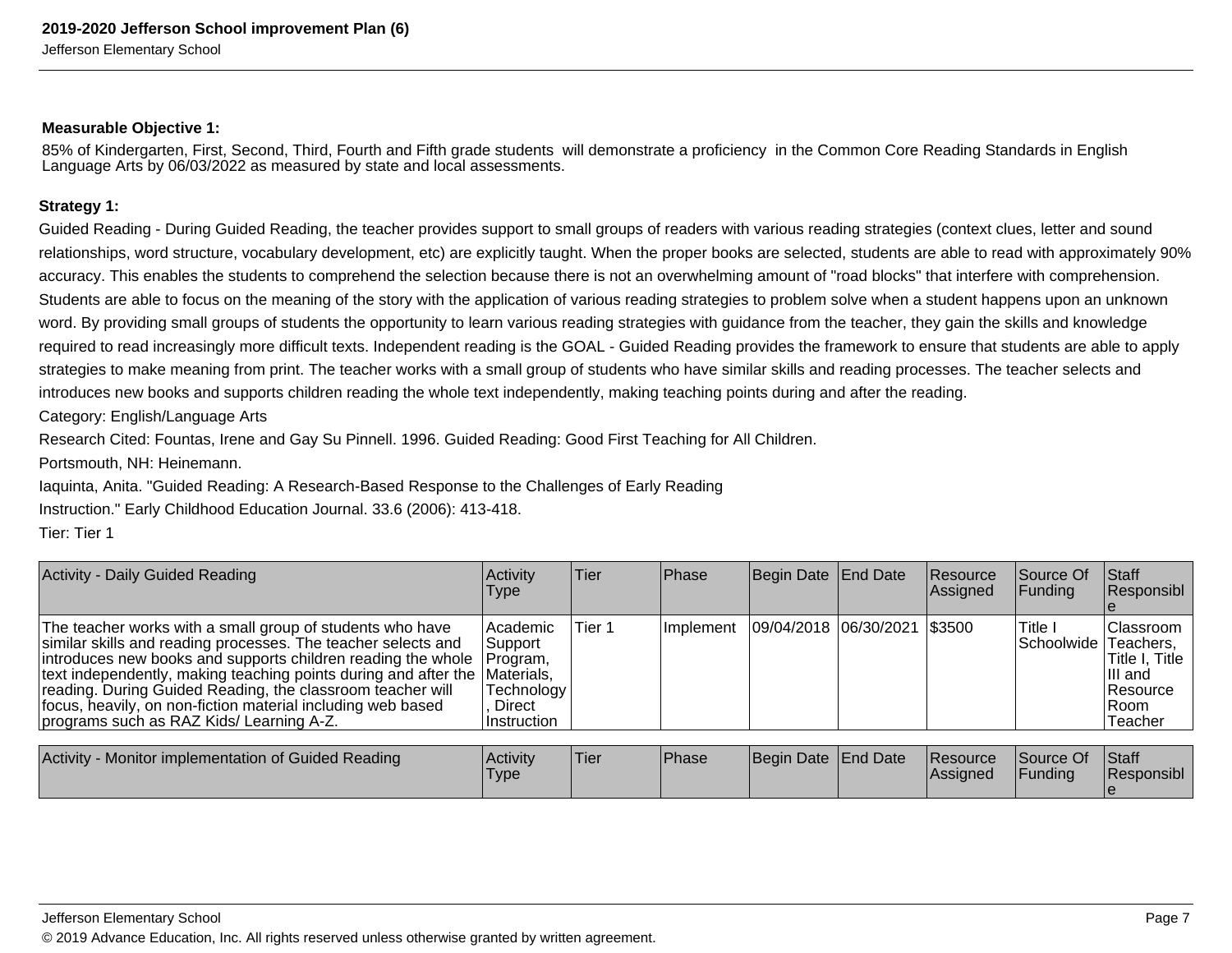Jefferson Elementary School

| Monitor the implementation of Guided Reading Strategies<br>through walk through and program fidelity checks. | Monitor | Tier 1 | <b>Ilmplement</b> | $ 09/04/2018 06/30/2021 $ \$0 |  |  | lGeneral<br>lFund | <b>Classroom</b><br>teachers,<br>Title I/III,<br>Allied Arts,<br> Special<br>Education,<br>Administrat<br>Tor |
|--------------------------------------------------------------------------------------------------------------|---------|--------|-------------------|-------------------------------|--|--|-------------------|---------------------------------------------------------------------------------------------------------------|
|--------------------------------------------------------------------------------------------------------------|---------|--------|-------------------|-------------------------------|--|--|-------------------|---------------------------------------------------------------------------------------------------------------|

| Activity - Implementation of Classroom Instruction That Works<br>Strategies                                                                                                                                     | Activity<br>Type                                   | ∣Tier | Phase      | Begin Date End Date |                               | Resource<br>Assigned | Source Of<br>IFundina             | <b>Staff</b><br><b>Responsibl</b>                                                                 |
|-----------------------------------------------------------------------------------------------------------------------------------------------------------------------------------------------------------------|----------------------------------------------------|-------|------------|---------------------|-------------------------------|----------------------|-----------------------------------|---------------------------------------------------------------------------------------------------|
| Staff will use strategies from Classroom Instruction that Works,<br>such as Advanced Organizers, Non-linguistic representations,<br>Summarizing, Note-taking, and Identifying Similarities and<br>⊺Differences. | Ilmplementa Tier 1<br>tion, Direct<br>!Instruction |       | Ilmplement |                     | 09/04/2018 06/30/2021   \$500 |                      | Title I<br>Schoolwide   teachers, | <b>IClassroom</b><br>Title I/III.<br>Allied Arts,<br><b>S</b> pecial<br>Education,<br>Administrat |

| <b>Activity - Vocabulary Acquisition</b>                                                                                                                                                                                                                                                                                                                                                                                                                                                                                 | Activity<br><b>Type</b> | Tier   | Phase                                     | Begin Date End Date | Resource<br>Assigned | Source Of<br><b>IFunding</b>       | <b>Staff</b><br>Responsibl                                                                  |
|--------------------------------------------------------------------------------------------------------------------------------------------------------------------------------------------------------------------------------------------------------------------------------------------------------------------------------------------------------------------------------------------------------------------------------------------------------------------------------------------------------------------------|-------------------------|--------|-------------------------------------------|---------------------|----------------------|------------------------------------|---------------------------------------------------------------------------------------------|
| Building vocabulary involves the utilization of a complete six-<br>step process to teaching vocabulary that includes: teacher<br>explanation, student explanation, student graphic or<br>pictographic representation, review using comparison activities,<br>student discussion of vocabulary terms, and use of games.<br>Grades K-2 will utilize Benchmark Phonics and Grades K-1 will<br>use Language for Learning and Language for Thinking<br>programs. Grades 3-5 will utilize the Benchmark Word Study<br>Program. | Direct<br>Instruction   | Tier 1 | Implement   09/04/2018   06/30/2021   \$0 |                     |                      | No Funding Classroom<br>l Reauired | Iteachers,<br>Title I/III,<br>Allied Arts,<br>l Special<br>Education,<br>Administrat<br>Tor |

### **Strategy 2:**

MTSS - Multi-Tiered Support System (MTSS) is a method of academic intervention designed to provide early, effective assistance to children who are having difficultylearning. MTSS was also designed as a process of diagnosing learning disabilities. This method can be used at the group and individual level. The MTSS method hasbeen developed by researchers as an alternative to identifying learning disabilities with the ability-achievement discrepancy model, which requires children to exhibit asevere discrepancy between their IQ and academic achievement as measured by standardized tests. The MTSS process prevents academic failure through earlyintervention, frequent progress measurement, and increasingly intensive research-based instructional interventions for students who continue to have difficulty.Students who do not show a response to effective interventions are more likely to be in need of special education than students who do respond. Title I Teacher and tutor support, specific and targeted small group assistance in the Tier II model; specific and targeted one-on-one assistance in the Tier III model; Child Study Teamsupport for students who do not respond to interventions.

Category: Learning Support Systems

Research Cited: Responsiveness-to-Intervention: A Blueprint for Practitioners, Policymakers and Parents. Douglas Fuchs

Jefferson Elementary School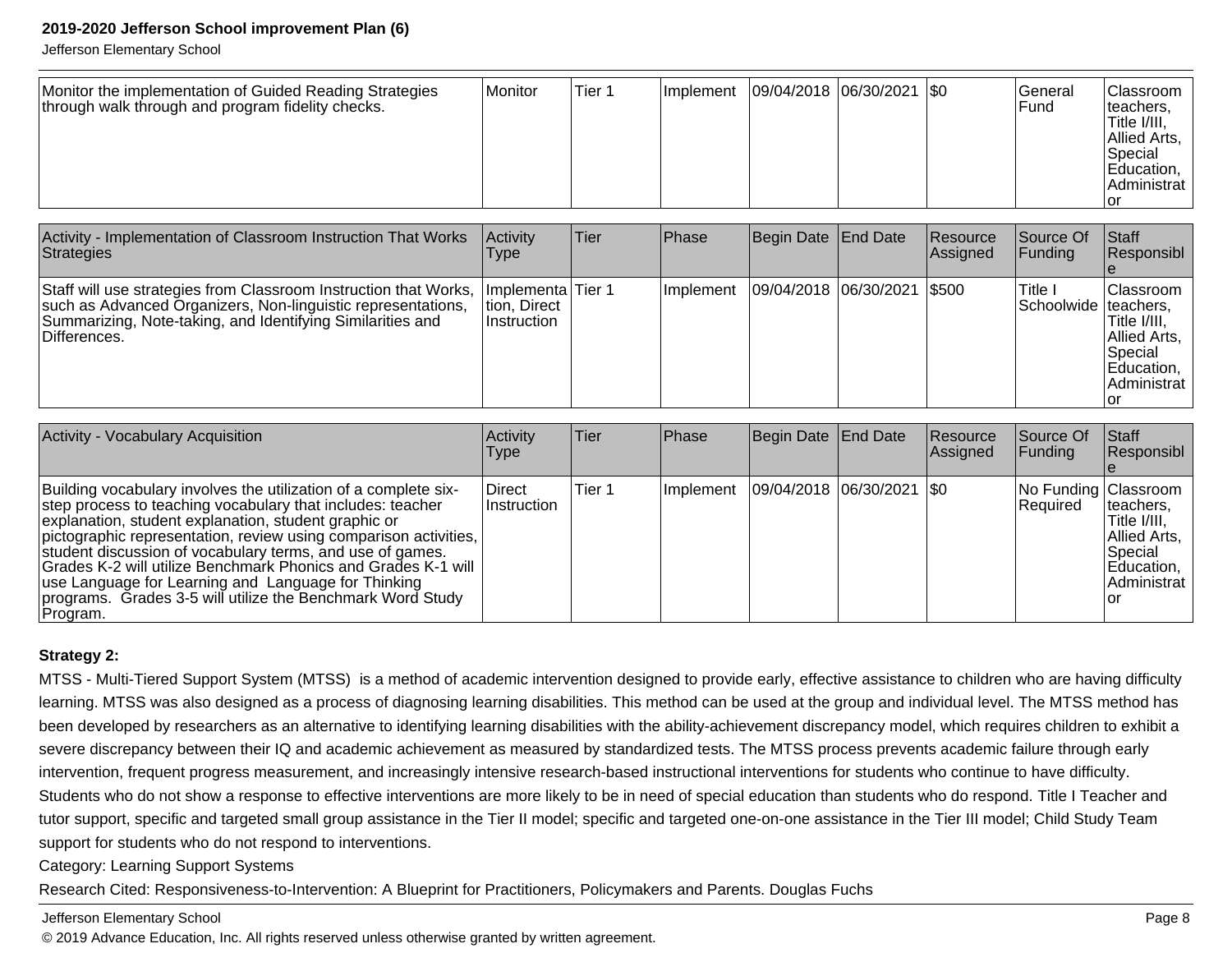Jefferson Elementary School

and Lynn S. Fuchs. Teaching Exceptional Children. Sept/Oct. 2005. Pgs. 57-69.

Centers for Implementing K-3 Behavior and Reading Intervention Models

Preventing Reading Difficulties: A Three-Tiered Intervention Model. Sharon Vaughn, Ph.D., and Jeanne

Wanzek, Ph.D.

University of Texas Center for Reading and Language Arts

http://www.nrcld.org/rti\_practices/research/k3.html

Tier: Tier 3

| <b>Activity - Extended Day Tutoring</b>                                                                                                                        | Activity<br>Type                                                  | Tier   | <b>Phase</b> | Begin Date   End Date | Resource<br>Assigned | lSource Of<br> Funding          | Staff<br>Responsibl                                                                                            |
|----------------------------------------------------------------------------------------------------------------------------------------------------------------|-------------------------------------------------------------------|--------|--------------|-----------------------|----------------------|---------------------------------|----------------------------------------------------------------------------------------------------------------|
| Teachers will work with small groups or individual students on<br>specific areas of need. Students will be pre-tested and post-<br>tested to monitor progress. | l Academic<br>Support<br>Program,<br><b>Direct</b><br>Instruction | Tier 2 | Implement    | 09/04/2018 06/30/2021 | 1\$2500              | Title I<br>Schoolwide Teachers, | Classroom<br>IAllied Arts<br>Teachers,<br>Title I, Title<br>IIII and<br>Special<br>Education,  <br>Administrat |

| <b>Activity - Rocket Readers</b>                                                                                                                                                                                                                                                                                                                                                                        | Activity<br>Type                                                                                                                                                                               | Tier | Phase     | Begin Date End Date   | Resource<br>Assigned | Source Of<br>Funding  | Staff<br>Responsibl                                                                          |
|---------------------------------------------------------------------------------------------------------------------------------------------------------------------------------------------------------------------------------------------------------------------------------------------------------------------------------------------------------------------------------------------------------|------------------------------------------------------------------------------------------------------------------------------------------------------------------------------------------------|------|-----------|-----------------------|----------------------|-----------------------|----------------------------------------------------------------------------------------------|
| Title I Teacher, EL Teacher and tutor support will target specific Implementa Tier 3<br>needs within small group and individual settings based on the<br>Tier II and Tier III models. Programs such as Corrective<br>Reading, Reading Mastery, Leveled Literacy Intervention, or<br>other targeted programs will be used. Child Study Team<br>support for students who do not respond to interventions. | ∣tion,<br> Academic <br>Support<br>Program,<br>lCurriculum<br>Developme<br>nt.<br>Materials,<br> Professiona <br>Learning,<br><b>Direct</b><br>Instruction.<br> Supplemen<br>Ital<br>Materials |      | Implement | 09/04/2018 06/30/2021 | \$5000               | Title I<br>Schoolwide | IClassroom<br>Teachers,<br>Title I, Title<br>II, Special<br>Education,<br>Administrat<br>lor |
| Activity - Monitor the Implementation of the MTSS<br>Programming                                                                                                                                                                                                                                                                                                                                        | Activity<br>Type                                                                                                                                                                               | Tier | Phase     | Begin Date End Date   | Resource<br>Assigned | Source Of<br>Funding  | Staff<br>Responsibl                                                                          |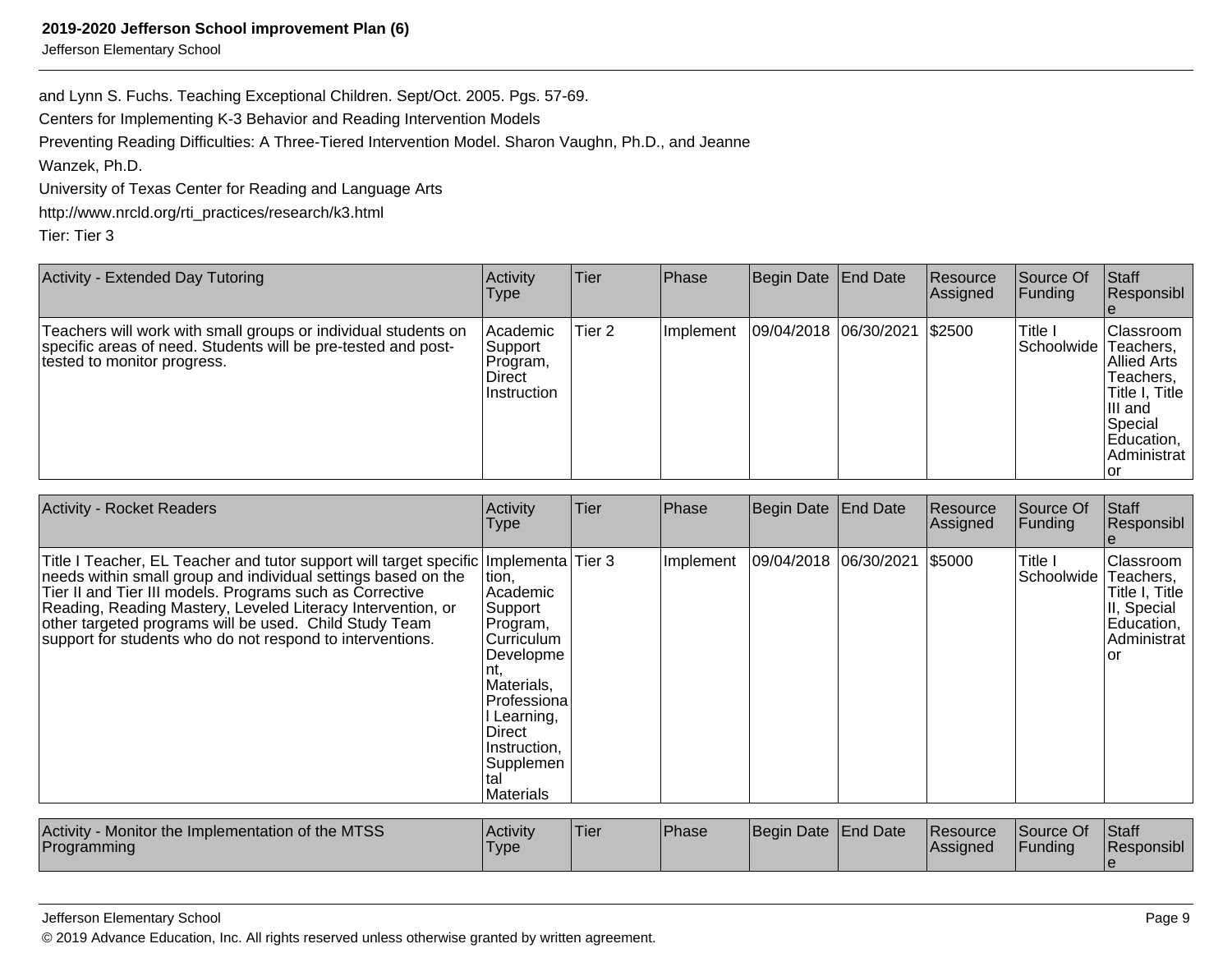Jefferson Elementary School

| Activity - Oral Language Activities                                                                                                                                                                                                                                                                                                                                                       | Activity<br>Type                                                                                               | <b>Tier</b> | Phase     | Begin Date   End Date         | Resource<br>Assigned | Source Of<br> Funding | <b>Staff</b><br>Responsibl                                     |
|-------------------------------------------------------------------------------------------------------------------------------------------------------------------------------------------------------------------------------------------------------------------------------------------------------------------------------------------------------------------------------------------|----------------------------------------------------------------------------------------------------------------|-------------|-----------|-------------------------------|----------------------|-----------------------|----------------------------------------------------------------|
| The EL (Title III) Teachers will work directly with students new<br>to the English Language through the use of Oral Language<br>Activities. Kindergarten staff was trained in the Language for<br>Learning program to assist in oral language development, and<br>has implemented in their classrooms. Language for thinking will Professiona<br>Ibe added to the Title III and 1st Grade | Academic<br> Support <br>Program,<br><i><b>IMaterials.</b></i><br>I Learning,<br><b>Direct</b><br>∣Instruction | Tier 2      | Implement | 09/04/2018  06/30/2021  \$500 |                      | Title III             | <b>Classroom</b><br>Teachers,<br>Title I/Title<br>III Teachers |

| Activity - Literacy Coach Support                                                         | Activity<br>'Type                        | 'Tier             | <b>Phase</b> | Begin Date End Date         | <b>Resource</b><br><b>Assigned</b> | <b>Source Of</b><br><b>IFundina</b> | <b>Staff</b><br><b>Responsibl</b> |
|-------------------------------------------------------------------------------------------|------------------------------------------|-------------------|--------------|-----------------------------|------------------------------------|-------------------------------------|-----------------------------------|
| District Literacy Coach provides Tier II strategies to support<br>⊺classroom instruction. | <b>Academic</b><br>lSupport i<br>Program | Tier <sub>2</sub> | Ilmplement   | 09/04/2018  06/30/2021  \$0 |                                    | <b>Other</b>                        | lk-5<br>Iteachers                 |

### **Strategy 3:**

Differentiation of Instruction - Differentiated Instruction is an instructional concept that maximizes learning for all students regardless of skill level or background. It isbased on the fact that in a typical classroom, students vary in their academic abilities, learning styles, personalities, interests, background knowledge and experiences, and levels of motivation for learning. When a teacher differentiates instruction, he or she uses the best teaching practices and strategies to create different pathwaysthat respond to the needs of diverse learners.

### Category: Learning Support Systems

Research Cited: Reis, S.M., Kaplan, S.N., Tomlinson, C.A., Westbert, K.L., Callahan, C.M. & Cooper, C.R. "How the Brain Learns, A Response: equal does not mean identical." Educational Leadership 56 (1989): 3. Ellis, E.S. & Worthington, L.A. "Research synthesis on effective teaching principles and the design of quality tools foreducators. University of Oregon (1994): Technical Report No.5 National Center to Improve the Tools of Educators. Tomlinson, C.A. The Differentiated Classroom:Responding to the Needs of All Learners. Pearson, 1999. Marzano, Robert. What Works in Schools. ASCD, 2003.Tier: Tier 2

| Activity -<br>- Double Dose-Walk to Read | <b>Activity</b><br><b>Type</b> | 'Tier | <b>Phase</b> | Begin Date End Date |  | <b>Resource</b><br><b>Assigned</b> | Source Of<br>Funding | Staff<br>Responsibl |
|------------------------------------------|--------------------------------|-------|--------------|---------------------|--|------------------------------------|----------------------|---------------------|
|------------------------------------------|--------------------------------|-------|--------------|---------------------|--|------------------------------------|----------------------|---------------------|

#### Jefferson Elementary School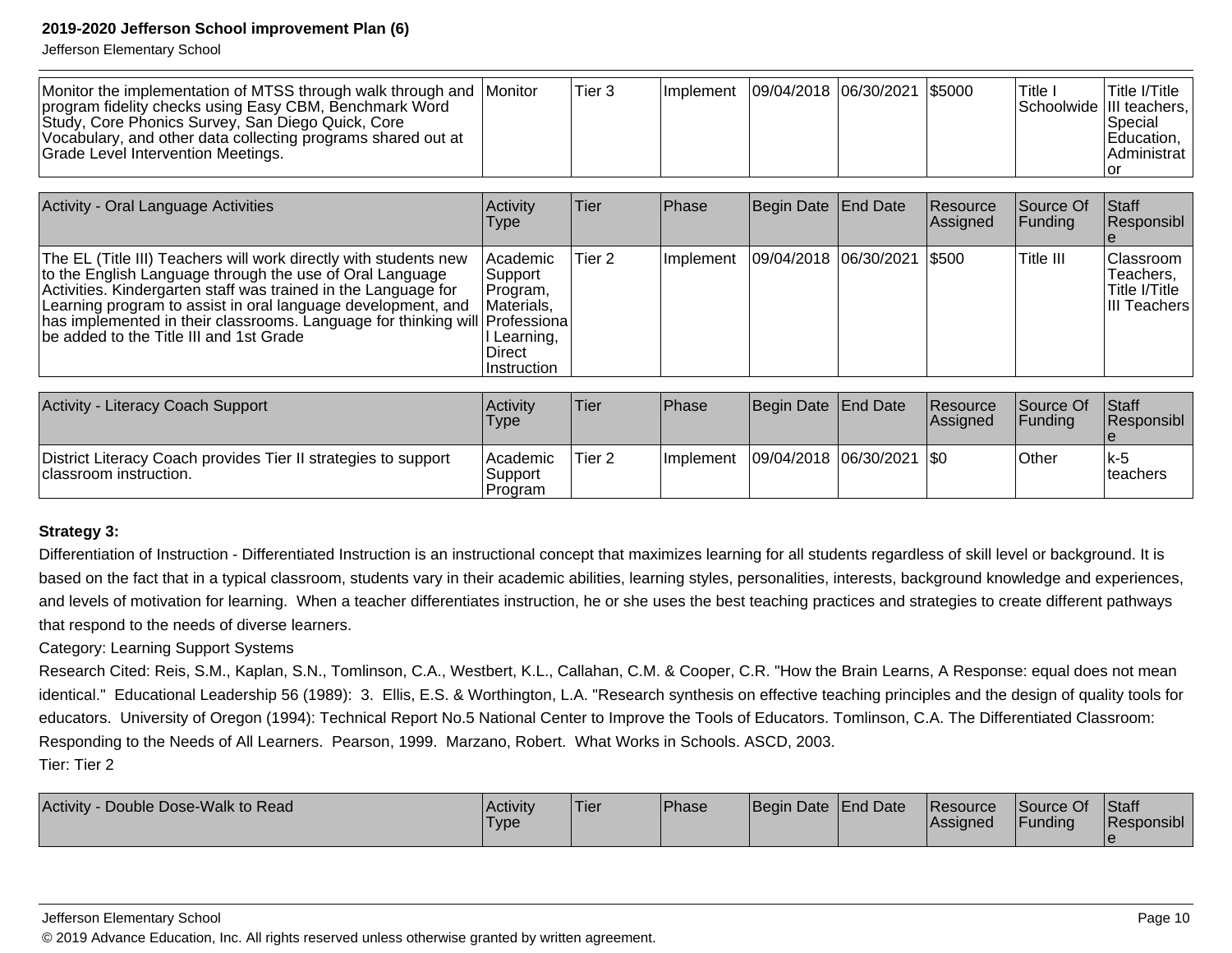Jefferson Elementary School

| Students will "walk to read" to receive additional contacts of<br>small group direct instruction. Staff in grades 1-2 were trained<br>in the Reading Mastery Program, and staff in grades 3-5 were<br>trained in the Corrective Reading Program, and have been<br>implementing. Additional first through fifth grade teachers are<br>interested in attending trainings for the Reading Mastery<br>Program, as well as the Corrective Reading Program. First<br>grade teachers are interested in the Language for Learning<br>program/Language for Thinking. Staff would need to be trained. | Academic<br>Support<br>Program,<br>Materials,<br>Professiona<br>I Learning,<br><b>Direct</b><br>Instruction                                    | Tier <sub>2</sub> |           | Implement   09/04/2018   06/30/2021   \$1000 |                 |                      | Title I<br>Schoolwide teachers, | Classroom<br>Title I/III.<br>Allied Arts,<br>Special<br>Education,<br>Administrat<br>or                     |
|---------------------------------------------------------------------------------------------------------------------------------------------------------------------------------------------------------------------------------------------------------------------------------------------------------------------------------------------------------------------------------------------------------------------------------------------------------------------------------------------------------------------------------------------------------------------------------------------|------------------------------------------------------------------------------------------------------------------------------------------------|-------------------|-----------|----------------------------------------------|-----------------|----------------------|---------------------------------|-------------------------------------------------------------------------------------------------------------|
| <b>Activity - Guided Reading</b>                                                                                                                                                                                                                                                                                                                                                                                                                                                                                                                                                            | Activity<br><b>Type</b>                                                                                                                        | <b>Tier</b>       | Phase     | Begin Date                                   | <b>End Date</b> | Resource<br>Assigned | Source Of<br>Funding            | Staff<br>Responsibl                                                                                         |
| The teacher works with a small group of students who have<br>similar skills and reading processes. The teacher selects and<br>introduces new books and supports children reading the whole<br>text independently, making teaching points during and after the<br>reading. During Guided Reading, the classroom teacher will<br>focus, heavily, on non-fiction material.                                                                                                                                                                                                                     | <b>Direct</b><br>Instruction                                                                                                                   | Tier 1            | Implement | 09/04/2018                                   | 06/30/2021      | \$0                  | No Funding<br>Required          | Classroom<br>teachers,<br>Title I/III.<br>Allied Arts,<br>Special<br>Education,<br>Administrat<br><b>or</b> |
| <b>Activity - Summer Bridge</b>                                                                                                                                                                                                                                                                                                                                                                                                                                                                                                                                                             | Activity<br><b>Type</b>                                                                                                                        | <b>Tier</b>       | Phase     | Begin Date                                   | <b>End Date</b> | Resource<br>Assigned | Source Of<br>Funding            | Staff<br>Responsibl                                                                                         |
| Summer Bridge Literacy Program. Parents invited to attend an<br>informational meeting to learn strategies for helping their<br>children continue academics over the summer months. Parents<br>given Summer Bridge Activity Books for children needing<br>additional summer support.                                                                                                                                                                                                                                                                                                         | Community<br>Engageme<br>Int.<br>Academic<br>Support<br>Program,<br>Materials,<br>Parent<br>Involvemen<br>Supplemen<br>tal<br><b>Materials</b> | Tier <sub>2</sub> | Implement | 09/04/2018 06/30/2021                        |                 | \$2500               | Title I<br>Schoolwide teachers, | Classroom<br>Title I/III,<br>Allied Arts,<br>Special<br>Education,<br>Administrati<br>on                    |
| Activity - Kindergarten Transitions                                                                                                                                                                                                                                                                                                                                                                                                                                                                                                                                                         | Activity                                                                                                                                       | <b>Tier</b>       | Phase     | Begin Date                                   | End Date        | Resource             | Source Of                       | Staff                                                                                                       |
|                                                                                                                                                                                                                                                                                                                                                                                                                                                                                                                                                                                             | <b>Type</b>                                                                                                                                    |                   |           |                                              |                 | Assigned             | Funding                         | Responsibl                                                                                                  |
| Incoming kindergarten parents will be invited to an<br>informational meeting in the spring. Kindergarten staff will offer<br>suggestions for summer literacy. Reading strategies will be<br>modeled, and materials will be given to incoming students so<br>they are able to begin kindergarten readiness activities.                                                                                                                                                                                                                                                                       | Community Tier 1<br>Engageme<br>nt.<br>Materials,<br>Parent<br>Involvemen                                                                      |                   |           | Implement 09/04/2018 06/30/2021 \$1000       |                 |                      | Title I<br>Schoolwide   n       | Kindergarte<br>Classroom<br>Teachers,<br>Administrati<br>on                                                 |

Jefferson Elementary School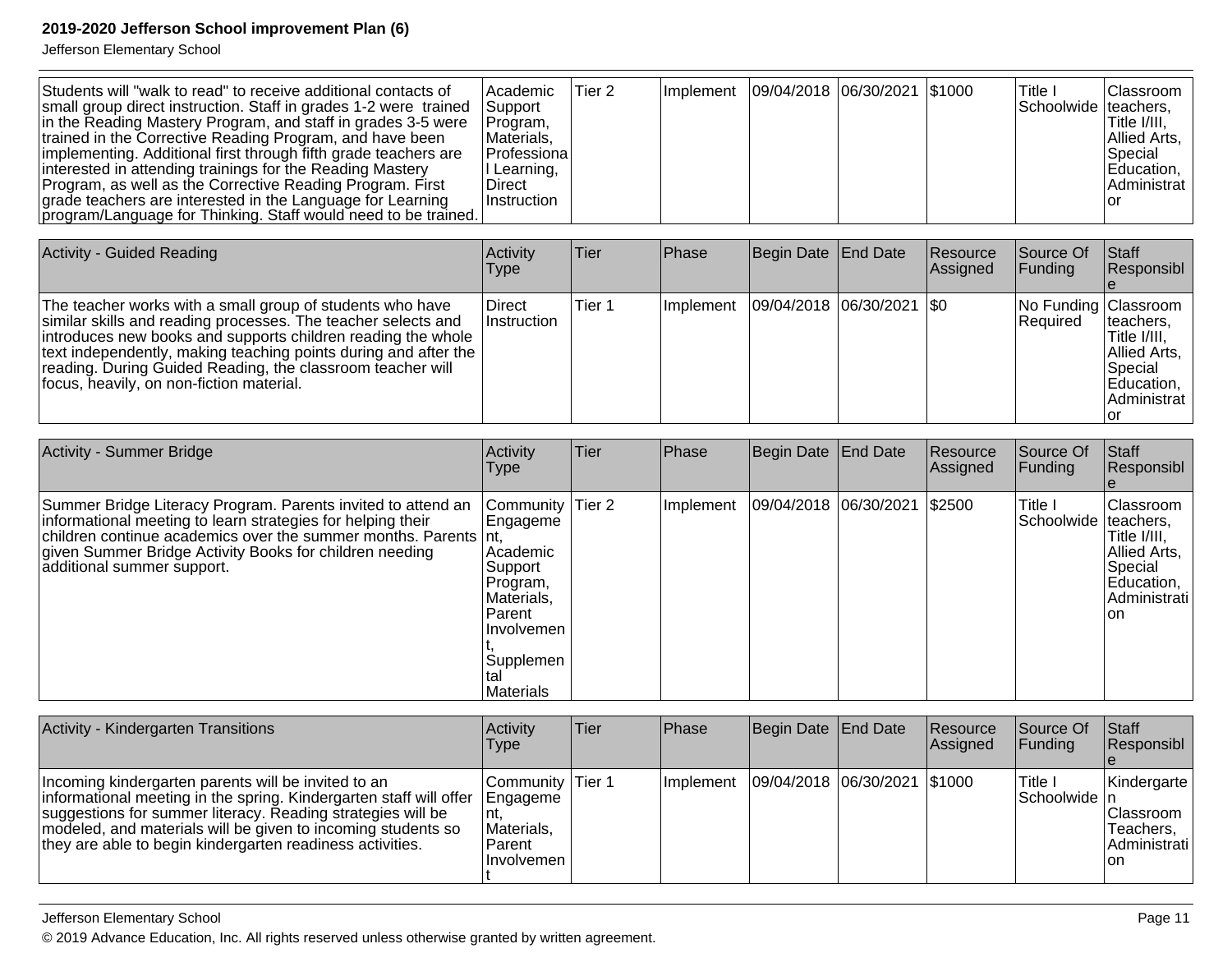Jefferson Elementary School

| Activity - Professional Development for Literacy Support                        | Activity<br>Type                        | <b>Tier</b> | Phase     | Begin Date End Date           | <b>Resource</b><br>Assigned | Source Of<br> Fundina | <b>Staff</b><br>Responsibl |
|---------------------------------------------------------------------------------|-----------------------------------------|-------------|-----------|-------------------------------|-----------------------------|-----------------------|----------------------------|
| Professional development to support literacy instruction.                       | <b>Professiona</b> Tier 2<br>I Learning |             | Implement | $ 09/01/2019 06/30/2021 $ \$0 |                             | lGeneral<br>l Fund    | Teachers k-l               |
|                                                                                 |                                         |             |           |                               |                             |                       |                            |
| Activity - Tier II Reading Intervention                                         | Activity<br><b>Type</b>                 | <b>Tier</b> | Phase     | Begin Date End Date           | <b>Resource</b><br>Assigned | Source Of<br> Fundina | <b>Staff</b><br>Responsibl |
| Teachers will use Jan Richardson's strategies to differentiate<br>linstruction. | Academic<br>Support<br> Program         | Tier 2      | Implement | $ 09/01/2019 06/30/2021 $ \$0 |                             | lGeneral<br>l Fund    | All staff k-5              |

### **Goal 3: All students will meet or exceed state and local standards in the area of Writing.**

#### **Measurable Objective 1:**

85% of Kindergarten, First, Second, Third, Fourth and Fifth grade students will demonstrate a proficiency in Common Core Writing Standards in English Language Arts by 06/03/2022 as measured by state and local assessments.

### **Strategy 1:**

Writer's Workshop - Writer's Workshop is an interdisciplinary writing technique, which can build students' fluency in writing through continuous, repeated exposure to the process of writing. It is a comprehensive approach to teaching primary students writing skills. The teacher utilizes a combination of whole group, small group, andindividual instruction along with teacher and peer conferencing to develop all areas of writing. Students become successful writers because the teacher is able todifferentiate instruction to meet their individual needs.

In a Writer's Workshop, a topic may be assigned by the teacher or chosen by the student. Students work at their own pace, following the steps of the writing process, tocreate an authentic piece of writing. This process allows them to internalize effective writing strategies.

This strategy was chosen to support students at all levels of writing. Through the use of mini-lessons and Guided Writing Groups, all students, especially, LEP Studentswill get the individualized instruction necessary.

#### Category: English/Language Arts

Research Cited: Lucy Caulkins. The Art of Teaching Writing. Portsmouth, NH: Heinemann Publishing, 1994.

Conroy, Michele, Merchand, Trisha and Webster Matt. Motivating Primary Students to Write Using

Writer's Workshop. ERIC ED504817. 2009.

Tier: Tier 1

| <b>Activity</b><br><b>Let Daily Writer's Workshop</b> | l Activitv<br>'Type | Tier | <b>IPhase</b> | Begin Date End Date | <b>Resource</b><br><b>IAssigned</b> | Source Of<br>Funding | Staff<br>Responsibl |
|-------------------------------------------------------|---------------------|------|---------------|---------------------|-------------------------------------|----------------------|---------------------|
|                                                       |                     |      |               |                     |                                     |                      |                     |

Jefferson Elementary School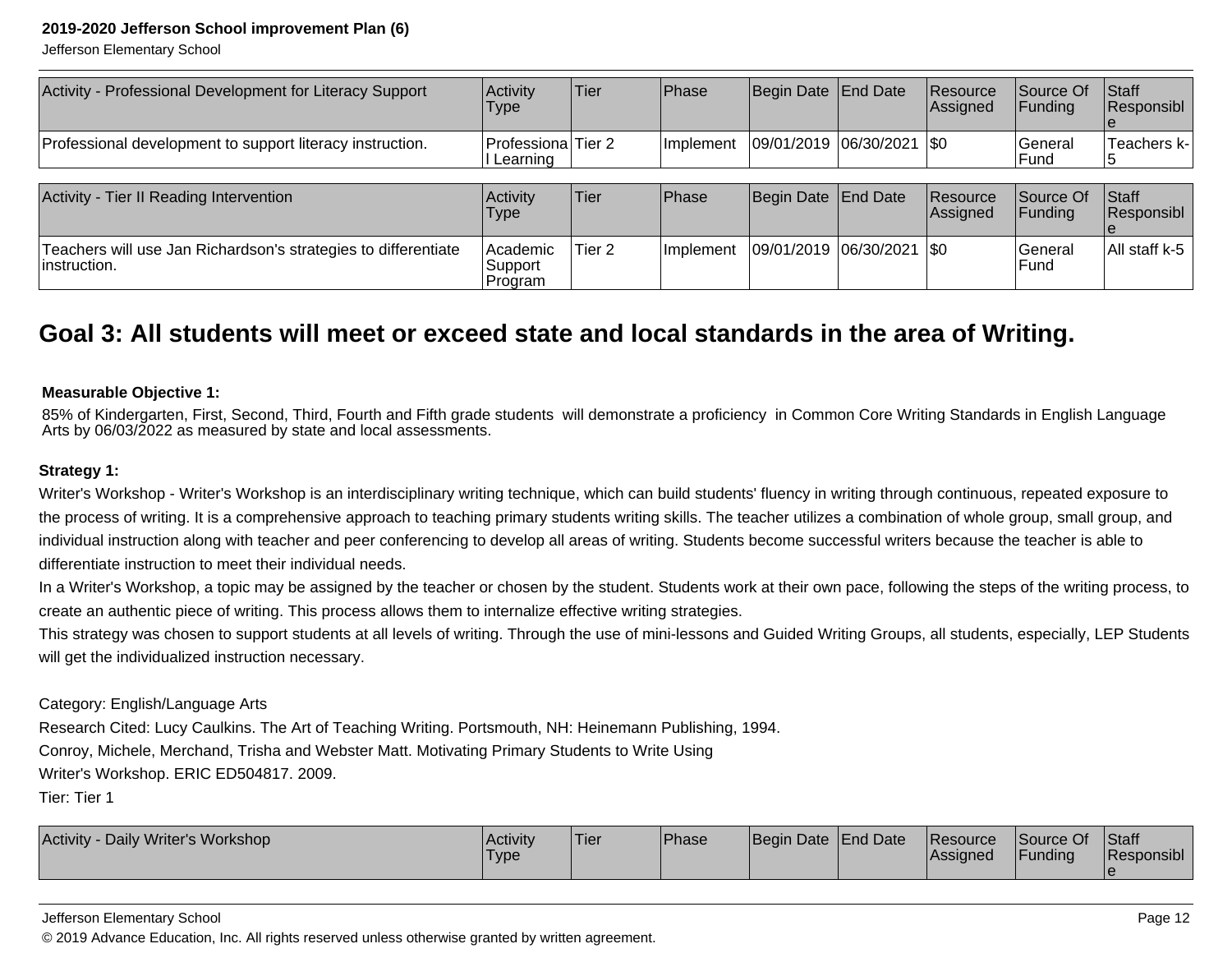| Teachers will provide time for Writer's Workshop, at least 4<br>days/week. During workshop time, the teachers will conduct<br>mini-lessons, Guided Writing Groups, and provide guidance<br>during silent writing time. | <b>Direct</b><br><b>Instruction</b> | Tier 1 |  | Implement   09/04/2018   06/30/2021   \$0 |  |  | No Funding Classroom  <br>l Reauired | Teachers,<br>IAllied Arts<br>Teachers,<br> Title I, Title  <br>III, Special<br>Education,<br>IAdministrat l |
|------------------------------------------------------------------------------------------------------------------------------------------------------------------------------------------------------------------------|-------------------------------------|--------|--|-------------------------------------------|--|--|--------------------------------------|-------------------------------------------------------------------------------------------------------------|
|------------------------------------------------------------------------------------------------------------------------------------------------------------------------------------------------------------------------|-------------------------------------|--------|--|-------------------------------------------|--|--|--------------------------------------|-------------------------------------------------------------------------------------------------------------|

| Activity - Classroom Instruction That Works                                                                                                                                                                                                                                  | Activity<br>Type              | lTier. | <b>Phase</b> | Begin Date End Date         | Resource<br>Assigned | Source Of<br><b>Funding</b>                        | <b>Staff</b><br>Responsibl                                                                                                        |
|------------------------------------------------------------------------------------------------------------------------------------------------------------------------------------------------------------------------------------------------------------------------------|-------------------------------|--------|--------------|-----------------------------|----------------------|----------------------------------------------------|-----------------------------------------------------------------------------------------------------------------------------------|
| Staff will use strategies from CITW such as Advanced<br>Organizers, Non-Linguistic Representations, Summarizing,<br>Note Taking and Identifying Similarities and Differences during<br>Writing instruction and activities. Three staff members will<br>lattend CITW for ELL. | Ilmplementa lTier 1<br>ltion. |        | Implement    | 09/04/2018 06/30/2021   \$0 |                      | School<br><b>Ilmproveme</b><br>Int Grant<br> (SIG) | <b>IClassroom</b><br>Teachers,<br>IAllied Arts<br>Teachers.<br>Title I/Title<br>III, Special<br>Education,<br>Administrat<br>ı or |

| Activity - Monitor the Implementation of Writer's Workshop                                            | <b>Activity</b><br><b>Type</b> | Tier   | Phase     | Begin Date End Date           | Resource<br><b>Assigned</b> | Source Of<br><b>IFunding</b> | Staff<br>Responsibl                                                                              |
|-------------------------------------------------------------------------------------------------------|--------------------------------|--------|-----------|-------------------------------|-----------------------------|------------------------------|--------------------------------------------------------------------------------------------------|
| Monitor the implementation of Writing Strategies through walk<br>through and program fidelity checks. | <i>I</i> Monitor               | Tier 1 | Implement | $ 09/04/2018 06/30/2021 $ \$0 |                             | lGeneral<br>l Fund           | Classroom<br>Iteachers,<br>Title I/III,<br>Allied Arts,<br> Special<br>Education,<br>Administrat |

| <b>Activity - MAISA Writing Units</b>                                                                                                                 | Activity<br>Type                     | <b>Tier</b> | <b>Phase</b> | Begin Date End Date         | Resource<br>Assigned | Source Of<br><b>IFunding</b>     | Staff<br>Responsibl                                                                          |
|-------------------------------------------------------------------------------------------------------------------------------------------------------|--------------------------------------|-------------|--------------|-----------------------------|----------------------|----------------------------------|----------------------------------------------------------------------------------------------|
| Teachers will use the Oakland County MAISA Writing Units in<br>conjunction with Writer's Workshop to teach different types of<br>Common Core Writing. | <b>IDirect</b><br><b>Instruction</b> | Tier 1      | Ilmplement   | 09/04/2018  06/30/2021  \$0 |                      | No Funding Classroom<br>Required | Iteachers,<br>Title I/Title<br>III, Allied<br> Arts,<br>Special<br>Education,<br>Administrat |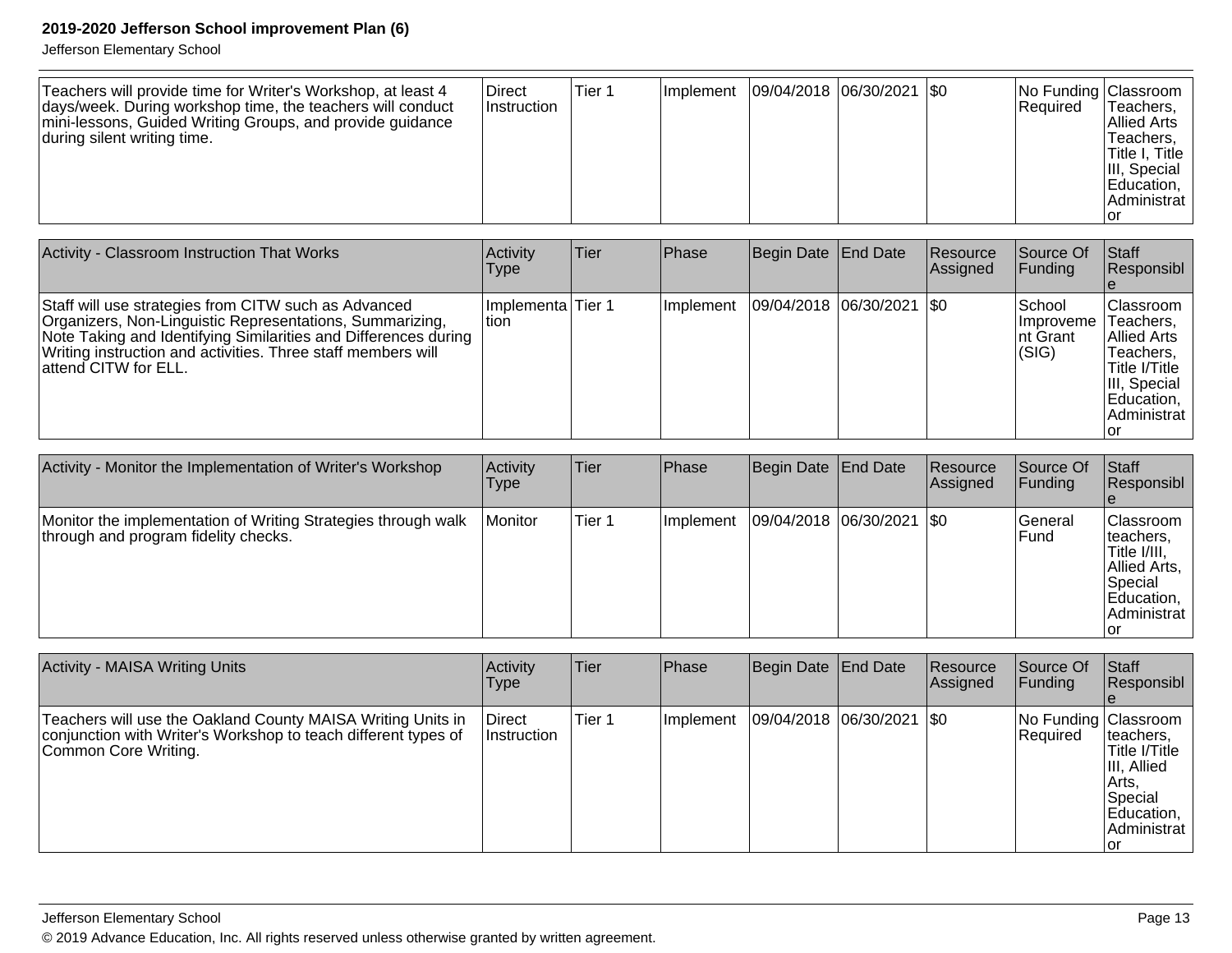Jefferson Elementary School

### **Strategy 2:**

Differentiated Writing Instruction - Differentiated Instruction is an instructional concept that maximizes learning for all students regardless of skill level or background. Itis based on the fact that in a typical classroom, students vary in their academic abilities, learning styles, personalities, interests, background knowledge andexperiences, and levels of motivation for learning. When a teacher differentiates instruction, he or she uses the best teaching practices and strategies to createdifferent pathways that respond to the needs of diverse learners.

Category: Learning Support Systems

Research Cited: Reis, S.M., Kaplan, S.N., Tomlinson, C.A., Westbert, K.L., Callahan, C.M. & Cooper, C.R. "How the Brain Learns, A Response: equal does not mean identical." Educational Leadership 56 (1989): 3. Ellis, E.S. & Worthington, L.A. "Research synthesis on effective teaching principles and the design of quality tools foreducators. University of Oregon (1994): Technical Report No.5 National Center to Improve the Tools of Educators. Tomlinson, C.A. The Differentiated Classroom:Responding to the Needs of All Learners. Pearson, 1999. Marzano, Robert. What Works in Schools. ASCD, 2003.Tier: Tier 2

| <b>Activity - Guided Writing Groups</b>                                                                                                                               | Activity<br><b>Type</b>                                            | Tier   | <b>Phase</b> | Begin Date End Date           | Resource<br>Assigned | Source Of<br><b>Funding</b> | <b>Staff</b><br>Responsibl                                                                     |
|-----------------------------------------------------------------------------------------------------------------------------------------------------------------------|--------------------------------------------------------------------|--------|--------------|-------------------------------|----------------------|-----------------------------|------------------------------------------------------------------------------------------------|
| Staff will work with at risk students in small guided writing<br>groups. Skills based on need will be addressed in a small<br>group setting, at the students' levels. | l Academic<br>Support<br>Program,<br><b>Direct</b><br>∣Instruction | Tier 2 | Ilmplement   | $ 09/04/2018 06/30/2021 $ \$0 |                      | lGeneral<br>lFund           | Classroom<br>Teachers,<br>Title I/III,<br>Allied Arts,<br>Special<br>Education,<br>Administrat |

### **Goal 4: All students will meet or exceed state and local standards in Science.**

#### **Measurable Objective 1:**

85% of Kindergarten, First, Second, Third, Fourth and Fifth grade students will demonstrate a proficiency in the Grade Level Content Expectations in Science inScience by 06/03/2022 as measured by state and local assessments.

#### **Strategy 1:**

Academic Vocabulary Acquisition - Classroom teachers will implement CITW teaching strategies to deliver vocabulary instruction to students. The use of Marzano's andFrayer's vocabulary templates will be used in all classrooms to introduce and teach vocabulary during science instruction. The STEM teacher will reinforce vocabularyduring weekly instruction. Building vocabulary involves the utilization of a complete six-step process to teaching vocabulary that includes: teacher explanation, studentexplanation, student graphic or pictographic representation, review using comparison activities, student discussion of vocabulary terms, and use of games.Category: Science

Research Cited: Marzano, Robert. Building Background Knowledge for Academic Achievement. ASCD, 2004.

Tier: Tier 1

Jefferson Elementary School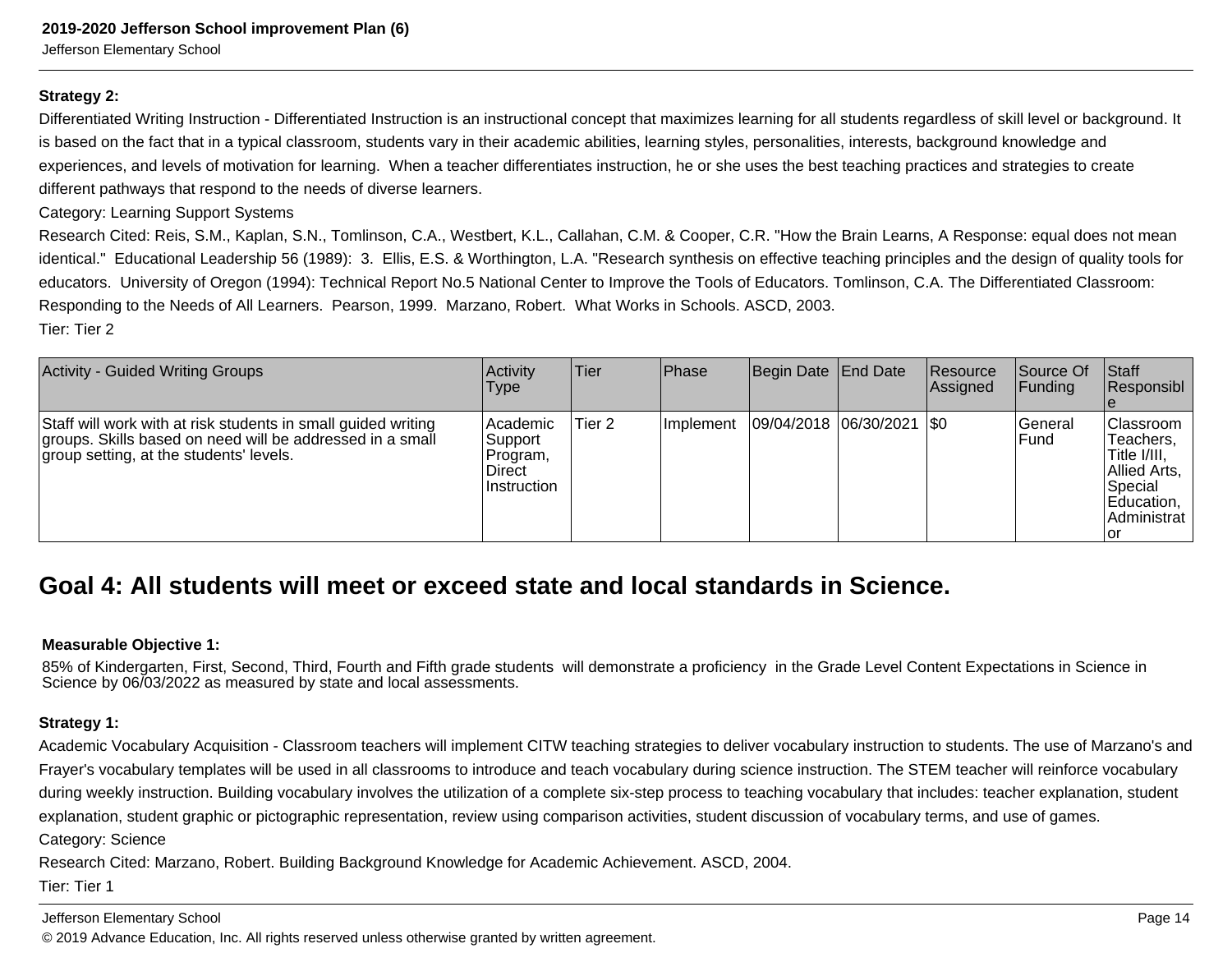Jefferson Elementary School

| Activity - Classroom Instruction That Works Implementation                                                                                                                                                                                                                     | Activity<br>Type | lTier | Phase     | Begin Date End Date         | Resource<br>Assigned | Source Of<br><b>Funding</b>       | Staff<br>Responsibl                                                                       |
|--------------------------------------------------------------------------------------------------------------------------------------------------------------------------------------------------------------------------------------------------------------------------------|------------------|-------|-----------|-----------------------------|----------------------|-----------------------------------|-------------------------------------------------------------------------------------------|
| Staff will use strategies from Classroom Instruction That Works   Implementa   Tier 1<br>such as Advanced Organizers, Non-Linguistic Representations, tion<br>Summarizing, Note Taking and Identifying Similarities and<br>Differences during math instruction and activities. |                  |       | Implement | 09/04/2018  06/30/2021  \$0 |                      | Title I<br>Schoolwide   teachers, | <b>Classroom</b><br>ITitle I/III.<br>Allied Arts,<br>Special<br>Education,<br>Administrat |

| Activity - Science Day/Night                                                                                                                                                                                               | Activity<br>Type                                                                                | <b>Tier</b> | <b>Phase</b> | Begin Date End Date          | Resource<br>Assigned | Source Of<br><b>Funding</b>       | Staff<br>Responsibl                                                                       |
|----------------------------------------------------------------------------------------------------------------------------------------------------------------------------------------------------------------------------|-------------------------------------------------------------------------------------------------|-------------|--------------|------------------------------|----------------------|-----------------------------------|-------------------------------------------------------------------------------------------|
| Parents will be invited and encouraged to attend a science day<br>or evening where students will participate in a hands on<br>science experience through activities provided by the Ann<br> Arbor Hands On Science Museum. | Community Tier 2<br>Engageme<br>Materials,<br>l Extra<br>lCurricular.<br>l Parent<br>Involvemen |             | Implement    | 09/04/2018 06/30/2021 \$1500 |                      | Title l<br>Schoolwide   teachers, | Classroom<br>Title I/III,<br>Allied Arts,<br> Special<br>Education,<br>Administrat<br>loi |

| Activity - Leveled Science Books                                                                                            | Activity<br><b>Type</b>                                                                                           | Tier   | Phase            | Begin Date End Date          | Resource<br>Assigned | Source Of<br> Fundina             | <b>Staff</b><br>Responsibl                                                                 |
|-----------------------------------------------------------------------------------------------------------------------------|-------------------------------------------------------------------------------------------------------------------|--------|------------------|------------------------------|----------------------|-----------------------------------|--------------------------------------------------------------------------------------------|
| Leveled science trade books will be purchased to enhance Tier Academic<br>II instruction with appropriate reading material. | ⊺Support<br>Program,<br><b>Curriculum</b><br> Developme <br>Materials,<br> Supplemen <br>Ital<br><b>Materials</b> | Tier 2 | Getting<br>Ready | 09/04/2018 06/30/2021 \$1000 |                      | Title I<br>Schoolwide   teachers, | Classroom<br>Title I/III,<br>Allied Arts,<br> Special<br>Education,<br>Administrati<br>Ion |

### **Strategy 2:**

Implement 8 Science and Engineering Practices - Staff will incorporate the 8 Science and Engineering practices in their science lessons to help students buildunderstanding of key concepts and science vocabulary.

Category: Science

Research Cited: Winokur, J., Worth, K., & Heller-Winokur, M.. (2009). Connecting Science and Literacy Through Talk. Science and Children, 47(3), 46-49. Retrieved January 26, 2010, from Research Library. (Document ID: 1910057331). Tier: Tier 1

Jefferson Elementary School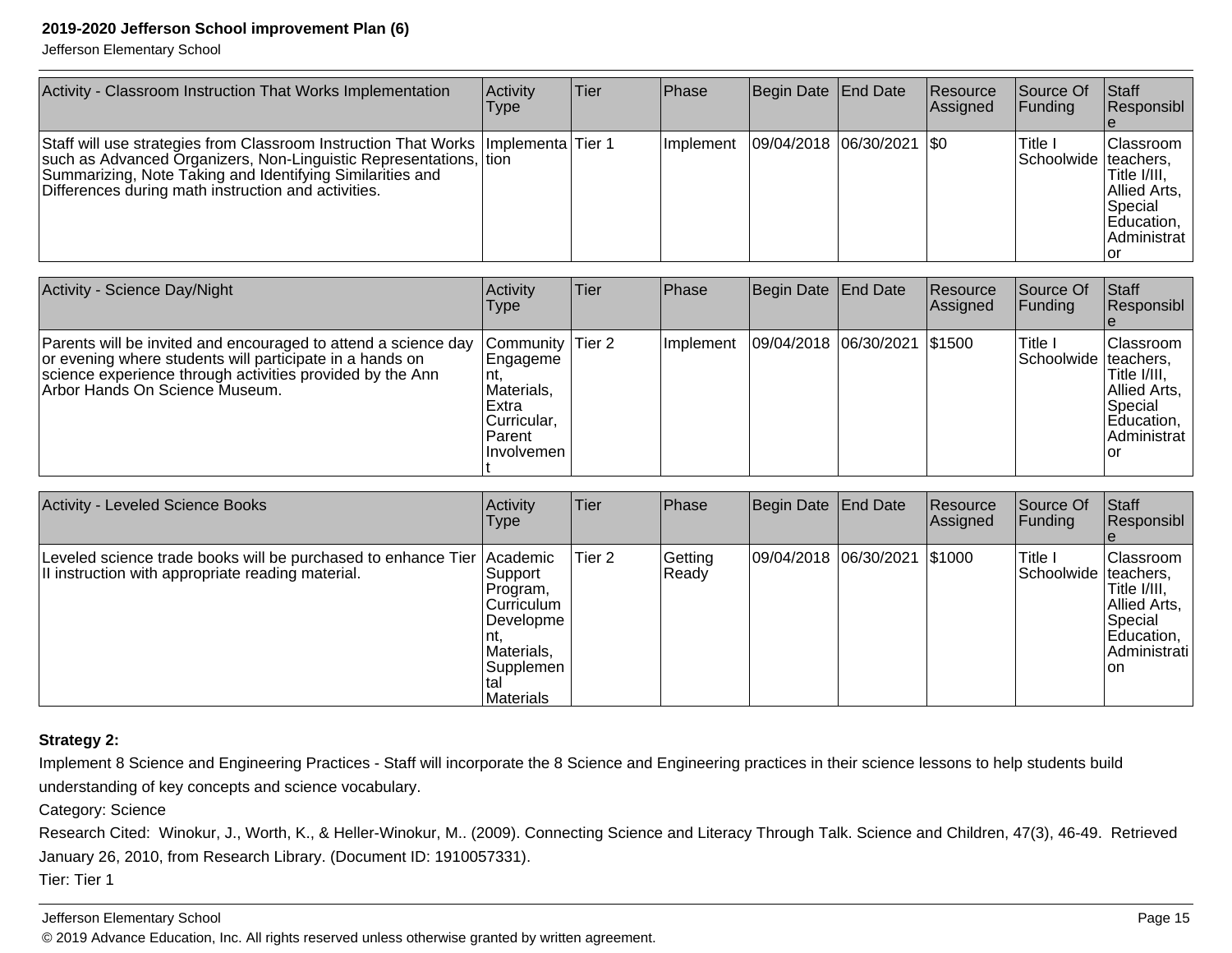Jefferson Elementary School

| Activity - Investigation and Inquiry                                                                                        | Activity<br>Type      | <b>Tier</b> | <b>Phase</b> | Begin Date End Date         | Resource<br>Assigned | Source Of<br> Funding              | Staff<br>Responsibl                                                                         |
|-----------------------------------------------------------------------------------------------------------------------------|-----------------------|-------------|--------------|-----------------------------|----------------------|------------------------------------|---------------------------------------------------------------------------------------------|
| Classroom teachers will utilize the investigations in the Battle<br>Creek Science kits to provide hands on Science lessons. | Direct<br>Instruction | Tier 1      | Implement    | 09/04/2018  06/30/2022  \$0 |                      | No Funding   Classroom<br>Required | Iteachers,<br>Title I//III,<br>Allied Arts,<br> Special<br>Education,<br>Administrat<br>Tor |

| Activity - Integrating Reading and Writing into Science                                                                                                  | Activity<br>Type               | Tier   | <b>Phase</b> | Begin Date   End Date        | <b>IResource</b><br>Assigned | Source Of<br><b>Funding</b>       | <b>Staff</b><br>Responsibl                                                                |
|----------------------------------------------------------------------------------------------------------------------------------------------------------|--------------------------------|--------|--------------|------------------------------|------------------------------|-----------------------------------|-------------------------------------------------------------------------------------------|
| Classroom teachers will use science journals, read alouds and<br>guided reading materials to introduce and reinforce science<br>concepts and vocabulary. | <b>IDirect</b><br>⊺Instruction | Tier 1 | Ilmplement   | 09/04/2018 06/30/2021 \$1000 |                              | Title I<br>Schoolwide   teachers, | Classroom<br>'Title I/III,<br>Allied Arts,<br>Special<br>Education,<br>Administrat<br>lor |

### **Goal 5: All students will meet or exceed state and local standards in Social Studies.**

### **Measurable Objective 1:**

85% of Kindergarten, First, Second, Third, Fourth and Fifth grade students will demonstrate a proficiency in Grade Level Content Expectations in Social Studies by06/03/2022 as measured by state and local assessments.

### **Strategy 1:**

Academic Vocabulary Development - Classroom teachers will implement Classroom Instruction That Works strategies to deliver vocabulary instruction to students. Theuse of Marzano's and Frayer's vocabulary templates will be used in all classrooms to introduce and teach vocabulary during social studies instruction. Building vocabulary involves the utilization of a complete six-step process to teaching vocabulary that includes: teacher explanation, student explanation, student graphic orpictographic representation, review using comparison activities, student discussion of vocabulary terms, and use of games.

Category: Social Studies

Research Cited: Marzano, Robert. Building Background Knowledge for Academic Achievement. ASCD, 2004

Tier: Tier 1

| Activity<br><b>Classroom Instruction That Works</b> | <b>Activity</b><br><b>Type</b> | Tier | <b>Phase</b> | Begin Date End Date |  | <b>Resource</b><br> Assigned | Source Of<br>Funding | Staff<br>Responsibl |
|-----------------------------------------------------|--------------------------------|------|--------------|---------------------|--|------------------------------|----------------------|---------------------|
|-----------------------------------------------------|--------------------------------|------|--------------|---------------------|--|------------------------------|----------------------|---------------------|

#### Jefferson Elementary School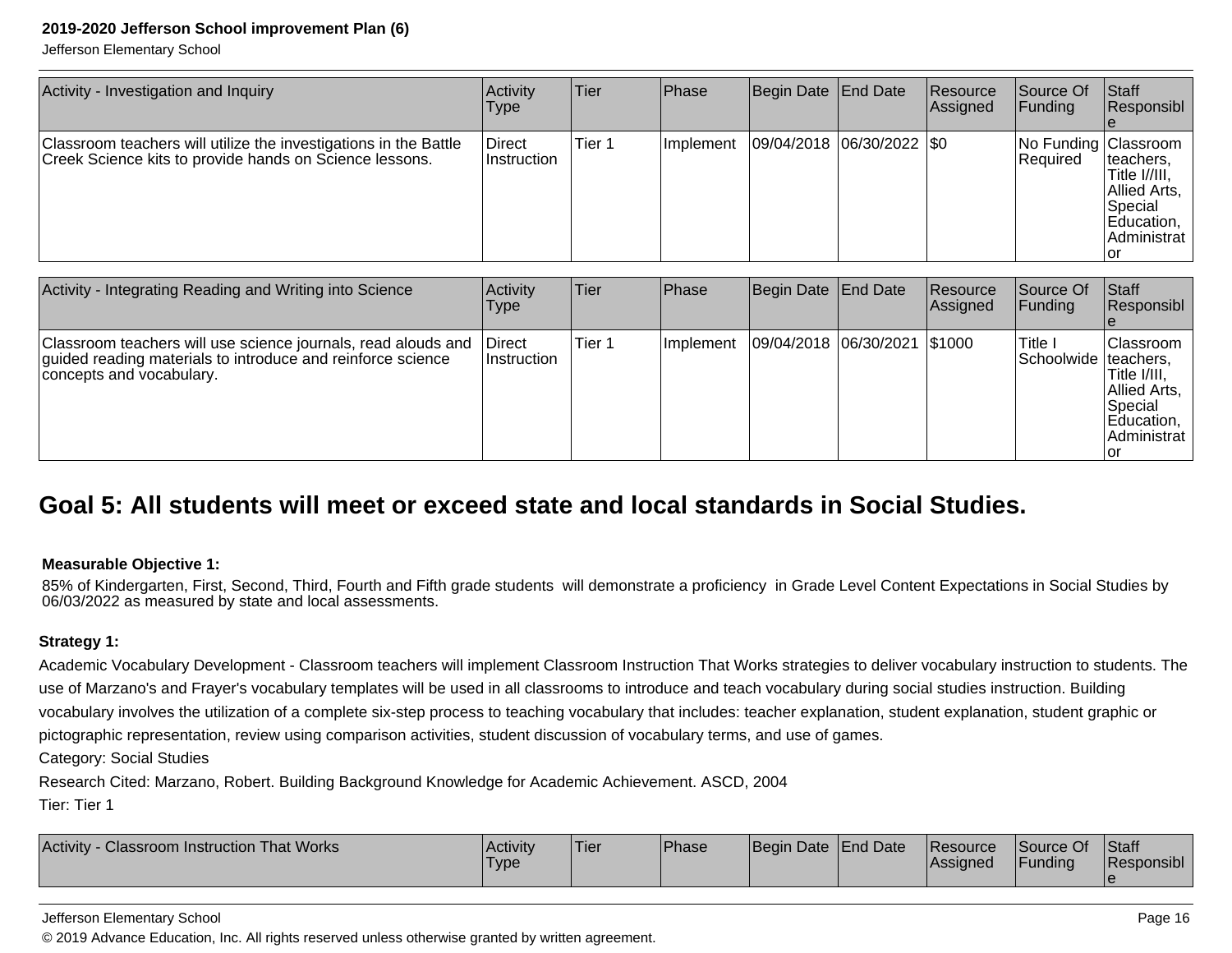Jefferson Elementary School

| Staff will use strategies from CITW such as Advanced<br>Ilmplementa Tier 1<br>Organizers, Non-Linguistic Representations, Summarizing,<br>Ition<br>Note Taking and Identifying Similarities and Differences during<br>reading instruction and activities. |  | <b>Ilmplement</b> | 09/05/2017  06/30/2021  \$0 |  |  | School<br>Ilmproveme I<br>Int Grant<br>(SIG) | <b>Classroom</b><br>'Teachers,<br><b>IAllied Arts</b><br>Teachers,<br>lTitle I. Title l<br>III and<br><b>Special</b><br><b>IEducation</b> |
|-----------------------------------------------------------------------------------------------------------------------------------------------------------------------------------------------------------------------------------------------------------|--|-------------------|-----------------------------|--|--|----------------------------------------------|-------------------------------------------------------------------------------------------------------------------------------------------|
|-----------------------------------------------------------------------------------------------------------------------------------------------------------------------------------------------------------------------------------------------------------|--|-------------------|-----------------------------|--|--|----------------------------------------------|-------------------------------------------------------------------------------------------------------------------------------------------|

| Activity - Monitor the Implementation of Vocabulary<br>Development                                       | Activity<br><b>Type</b> | Tier   | Phase     | Begin Date   End Date       | <b>Resource</b><br>Assigned | Source Of<br> Fundina | Staff<br>Responsibl                                                                                            |
|----------------------------------------------------------------------------------------------------------|-------------------------|--------|-----------|-----------------------------|-----------------------------|-----------------------|----------------------------------------------------------------------------------------------------------------|
| Monitor the implementation of Vocabulary Strategies through<br>walk through and program fidelity checks. | Monitor                 | Tier 1 | Implement | 09/05/2017  06/30/2021  \$0 |                             | lGeneral<br>l Fund    | <b>Classroom</b><br>Iteachers,<br>Title I/III.<br>Allied Arts,<br> Special<br>Education,<br>Administrat<br>Ior |

| Activity - Monitor Classroom Instruction That Works<br>Implementation                                                                              | Activity<br>Type | Tier   | Phase     | Begin Date End Date           | Resource<br><b>Assigned</b> | Source Of<br><b>Funding</b>      | <b>Staff</b><br><b>Responsibl</b>                                                             |
|----------------------------------------------------------------------------------------------------------------------------------------------------|------------------|--------|-----------|-------------------------------|-----------------------------|----------------------------------|-----------------------------------------------------------------------------------------------|
| Monitoring of Classroom Instruction That Works Strategies<br>during the instruction of social studies through walk through<br>and fidelity checks. | Monitor          | Tier 1 | Implement | $ 09/05/2017 06/30/2021 $ \$0 |                             | No Funding Classroom<br>Required | Iteachers,<br>Title I/Title<br>III, Allied<br> Arts,,<br>Special<br>Education,<br>Administrat |

### **Strategy 2:**

Small Group Instruction-Social Studies Concepts - Staff will provide small group instruction to introduce and reinforce social studies concepts and vocabulary.

Category: Social Studies

Research Cited: Ogle, D., Klemp R. & McBride B.(2007) Building Literacy in Social Studies: Strategies for Improving Comprehension and Critical Thinking Tier: Tier 2

| Activity - Guided Reading-Social Studies Content | <b>Activity</b><br>Type | 'Tier | <sup>'</sup> Phase | Begin Date End Date | <b>Resource</b><br>lAssianed | Source Of<br><b>Funding</b> | <b>Staff</b><br>Responsibl |
|--------------------------------------------------|-------------------------|-------|--------------------|---------------------|------------------------------|-----------------------------|----------------------------|
|                                                  |                         |       |                    |                     |                              |                             |                            |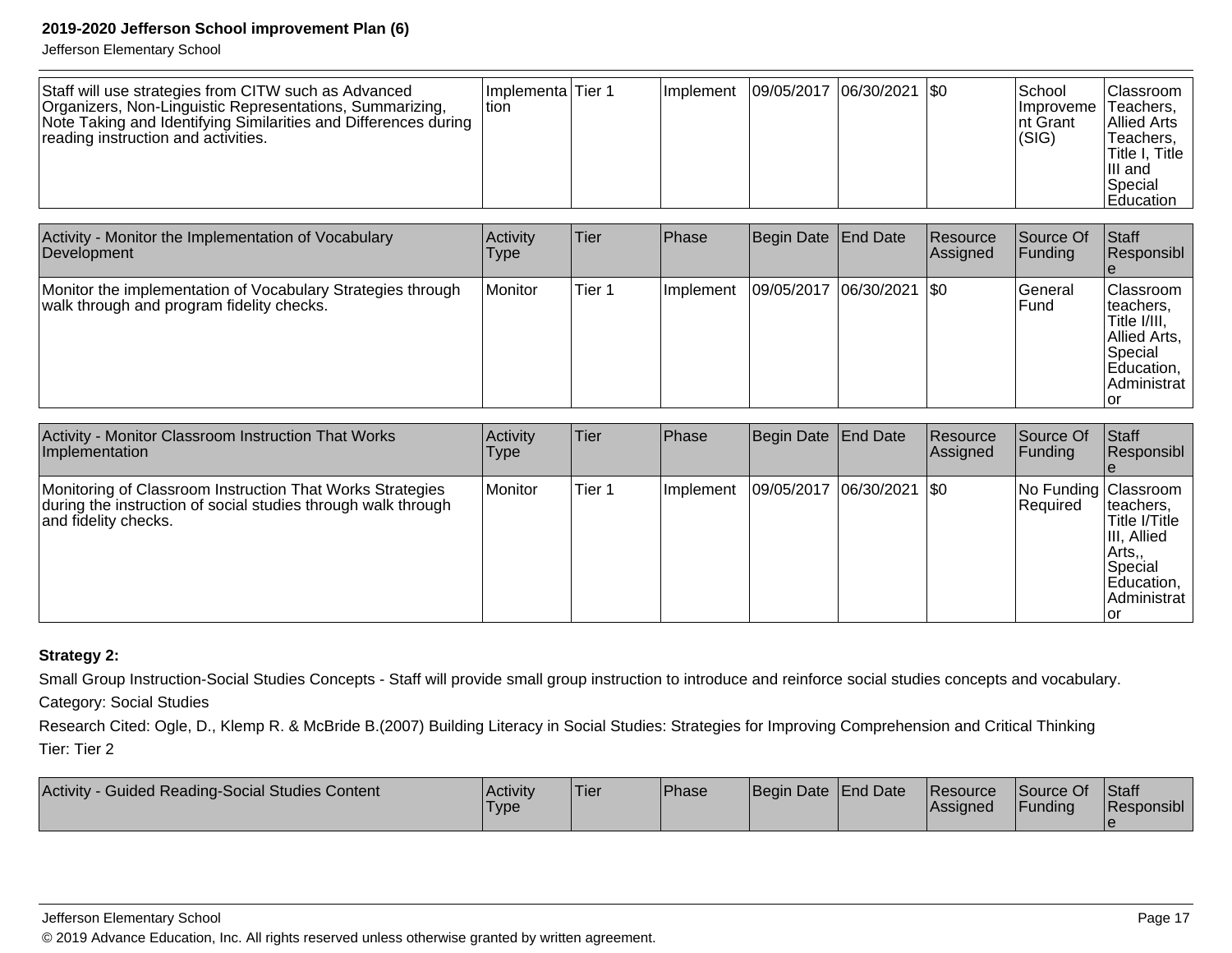Jefferson Elementary School

| Teachers will use guided reading instruction to introduce and<br>reinforce social studies concepts and vocabulary. | Academic<br>Tier 2<br> Support <br>Program,<br>lCurriculum<br><b>IDevelopme</b><br>Materials.<br><b>Direct</b><br>Instruction | <b>Ilmplement</b> | 09/05/2017  06/30/2021  \$1000 |  |  | ' Title ⊥<br>Schoolwide   teachers, | <b>IClassroom</b><br>'Title I/III,<br>Allied Arts,<br> Special<br>Education,<br>Administrat<br>Tor |
|--------------------------------------------------------------------------------------------------------------------|-------------------------------------------------------------------------------------------------------------------------------|-------------------|--------------------------------|--|--|-------------------------------------|----------------------------------------------------------------------------------------------------|
|--------------------------------------------------------------------------------------------------------------------|-------------------------------------------------------------------------------------------------------------------------------|-------------------|--------------------------------|--|--|-------------------------------------|----------------------------------------------------------------------------------------------------|

### **Goal 6: All staff will work together to reduce instructional variance to improve studentachievement.**

#### **Measurable Objective 1:**

collaborate to reduce the variance of instructional practices by 06/13/2019 as measured by administrator walk throughs and fidelity checks.

### **Strategy 1:**

Professional Learning Community - Staff will collaborate as a professional learning community to strengthen the vertical and horizontal alignment between curriculum,instruction and assessment practices in all core and elective content areas.

Category: Other - Professional Learning Community

 Research Cited: Professional Learning Communities at Work, R. DuFour (1998); Whatever It Takes, R. DuFour (2004); Learning by Doing, T. Many (2012); ResultsNOW, M. Schmoker;.

Tier I: The Forgotten Tier, J. Allain (2011); Visual Learning, J. Hattie (2009); Common Formative Assessment, Bailey and Jakicic (2014).

Tier: Tier 1

| Activity<br>. Alignment | <b>Activity</b><br>'Type | 'Tier | <b>Phase</b> | Begin Date End Date | Resource<br><b>Assigned</b> | Source Of<br>Funding | <b>Staff</b><br>Responsibl |
|-------------------------|--------------------------|-------|--------------|---------------------|-----------------------------|----------------------|----------------------------|
|                         |                          |       |              |                     |                             |                      |                            |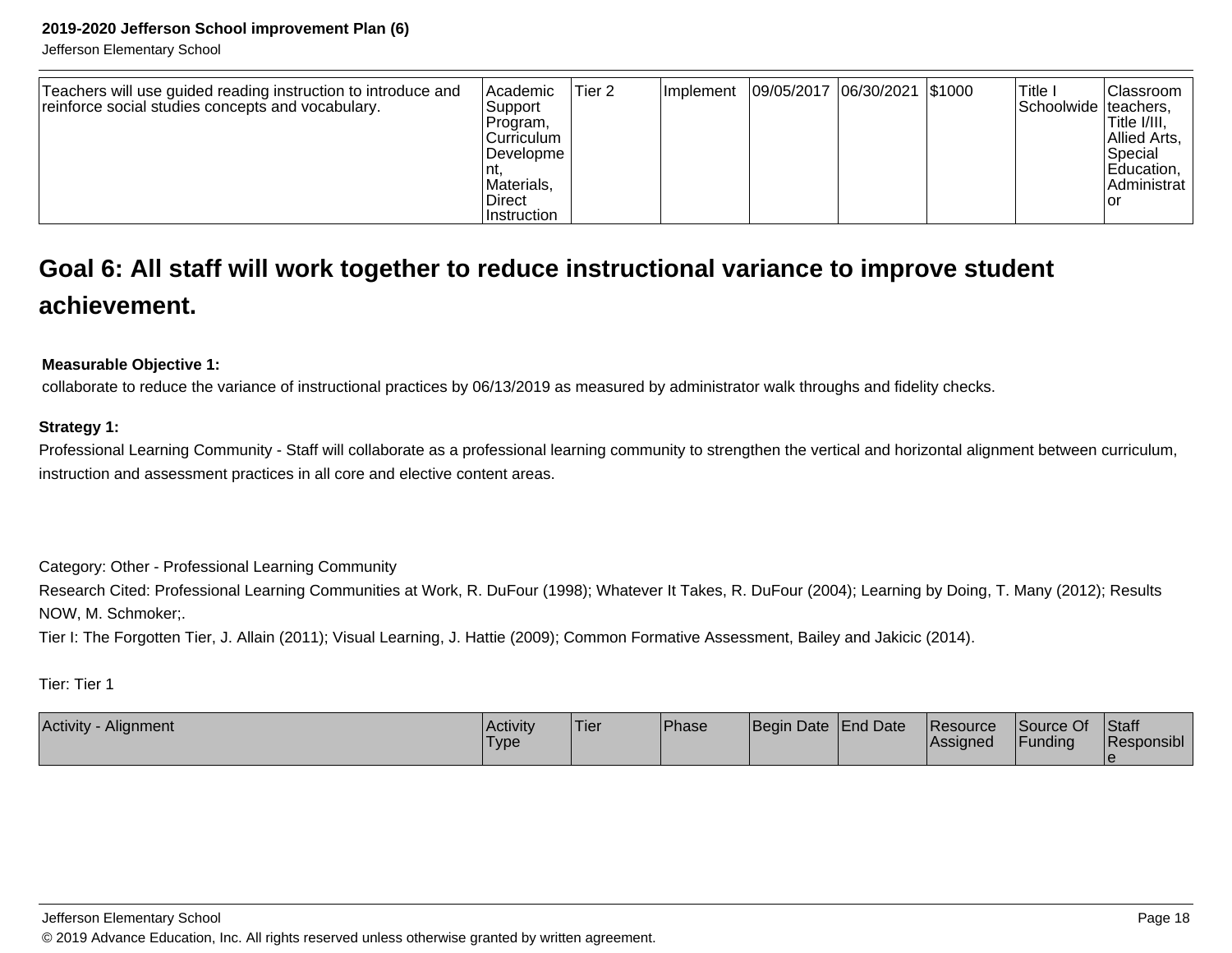Jefferson Elementary School

| Staff will align instruction (lesson planning) with district<br>curriculum and pacing guides. | Professiona Tier 1<br>Learning |  |  |  | Implement   09/04/2018   06/30/2021   \$0 |  | No Funding Classroom<br>Required | 'Teachers,<br><sup>1</sup> Title I/Title<br>III, Allied<br> Arts,<br>Special<br>Education,<br>Administrat |
|-----------------------------------------------------------------------------------------------|--------------------------------|--|--|--|-------------------------------------------|--|----------------------------------|-----------------------------------------------------------------------------------------------------------|
|-----------------------------------------------------------------------------------------------|--------------------------------|--|--|--|-------------------------------------------|--|----------------------------------|-----------------------------------------------------------------------------------------------------------|

| Activity - Increase Understanding                                                                                                                                                                                     | Activity<br><b>Type</b> | <b>Tier</b> | <b>Phase</b> | Begin Date End Date           | Resource<br><b>Assigned</b> | Source Of<br> Funding                   | <b>Staff</b><br><b>Responsibl</b>                                                                 |
|-----------------------------------------------------------------------------------------------------------------------------------------------------------------------------------------------------------------------|-------------------------|-------------|--------------|-------------------------------|-----------------------------|-----------------------------------------|---------------------------------------------------------------------------------------------------|
| Staff will increase their understanding of utilizing high-leverage, Professiona Tier 1<br>research-based instructional strategies in order to improve the<br>limpact of effective instruction on student achievement. | II Learning             |             | Ilmplement   | $ 09/04/2018 06/30/2021 $ \$0 |                             | No Funding Classroom<br><b>Required</b> | Iteachers,<br>Title I/III,<br>Allied Arts,<br><b>Special</b><br>Education,<br>Administrati<br>Ion |

| <b>Activity - Assessments for Instruction</b>                                                                              | Activity<br><b>Type</b>                 | lTier | Phase     | Begin Date   End Date       | Resource<br>Assigned | Source Of<br>IFundina             | <b>Staff</b><br>Responsibl                                                                              |
|----------------------------------------------------------------------------------------------------------------------------|-----------------------------------------|-------|-----------|-----------------------------|----------------------|-----------------------------------|---------------------------------------------------------------------------------------------------------|
| Staff will create, implement and analyze building and district-<br>level common assessments' results to drive instruction. | <b>Professiona</b> Tier 1<br>I Learning |       | Implement | 09/04/2018 06/30/2021 \$500 |                      | Title I<br>Schoolwide   teachers, | <b>Classroom</b><br>'Title I/III,<br>Allied Arts,<br>Special<br>Education,<br><b>Administrat</b><br>'or |

| <b>Activity - MTSS</b>                                                                                                                                                       | <b>Activity</b><br>Type            | ∣Tier∶ | <b>IPhase</b> | Begin Date End Date |                             | Resource<br>Assigned | Source Of<br> Funding            | <b>Staff</b><br>Responsibl                                                                  |
|------------------------------------------------------------------------------------------------------------------------------------------------------------------------------|------------------------------------|--------|---------------|---------------------|-----------------------------|----------------------|----------------------------------|---------------------------------------------------------------------------------------------|
| Staff will implement a MTSS process (plan for in-class and<br>school-level intervention/enrichment) to ensure all students'<br>growth in achievement and behavioral success. | lProfessionalTier 1<br>II Learning |        | Implement     |                     | 09/04/2018 06/30/2021   \$0 |                      | No Funding Classroom<br>Required | Iteachers,<br>lTitle I/III.<br>Allied Arts,<br> Special<br>Education,<br>Administrat<br>lor |

| <b>Activity</b><br>Implementation | Activity<br>Type<br>-- | <sup>1</sup> Tier | Phase | Begin Date End Date |  | <b>Resource</b><br> Assigned | Source Of<br>Funding | Staff<br>. .<br>Responsibl |
|-----------------------------------|------------------------|-------------------|-------|---------------------|--|------------------------------|----------------------|----------------------------|
|-----------------------------------|------------------------|-------------------|-------|---------------------|--|------------------------------|----------------------|----------------------------|

Jefferson Elementary School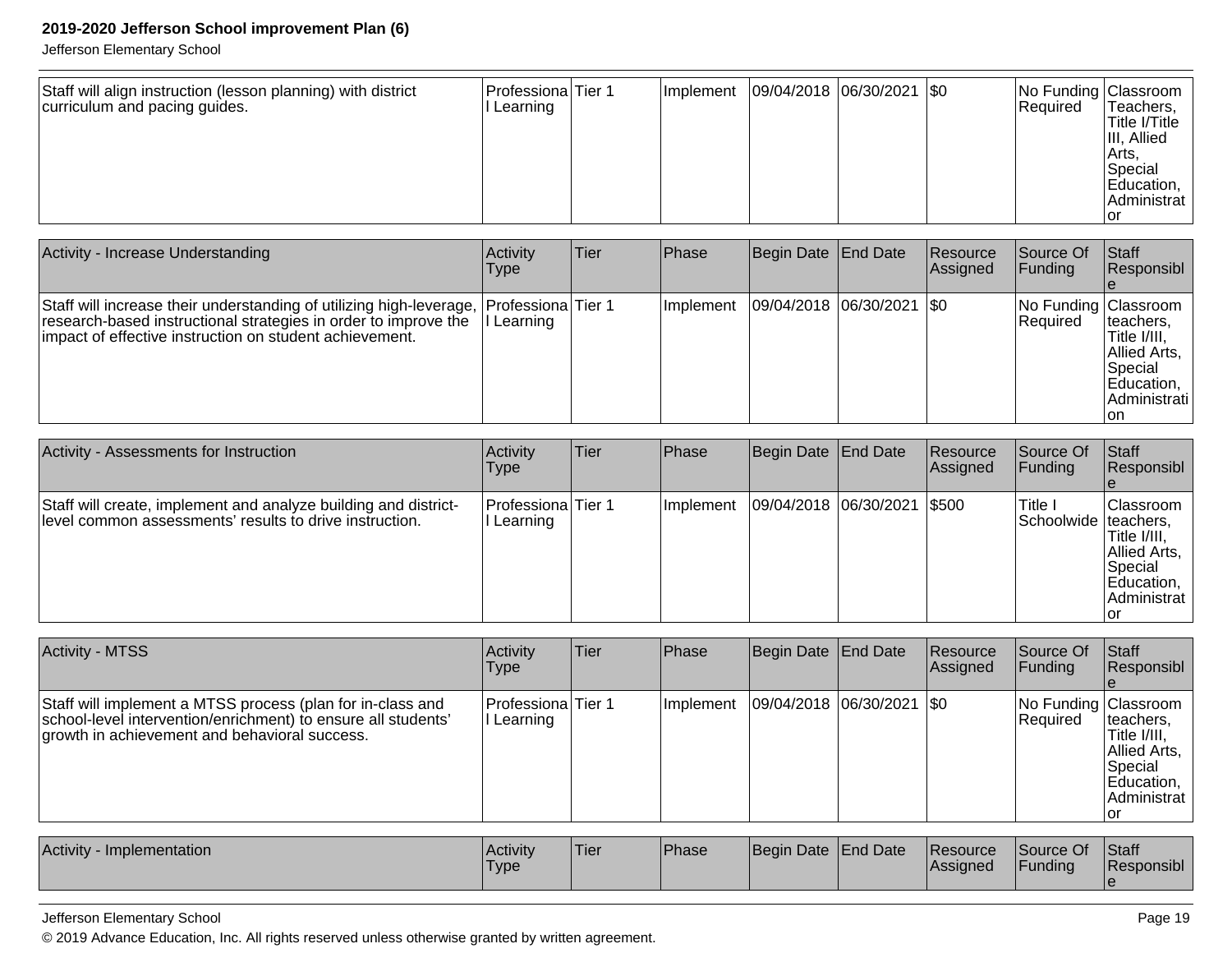Jefferson Elementary School

| Staff will monitor and analyze the impact of adult<br>implementation of instructional strategies and activities on<br>Istudent achievement. | lProfessionalTier 1<br>Learning |  | Ilmplement | 09/04/2018  06/30/2021  \$0 |  |  | No Funding Classroom<br><b>Required</b> | Iteachers.<br>'Title I/III,<br>Allied Arts,<br>Special<br>Education,<br>Administrat<br>lor |
|---------------------------------------------------------------------------------------------------------------------------------------------|---------------------------------|--|------------|-----------------------------|--|--|-----------------------------------------|--------------------------------------------------------------------------------------------|
|---------------------------------------------------------------------------------------------------------------------------------------------|---------------------------------|--|------------|-----------------------------|--|--|-----------------------------------------|--------------------------------------------------------------------------------------------|

| Activity - Peer Collaboration/Observations                                                                                                                                                                                             | Activity<br><b>Type</b>                                      | <b>Tier</b> | <b>Phase</b> | Begin Date End Date          | Resource<br>Assigned | <b>Source Of</b><br> Funding      | <b>Staff</b><br>Responsibl                                                              |
|----------------------------------------------------------------------------------------------------------------------------------------------------------------------------------------------------------------------------------------|--------------------------------------------------------------|-------------|--------------|------------------------------|----------------------|-----------------------------------|-----------------------------------------------------------------------------------------|
| Staff will collaborate with grade level team members, as well as Teacher<br>upper and lower grade level staff members, and spend time<br>observing best practices of instruction in the areas of reading,<br>writing, and mathematics. | <b>Collaborati</b><br>Ton.<br><b>Professiona</b><br>Learning | Tier 1      | Implement    | 09/04/2018 06/30/2021 \$1000 |                      | Title I<br>Schoolwide   teachers, | Classroom  <br>ITitle I/III.<br>Allied Arts,<br> Special<br>Education,  <br>Administrat |

# **Goal 7: Promote positive school communities, Pre-K to adult learner, by providing quality inschool and out of school care, support, safety and membership programs for students, staff, andfamilies.**

### **Measurable Objective 1:**

demonstrate a behavior Increase student growth by building positive community programs by 6/30/2021 as measured by changes in discipline and attendance ratesas well as positive survey responses an assessment results. by 06/30/2021 as measured by Discipline and attendance records, surveys, and assessments..

### **Strategy 1:**

Positive community - A comprehensive school counseling program that focuses on student outcomes and teaches student competencies through a MTSS lens.

Elementary counselors will support student and community care, membership, safety, and support needs.

Category: School Culture

Research Cited: Hattie (2001) Visible Learning for Teachers. Programs which address positive school and learning behaviors and mindsets have positive impact onstudent success

Maslow (1954). Motivation and Personality. ESSA's focus on the whole child also underscores the importance of addressing the safety and membership/belongingneeds outlined by Maslow's Hierarchy prior to significant learning being able to take place.Tier: Tier 1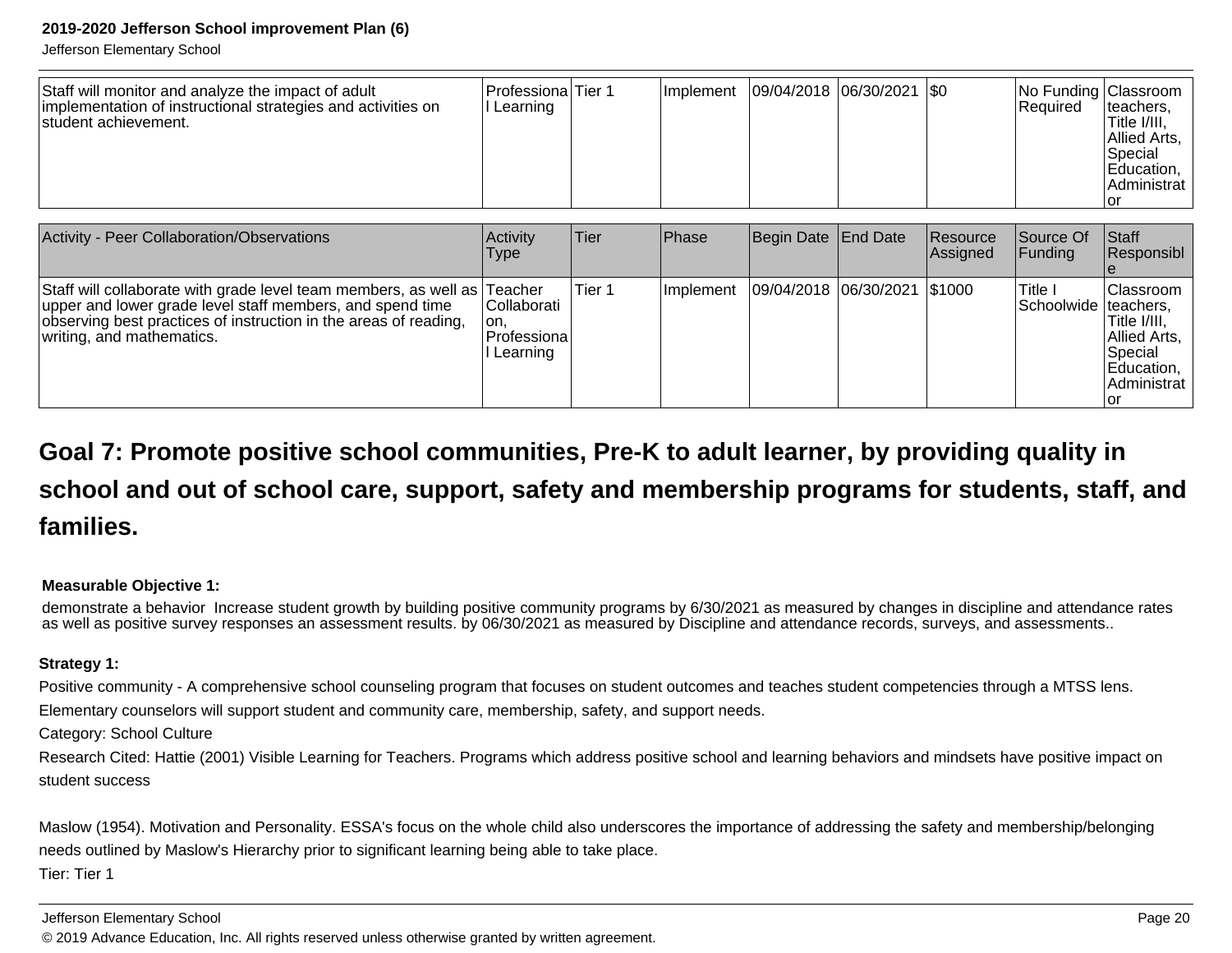| Activity - Develop program                                                                                                | Activity<br>Type                                                                            | Tier   | Phase            | Begin Date End Date         | Resource<br>Assigned | Source Of<br> Funding | Staff<br>Responsibl                                                                   |
|---------------------------------------------------------------------------------------------------------------------------|---------------------------------------------------------------------------------------------|--------|------------------|-----------------------------|----------------------|-----------------------|---------------------------------------------------------------------------------------|
| Define behavioral and mindset goals, develop program policies, Behavioral<br>procedures, curriculum and service delivery. | Support<br>Program,<br>l Academic<br>Support<br>Program,<br><b>Curriculum</b><br> Developme | Tier 1 | Getting<br>Ready | 01/01/2018 06/30/2021   \$0 |                      | Required              | No Funding   OCI Admin,  <br> Elementary  <br> Counselors  <br>Building<br>Principals |

| <b>Activity - Monitor Counseling Program</b>                                    | <b>Activity</b><br>Type                     | Tier   | Phase   | Begin Date End Date           | Resource<br><b>Assigned</b> | Source Of<br><b>IFunding</b> | <b>IStaff</b><br>Responsibl                                                     |
|---------------------------------------------------------------------------------|---------------------------------------------|--------|---------|-------------------------------|-----------------------------|------------------------------|---------------------------------------------------------------------------------|
| Monitor implementation through counselor PLCs, logs, and<br>principal meetings. | <b>Behavioral</b><br>lSupport i<br>⊩Program | Tier 1 | Monitor | $ 01/01/2018 06/30/2021 $ \$0 |                             | <b>Required</b>              | No Funding   OCI Admin,<br>Elementary<br> Counselors <br>Building<br>Principals |

| Activity - Evaluate Counselor Program                                                                  | Activity<br>Type                        | Tier   | Phase            | Begin Date End Date         | Resource<br><b>Assigned</b> | Source Of<br><b>Funding</b> | <b>Staff</b><br>Responsibl                                                                         |
|--------------------------------------------------------------------------------------------------------|-----------------------------------------|--------|------------------|-----------------------------|-----------------------------|-----------------------------|----------------------------------------------------------------------------------------------------|
| Evaluate impact on student success via discipline and<br>attendance records, surveys, and assessments. | <b>Behavioral</b><br>Support<br>Program | Tier 1 | <b>IEvaluate</b> | 05/01/2018 06/30/2021   \$0 |                             | <b>Required</b>             | No Funding   OCI Admin,<br><b>Elementary</b><br><b>Counselors</b><br><b>Building</b><br>Principals |

| Activity - Plan and impliment PBIS (Positive Behavior<br>Intervention Support) | Activity<br>Type                   | <b>Tier</b> | Phase            | Begin Date End Date    | Resource<br>Assigned | Source Of<br> Funding             | <b>Staff</b><br>Responsibl                                                                                            |
|--------------------------------------------------------------------------------|------------------------------------|-------------|------------------|------------------------|----------------------|-----------------------------------|-----------------------------------------------------------------------------------------------------------------------|
| Jefferson will define behavioral goals, policies, and procedures               | Behavioral<br> Support <br>Program | Tier 1      | Getting<br>Ready | 10/01/2018  06/30/2021 | <b>S2000</b>         | Title I<br>Schoolwide   teachers, | lClassroom<br><b>Allied Arts</b><br>Teachers,<br> Title I, Title<br>III, Special<br>Education,<br>Administrat<br>l or |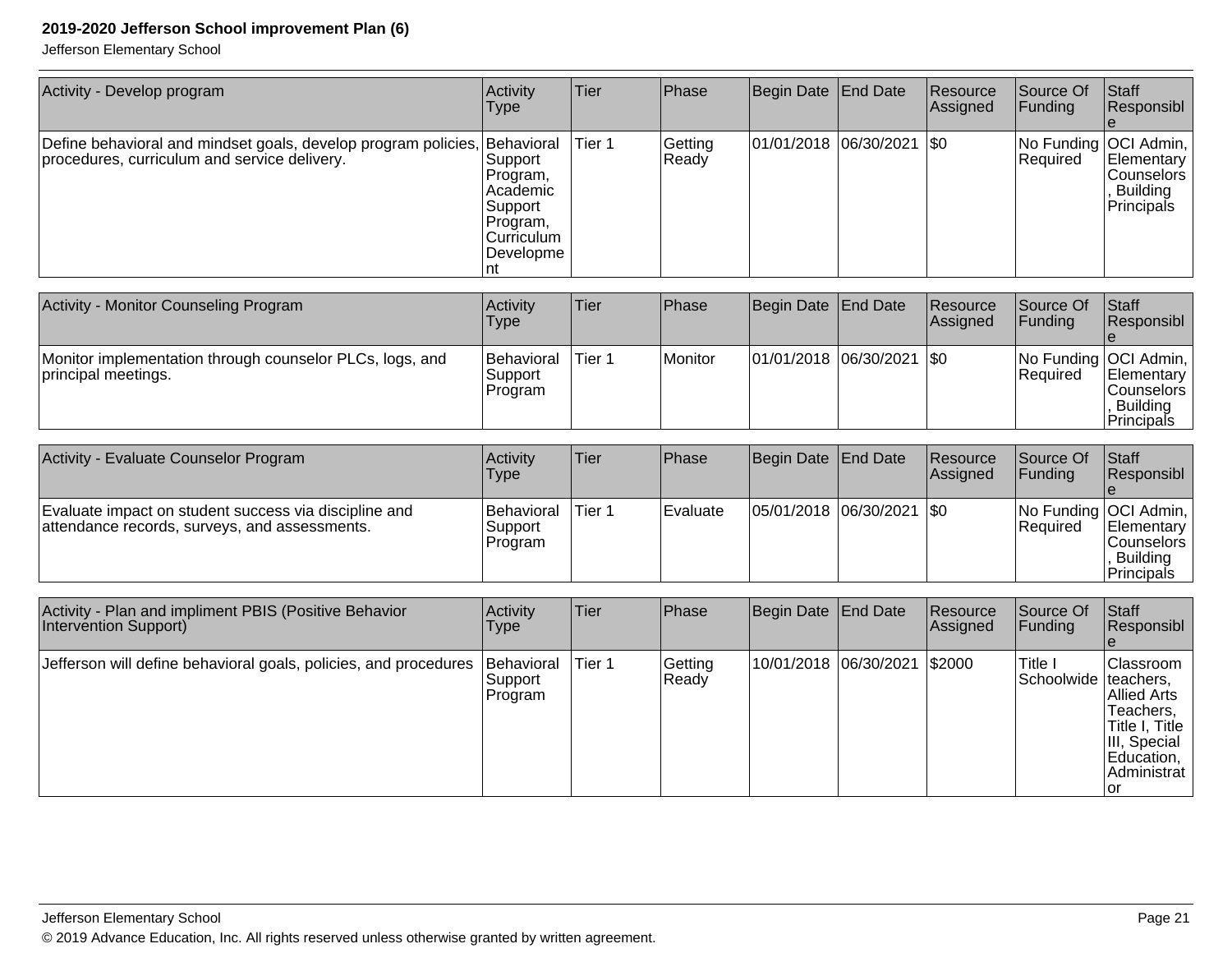### **Activity Summary by Funding Source**

### **Below is a breakdown of your activities by funding source**

### **School Improvement Grant (SIG)**

| <b>Activity Name</b>                              | Activity Description                                                                                                                                                                                                                                                           | Activity<br>Type           | <b>Tier</b> | Phase     | Begin Date End Date         |                    | Resource<br><b>Assigned</b> | Staff<br>Responsibl                                                                                                            |
|---------------------------------------------------|--------------------------------------------------------------------------------------------------------------------------------------------------------------------------------------------------------------------------------------------------------------------------------|----------------------------|-------------|-----------|-----------------------------|--------------------|-----------------------------|--------------------------------------------------------------------------------------------------------------------------------|
| <b>Classroom Instruction</b><br><b>That Works</b> | Staff will use strategies from CITW such as<br>Advanced Organizers, Non-Linguistic<br>Representations, Summarizing, Note Taking and<br>Identifying Similarities and Differences during<br>reading instruction and activities.                                                  | Implementa Tier 1<br>Ition |             | Implement | 09/05/2017                  | $ 06/30/2021 $ \$0 |                             | Classroom<br>Teachers.<br>Allied Arts<br>Teachers,<br>Title I, Title<br>III and<br>Special<br><b>IEducation</b>                |
| <b>Classroom Instruction</b><br>That Works        | Staff will use strategies from CITW such as<br>Advanced Organizers, Non-Linguistic<br>Representations, Summarizing, Note Taking and<br>Identifying Similarities and Differences during<br>Writing instruction and activities. Three staff<br>members will attend CITW for ELL. | Implementa Tier 1<br>Ition |             | Implement | 09/04/2018  06/30/2021  \$0 |                    |                             | <b>Classroom</b><br>Teachers,<br>Allied Arts<br>Teachers,<br>Title I/Title<br>III, Special<br>Education,<br>Administrat<br>lor |

### **Title III**

| <b>Activity Name</b> | Activity Description                                                                                                                                                                                                                                                                                                                                                                                                                        | Activity<br><b>Type</b>                                               | Tier   | Phase     | Begin Date   End Date          | Resource<br><b>Assigned</b> | Staff<br>Responsibl                                            |
|----------------------|---------------------------------------------------------------------------------------------------------------------------------------------------------------------------------------------------------------------------------------------------------------------------------------------------------------------------------------------------------------------------------------------------------------------------------------------|-----------------------------------------------------------------------|--------|-----------|--------------------------------|-----------------------------|----------------------------------------------------------------|
|                      | Oral Language Activities The EL (Title III) Teachers will work directly with<br>students new to the English Language through the Support<br>use of Oral Language Activities. Kindergarten staff Program,<br>was trained in the Language for Learning program Materials,<br>to assist in oral language development, and has<br>implemented in their classrooms. Language for<br>thinking will be added to the Title III and 1st Grade Direct | <b>Academic</b><br> Professiona <br>I Learning,<br><b>Instruction</b> | Tier 2 | Implement | 09/04/2018  06/30/2021   \$500 |                             | <b>Classroom</b><br>Teachers,<br>Title I/Title<br>III Teachers |

### **Title I Schoolwide**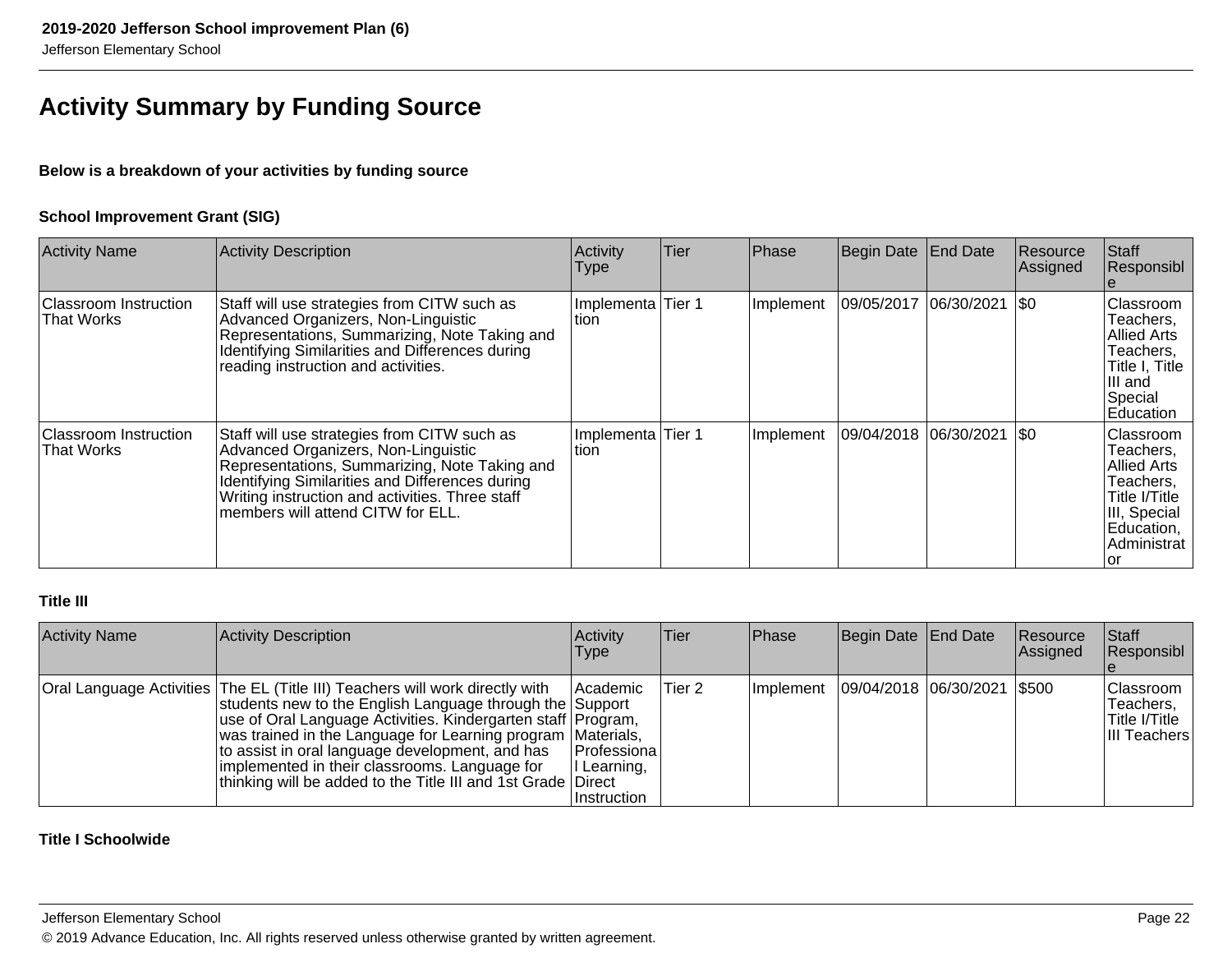| <b>Activity Name</b>                                                | <b>Activity Description</b>                                                                                                                                                                                                                                                                                                                                                                                                                                                                                                                                                                          | Activity<br><b>Type</b>                                                                                            | Tier              | Phase     | Begin Date   End Date |            | Resource<br>Assigned | Staff<br>Responsibl                                                                                                             |
|---------------------------------------------------------------------|------------------------------------------------------------------------------------------------------------------------------------------------------------------------------------------------------------------------------------------------------------------------------------------------------------------------------------------------------------------------------------------------------------------------------------------------------------------------------------------------------------------------------------------------------------------------------------------------------|--------------------------------------------------------------------------------------------------------------------|-------------------|-----------|-----------------------|------------|----------------------|---------------------------------------------------------------------------------------------------------------------------------|
| <b>Guided Reading-Social</b><br><b>Studies Content</b>              | Teachers will use guided reading instruction to<br>introduce and reinforce social studies concepts<br>and vocabulary.                                                                                                                                                                                                                                                                                                                                                                                                                                                                                | Academic<br>Support<br>Program,<br>Curriculum<br>Developme<br>nt.<br>Materials,<br><b>Direct</b><br>Instruction    | Tier <sub>2</sub> | Implement | 09/05/2017            | 06/30/2021 | \$1000               | Classroom<br>teachers,<br>Title I/III,<br>Allied Arts,<br>Special<br>Education,<br>Administrat<br>or                            |
| <b>Classroom Instruction</b><br><b>That Works</b><br>Implementation | Staff will use strategies from Classroom<br>Instruction That Works such as Advanced<br>Organizers, Non-Linguistic Representations,<br>Summarizing, Note Taking and Identifying<br>Similarities and Differences during math<br>instruction and activities.                                                                                                                                                                                                                                                                                                                                            | Implementa Tier 1<br>tion                                                                                          |                   | Implement | 09/04/2018 06/30/2021 |            | $ 30\rangle$         | Classroom<br>teachers,<br>Title I/III,<br>Allied Arts,<br>Special<br>Education,<br>Administrat<br>or                            |
| Double Dose-Walk to<br>Read                                         | Students will "walk to read" to receive additional<br>contacts of small group direct instruction. Staff in<br>grades 1-2 were trained in the Reading Mastery<br>Program, and staff in grades 3-5 were trained in<br>the Corrective Reading Program, and have been<br>implementing. Additional first through fifth grade<br>teachers are interested in attending trainings for<br>the Reading Mastery Program, as well as the<br>Corrective Reading Program. First grade teachers<br>are interested in the Language for Learning<br>program/Language for Thinking. Staff would need<br>to be trained. | Academic<br>Support<br>Program,<br>Materials,<br>Professiona<br>I Learning,<br><b>Direct</b><br><b>Instruction</b> | Tier <sub>2</sub> | Implement | 09/04/2018            | 06/30/2021 | \$1000               | Classroom<br>teachers,<br>Title I/III,<br>Allied Arts,<br>Special<br>Education,<br>Administrat<br>or                            |
| Integrating Reading and<br>Writing into Science                     | Classroom teachers will use science journals,<br>read alouds and guided reading materials to<br>introduce and reinforce science concepts and<br>vocabulary.                                                                                                                                                                                                                                                                                                                                                                                                                                          | Direct<br><b>Instruction</b>                                                                                       | Tier 1            | Implement | 09/04/2018            | 06/30/2021 | \$1000               | Classroom<br>teachers,<br>Title I/III,<br>Allied Arts,<br>Special<br>Education,<br>Administrat<br>or                            |
| <b>Guided Math</b><br>Groups/Interventions                          | At-risk students receive additional support at their<br>level during guided math groups. Students will be<br>taught at their level, as determined by progress<br>monitoring, pre/post unit tests, CFAs, and<br>background knowledge.                                                                                                                                                                                                                                                                                                                                                                 | Academic<br>Support<br>Program,<br>Direct<br>Instruction                                                           | Tier <sub>2</sub> | Implement | 09/04/2018            | 06/30/2021 | \$500                | Classroom<br>teachers,<br><b>Allied Arts</b><br>Teachers,<br>Title I, Title<br>III, Special<br>Education,<br>Administrat<br>lor |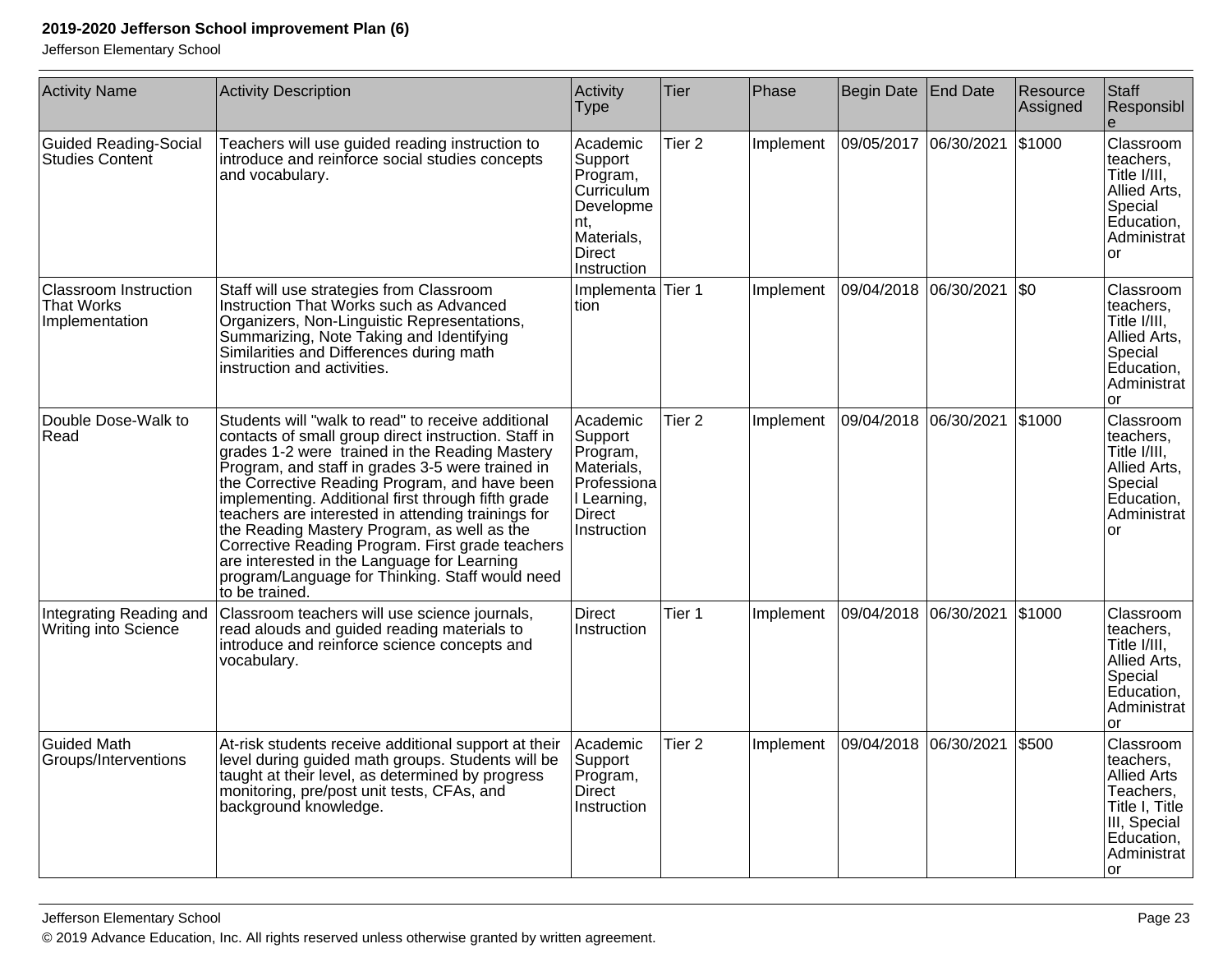| Assessments for<br>Instruction                                             | Staff will create, implement and analyze building<br>and district-level common assessments' results to<br>drive instruction.                                                                                                                                                                            | Professiona Tier 1<br>I Learning                                                                    |                   | Implement | 09/04/2018 06/30/2021 |            | \$500  | Classroom<br>teachers,<br>Title I/III.<br>Allied Arts,<br>Special<br>Education,<br>Administrat<br><b>or</b>                           |
|----------------------------------------------------------------------------|---------------------------------------------------------------------------------------------------------------------------------------------------------------------------------------------------------------------------------------------------------------------------------------------------------|-----------------------------------------------------------------------------------------------------|-------------------|-----------|-----------------------|------------|--------|---------------------------------------------------------------------------------------------------------------------------------------|
| Implementation of<br>Classroom Instruction<br><b>That Works Strategies</b> | Staff will use strategies from Classroom<br>Instruction that Works, such as Advanced<br>Organizers, Non-linguistic representations,<br>Summarizing, Note-taking, and Identifying<br>Similarities and Differences.                                                                                       | Implementa<br>tion, Direct<br>Instruction                                                           | Tier 1            | Implement | 09/04/2018 06/30/2021 |            | \$500  | Classroom<br>teachers,<br>Title I/III,<br>Allied Arts,<br>Special<br>Education,<br>Administrat<br>or                                  |
| Peer<br>ns                                                                 | Staff will collaborate with grade level team<br>Collaboration/Observatio members, as well as upper and lower grade level<br>staff members, and spend time observing best<br>practices of instruction in the areas of reading,<br>writing, and mathematics.                                              | Teacher<br>Collaborati<br>on,<br>Professiona<br>I Learning                                          | Tier 1            | Implement | 09/04/2018            | 06/30/2021 | \$1000 | Classroom<br>teachers,<br>Title I/III.<br>Allied Arts,<br>Special<br>Education,<br>Administrat<br>or                                  |
| Monitor the<br>Implementation of the<br>MTSS Programming                   | Monitor the implementation of MTSS through walk Monitor<br>through and program fidelity checks using Easy<br>CBM, Benchmark Word Study, Core Phonics<br>Survey, San Diego Quick, Core Vocabulary, and<br>other data collecting programs shared out at<br>Grade Level Intervention Meetings.             |                                                                                                     | Tier <sub>3</sub> | Implement | 09/04/2018            | 06/30/2021 | \$5000 | Title I/Title<br>III teachers,<br>Special<br>Education,<br>Administrat<br>or                                                          |
| <b>Web Based Applications</b>                                              | In whole class, small group and individual settings,<br>students will use programs such as Zearn Moby<br>Max, StarFall, Learning A-Z, and Fact Monster<br>support appropriate math objectives.<br>Technological devices including laptops and<br>tablets will be researched and purchased as<br>needed. | Academic<br>Support<br>Program,<br>Materials,<br>Technology<br>Supplemen<br>tal<br><b>Materials</b> | Tier <sub>2</sub> | Implement | 09/04/2018            | 06/30/2021 | \$1500 | Classroom<br>teachers,<br><b>Allied Arts</b><br>Teachers,<br>Title I, Title<br>III, Special<br>Education,<br>Administrat<br>or        |
| <b>Extended Day Tutoring</b>                                               | Teachers will work with small groups or individual<br>students on specific areas of need. Students will<br>be pre-tested and post-tested to monitor progress.                                                                                                                                           | Academic<br>Support<br>Program,<br>Direct<br>Instruction                                            | Tier <sub>2</sub> | Implement | 09/04/2018 06/30/2021 |            | \$2500 | Classroom<br>Teachers,<br><b>Allied Arts</b><br>Teachers,<br>Title I, Title<br>III and<br>Special<br>Education,<br>Administrat<br>lor |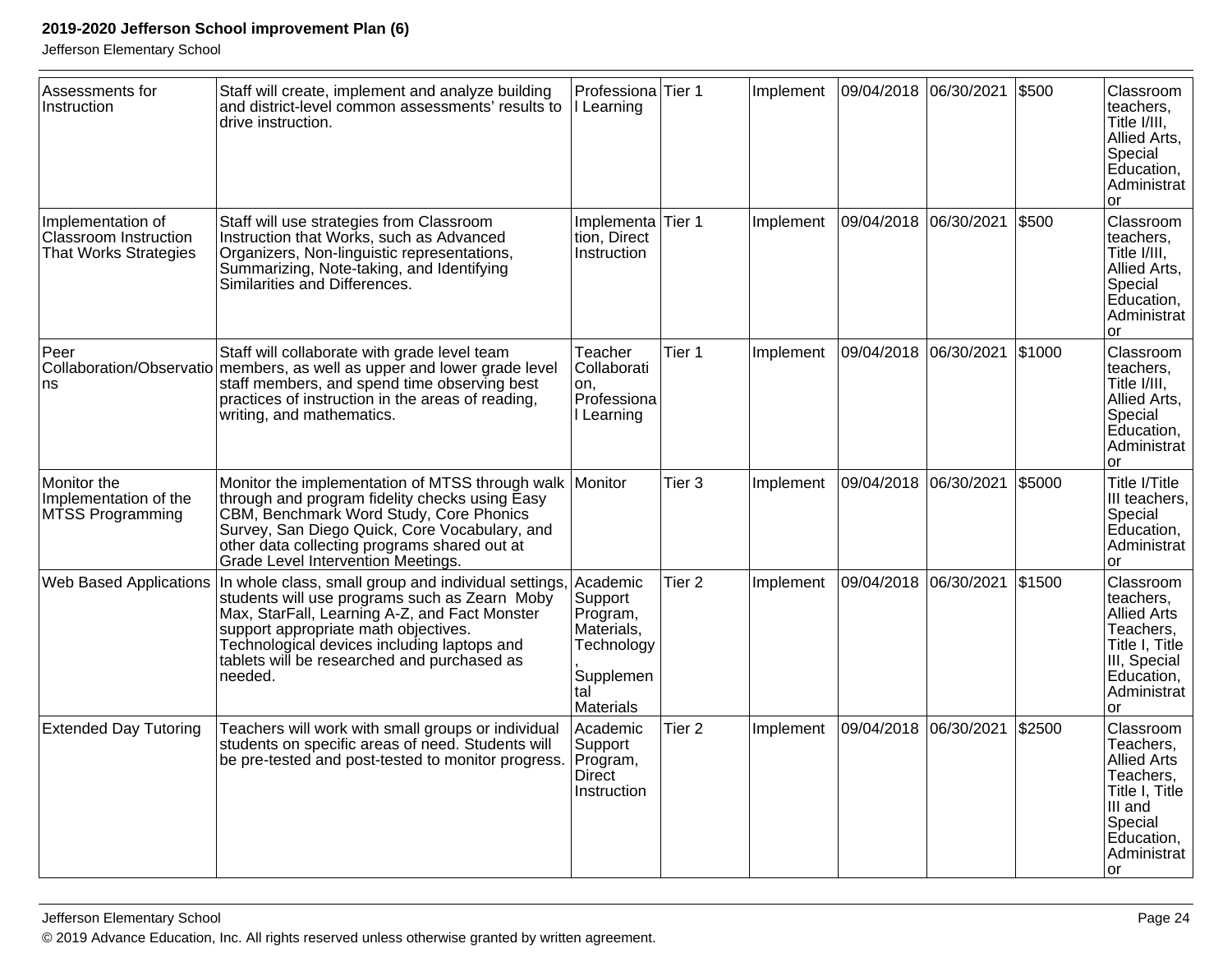| Walk to Math                                                | Based on data collected from common<br>assessments, teachers will group students by<br>ability for additional math support. 2-4 times per<br>week, students will "walk to math" for instruction at<br>their level.                                                                                                                                                                          | Academic<br>Support<br>Program,<br>Direct<br>Instruction                                                                                                                                                             | Tier <sub>2</sub> | Implement | 09/04/2018 06/30/2021 |            | $\sqrt{50}$ | Classroom<br>teachers.<br>Title I/Title<br>III, Allied<br>Arts,<br>Special<br>Education,<br>Administrat<br>or |
|-------------------------------------------------------------|---------------------------------------------------------------------------------------------------------------------------------------------------------------------------------------------------------------------------------------------------------------------------------------------------------------------------------------------------------------------------------------------|----------------------------------------------------------------------------------------------------------------------------------------------------------------------------------------------------------------------|-------------------|-----------|-----------------------|------------|-------------|---------------------------------------------------------------------------------------------------------------|
| <b>Math Support Grade</b><br>Level Intervention<br>Meetings | Staff will meet with the Title I/III team to review<br>math data based on district assessment and<br>progress monitoring tools.                                                                                                                                                                                                                                                             | Evaluation,<br>Academic<br>Support<br>Program,<br>Teacher<br>Collaborati<br>on.<br>Professiona<br>I Learning                                                                                                         | Tier <sub>2</sub> | Implement | 09/04/2018            | 06/30/2021 | \$1000      | Classroom<br>teachers,<br>Title I/III,<br>Allied Arts,<br>Administrati<br>on                                  |
| Rocket Readers                                              | Title I Teacher, EL Teacher and tutor support will<br>target specific needs within small group and<br>individual settings based on the Tier II and Tier III<br>models. Programs such as Corrective Reading,<br>Reading Mastery, Leveled Literacy Intervention, or<br>other targeted programs will be used. Child Study<br>Team support for students who do not respond to<br>interventions. | Implementa Tier 3<br>tion.<br>Academic<br>Support<br>Program,<br>Curriculum<br>Developme<br>nt.<br>Materials,<br>Professiona<br>I Learning,<br><b>Direct</b><br>Instruction,<br>Supplemen<br>tal<br><b>Materials</b> |                   | Implement | 09/04/2018            | 06/30/2021 | \$5000      | Classroom<br>Teachers,<br>Title I, Title<br>II, Special<br>Education,<br>Administrat<br><b>or</b>             |
| Science Day/Night                                           | Parents will be invited and encouraged to attend a<br>science day or evening where students will<br>participate in a hands on science experience<br>through activities provided by the Ann Arbor<br>Hands On Science Museum.                                                                                                                                                                | Community<br>Engageme<br>nt.<br>Materials,<br>Extra<br>Curricular,<br>Parent<br>Involvemen                                                                                                                           | Tier <sub>2</sub> | Implement | 09/04/2018            | 06/30/2021 | \$1500      | Classroom<br>teachers,<br>Title I/III,<br>Allied Arts,<br>Special<br>Education,<br>Administrat<br><b>or</b>   |
|                                                             | Kindergarten Transitions Incoming kindergarten parents will be invited to an<br>informational meeting in the spring. Kindergarten<br>staff will offer suggestions for summer literacy.<br>Reading strategies will be modeled, and materials<br>will be given to incoming students so they are able<br>to begin kindergarten readiness activities.                                           | Community<br>Engageme<br>nt.<br>Materials,<br>Parent<br>Involvemen                                                                                                                                                   | Tier 1            | Implement | 09/04/2018 06/30/2021 |            | \$1000      | Kindergarte<br>Classroom<br>Teachers,<br>Administrati<br>on                                                   |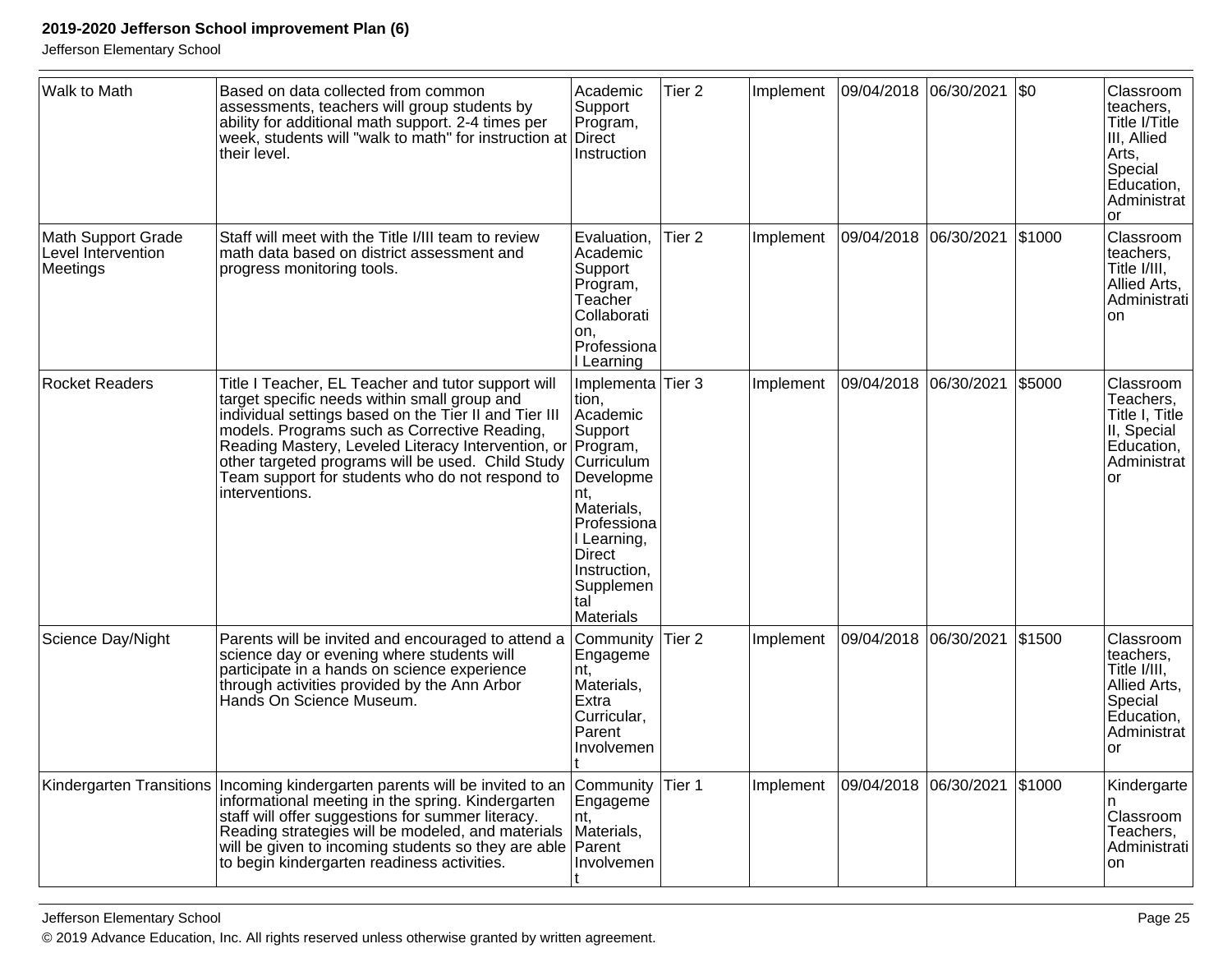Jefferson Elementary School

| <b>Leveled Science Books</b>                                           | Leveled science trade books will be purchased to<br>enhance Tier II instruction with appropriate<br>reading material.                                                                                                                                                                                                                                                                                                                         | Academic<br>Support<br>Program,<br>Curriculum<br>Developme<br>nt.<br>Materials,<br>Supplemen<br>tal<br>Materials                               | Tier <sub>2</sub> | Getting<br>Ready |            | 09/04/2018 06/30/2021 \$1000 |        | Classroom<br>teachers,<br>Title I/III.<br>Allied Arts,<br>Special<br>Education,<br>Administrati<br><b>on</b>                   |
|------------------------------------------------------------------------|-----------------------------------------------------------------------------------------------------------------------------------------------------------------------------------------------------------------------------------------------------------------------------------------------------------------------------------------------------------------------------------------------------------------------------------------------|------------------------------------------------------------------------------------------------------------------------------------------------|-------------------|------------------|------------|------------------------------|--------|--------------------------------------------------------------------------------------------------------------------------------|
| Daily Guided Reading                                                   | The teacher works with a small group of students<br>who have similar skills and reading processes.<br>The teacher selects and introduces new books<br>and supports children reading the whole text<br>independently, making teaching points during and<br>after the reading. During Guided Reading, the<br>classroom teacher will focus, heavily, on non-<br>fiction material including web based programs<br>such as RAZ Kids/ Learning A-Z. | Academic<br>Support<br>Program,<br>Materials,<br>Technology<br><b>Direct</b><br>Instruction                                                    | Tier 1            | Implement        | 09/04/2018 | 06/30/2021                   | \$3500 | Classroom<br>Teachers,<br>Title I, Title<br>III and<br>Resource<br>Room<br>Teacher                                             |
| Plan and impliment<br>PBIS (Positive Behavior<br>Intervention Support) | Jefferson will define behavioral goals, policies,<br>and procedures                                                                                                                                                                                                                                                                                                                                                                           | Behavioral<br>Support<br>Program                                                                                                               | Tier 1            | Getting<br>Ready | 10/01/2018 | 06/30/2021                   | \$2000 | Classroom<br>teachers,<br><b>Allied Arts</b><br>Teachers,<br>Title I, Title<br>III, Special<br>Education,<br>Administrat<br>or |
| Summer Bridge                                                          | Summer Bridge Literacy Program. Parents invited<br>to attend an informational meeting to learn<br>strategies for helping their children continue<br>academics over the summer months. Parents<br>given Summer Bridge Activity Books for children<br>needing additional summer support.                                                                                                                                                        | Community<br>Engageme<br>Int.<br>Academic<br>Support<br>Program,<br>Materials,<br>Parent<br>Involvemen<br>Supplemen<br>tal<br><b>Materials</b> | Tier <sub>2</sub> | Implement        | 09/04/2018 | 06/30/2021                   | \$2500 | Classroom<br>teachers,<br>Title I/III,<br>Allied Arts,<br>Special<br>Education,<br>Administrati<br><b>on</b>                   |

### **General Fund**

| <b>Activity Name</b> | <b>Activity Description</b> | <b>Activity</b><br>$-$<br>Type. | 'Tier | Phase | Begin Date End Date | <b>IResource</b><br><b>Assigned</b> | Staff<br>Responsibl |
|----------------------|-----------------------------|---------------------------------|-------|-------|---------------------|-------------------------------------|---------------------|
|                      |                             |                                 |       |       |                     |                                     |                     |

Jefferson Elementary School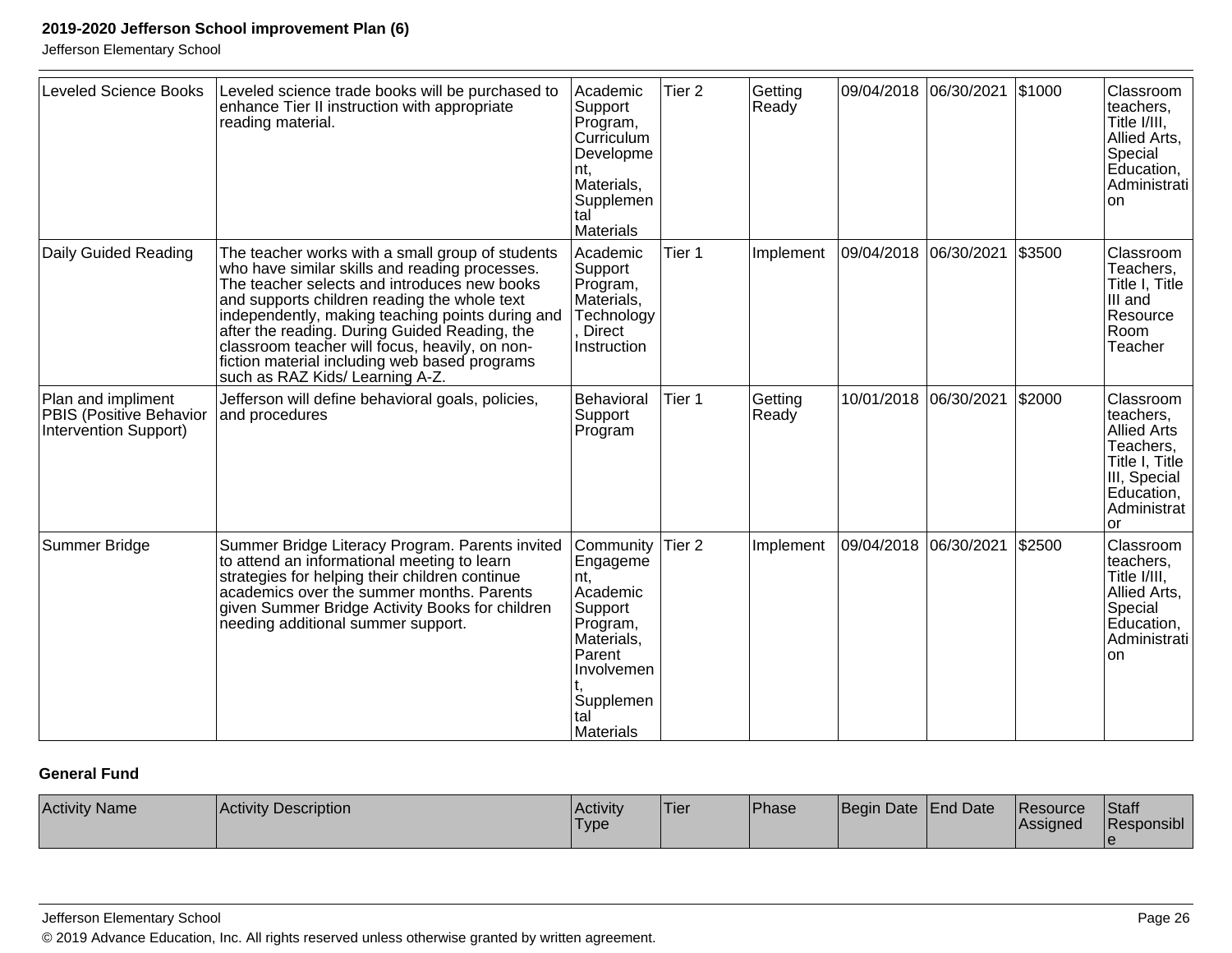| <b>Math Centers</b>                                            | Staff will begin creating differentiated math centers Academic<br>for students at all levels.                                                                                                                                                                                                                                                                    | Support<br>Program,<br>Materials      | Tier <sub>2</sub> | Getting<br>Ready | 09/05/2017            | 06/30/2021 | \$0       | Classroom<br>Teachers,<br>Title I/III,<br>Special<br>Education<br>Staff,<br>Specials<br>Staff,<br>Administrat<br>or |
|----------------------------------------------------------------|------------------------------------------------------------------------------------------------------------------------------------------------------------------------------------------------------------------------------------------------------------------------------------------------------------------------------------------------------------------|---------------------------------------|-------------------|------------------|-----------------------|------------|-----------|---------------------------------------------------------------------------------------------------------------------|
| Math Problem Solving<br>Journals                               | Students will work on math problem solving skills,<br>with teacher direction. The focus will be on<br>students gaining a greater depth of knowledge of<br>how to solve mathematical problems.                                                                                                                                                                    | <b>Direct</b><br>Instruction          | Tier 1            | Implement        | 09/04/2018            | 06/30/2021 | \$0       | Classroom<br>teachers,<br>Title I/III.<br>Allied Arts,<br>Special<br>Education,<br>Adminstrat<br><b>or</b>          |
| Monitor the<br>Implementation of<br>Differentiated Instruction | Through walk through and program fidelity checks,<br>the Principal will monitor the implementation of the<br>Differentiated Instruction activities.                                                                                                                                                                                                              | Implementa Tier 2<br>tion,<br>Monitor |                   | Implement        | 09/04/2018 06/30/2021 |            | <b>SO</b> | Principal<br>and<br>teaching<br>staff                                                                               |
| Math Academic<br><b>Vocabulary Acquisition</b>                 | Academic Vocabulary Acquisition - Building<br>vocabulary involves the utilization of a complete<br>six-step process to teaching vocabulary that<br>includes: teacher explanation, student<br>explanation, student graphic or pictographic<br>representation, review using comparison activities,<br>student discussion of vocabulary terms, and use<br>of games. | <b>Direct</b><br>Instruction          | Tier 1            | Implement        | 09/04/2018 06/30/2021 |            | l\$0      | Classroom<br>teachers.<br>Title I/III,<br>Allied Arts,<br>Special<br>Education,<br>Administrat<br><b>or</b>         |
| <b>Tier II Reading</b><br>Intervention                         | Teachers will use Jan Richardson's strategies to<br>differentiate instruction.                                                                                                                                                                                                                                                                                   | Academic<br>Support<br>Program        | Tier 2            | Implement        | 09/01/2019            | 06/30/2021 | <b>SO</b> | All staff k-5                                                                                                       |
| Professional<br>Development for<br><b>Literacy Support</b>     | Professional development to support literacy<br>instruction.                                                                                                                                                                                                                                                                                                     | Professiona Tier 2<br>I Learning      |                   | Implement        | 09/01/2019 06/30/2021 |            | l\$0      | Teachers k-                                                                                                         |
| Monitor implementation<br>of Guided Reading                    | Monitor the implementation of Guided Reading<br>Strategies through walk through and program<br>fidelity checks.                                                                                                                                                                                                                                                  | Monitor                               | Tier 1            | Implement        | 09/04/2018 06/30/2021 |            | \$0       | Classroom<br>teachers.<br>Title I/III.<br>Allied Arts,<br>Special<br>Education,<br>Administrat<br>lor               |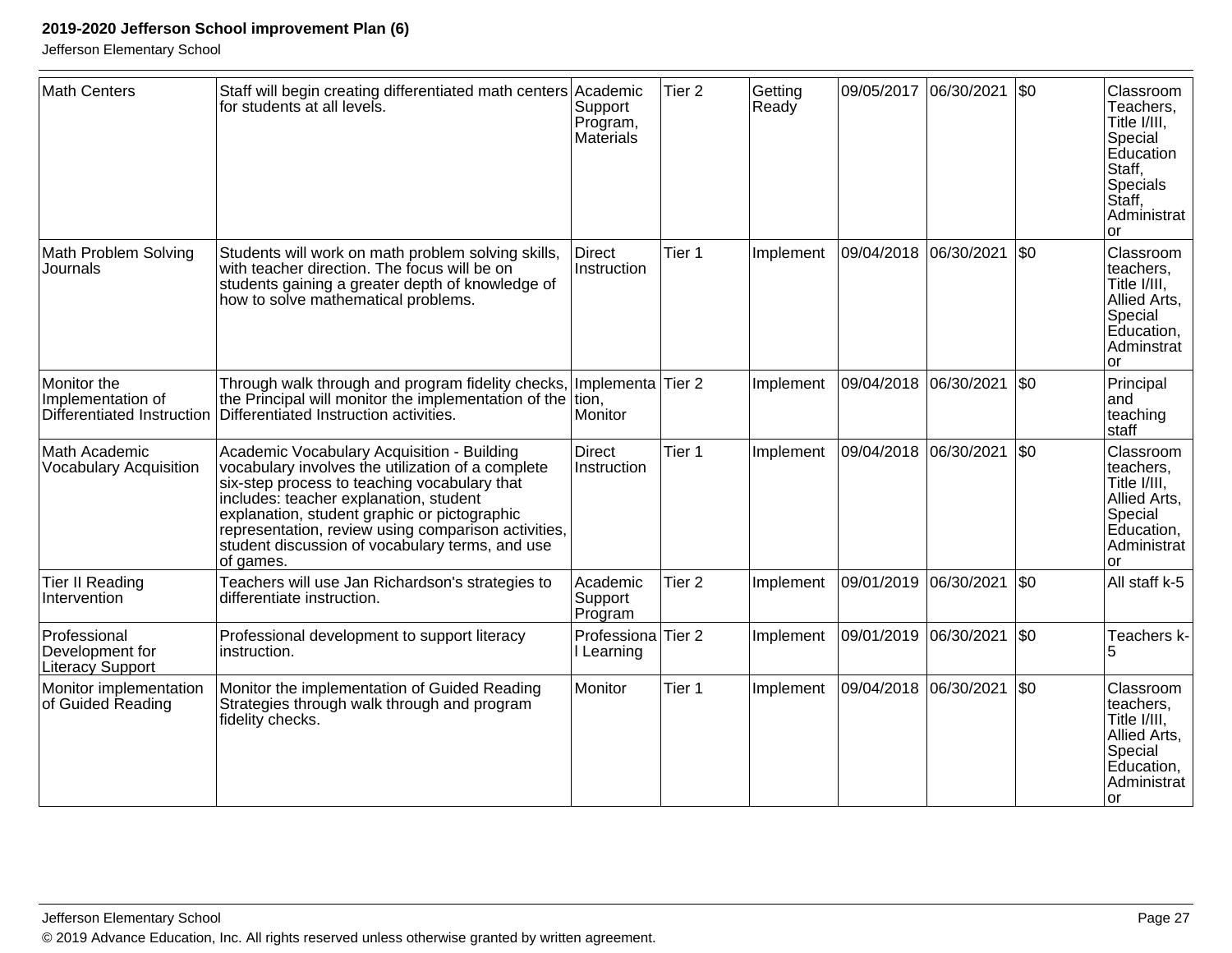Jefferson Elementary School

| Number Talks                                                  | Five to fifteen minute conversations that builds<br>students' vocabulary, computation, and mental<br>math skills will be implemented. In a structured<br>routine students learn a variety of math strategies<br>using various manipulatives and advance<br>organizers to further their understanding of math<br>concepts. | <b>Direct</b><br>Instruction                                    | Tier 1            | Implement |                       | 09/04/2018  06/30/2021 | $ $ \$0 | Classroom<br>teachers,<br>Title I/III.<br>Allied Arts,<br>Special<br>Education,<br>Administrat<br>or  |
|---------------------------------------------------------------|---------------------------------------------------------------------------------------------------------------------------------------------------------------------------------------------------------------------------------------------------------------------------------------------------------------------------|-----------------------------------------------------------------|-------------------|-----------|-----------------------|------------------------|---------|-------------------------------------------------------------------------------------------------------|
| Math Workshop                                                 | Teachers will instruct students on math concepts<br>and complete math tasks with students before<br>working with small leveled groups for additional<br>math instruction.                                                                                                                                                 | <b>Direct</b><br>Instruction                                    | Tier 1            | Implement | 09/04/2018            | 06/30/2021             | \$0     | Classroom<br>Teachers,<br>Title I/III,<br>Allied Arts,<br>Special<br>Education,<br>Administrat<br>or  |
| Monitor the<br>Implementation of<br>Vocabulary<br>Development | Monitor the implementation of Vocabulary<br>Strategies through walk through and program<br>fidelity checks.                                                                                                                                                                                                               | Monitor                                                         | Tier <sub>1</sub> | Implement | 09/05/2017 06/30/2021 |                        | $ $ \$0 | Classroom<br>teachers,<br>Title I/III,<br>Allied Arts,<br>Special<br>Education,<br>Administrat<br>or  |
| Monitor the<br>Implementation of<br>Writer's Workshop         | Monitor the implementation of Writing Strategies<br>through walk through and program fidelity checks.                                                                                                                                                                                                                     | Monitor                                                         | Tier <sub>1</sub> | Implement | 09/04/2018 06/30/2021 |                        | $ $ \$0 | Classroom<br>teachers,<br>Title I/III,<br>Allied Arts,<br>Special<br>Education,<br>Administrat<br>or  |
| <b>Guided Writing Groups</b>                                  | Staff will work with at risk students in small guided<br>writing groups. Skills based on need will be<br>addressed in a small group setting, at the<br>students' levels.                                                                                                                                                  | Academic<br>Support<br>Program,<br><b>Direct</b><br>Instruction | Tier <sub>2</sub> | Implement | 09/04/2018            | 06/30/2021             | \$0     | Classroom<br>Teachers,<br>Title I/III.<br>Allied Arts,<br>Special<br>Education,<br>Administrat<br>lor |

### **Other**

| <b>Activity Name</b><br><b>Activity Description</b> | Activity<br>'Type | 'Tier | Phase | Begin Date End Date |  | <b>IResource</b><br><b>Assigned</b> | Staff<br>Responsibl |
|-----------------------------------------------------|-------------------|-------|-------|---------------------|--|-------------------------------------|---------------------|
|-----------------------------------------------------|-------------------|-------|-------|---------------------|--|-------------------------------------|---------------------|

Jefferson Elementary School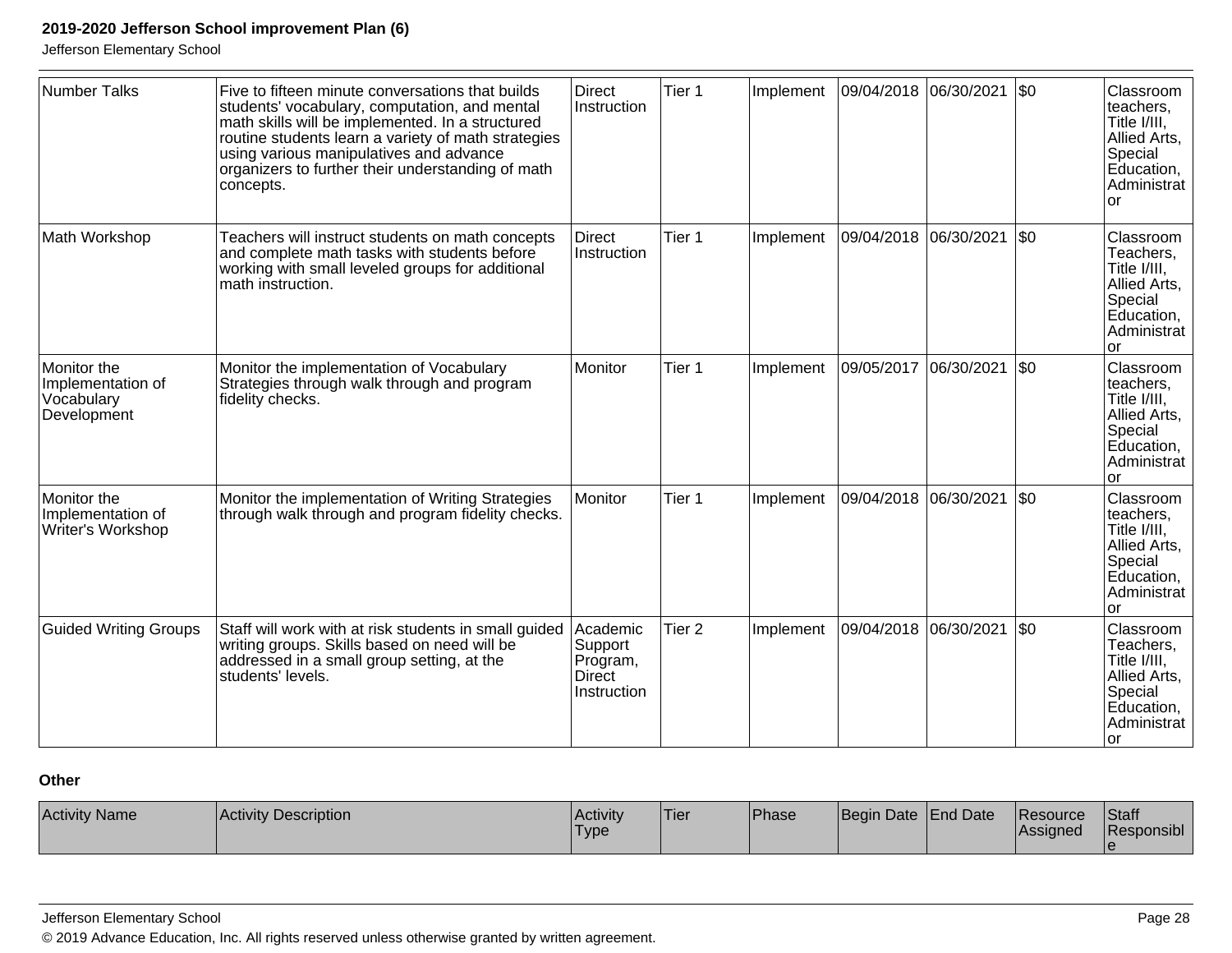Jefferson Elementary School

| Learning Targets | Teachers will post, in kid friendly terms, the math<br>power standards selected by each grade level.<br>Each grade level will also post math leaning<br>targets for the current unit being taught. | Academic<br> Support_<br>Program,<br>Direct<br>Instruction | Tier 1 | Getting<br>Ready | 09/01/2019  06/30/2021  \$0   |  | $\vert$ All staff k-5 $\vert$ |
|------------------|----------------------------------------------------------------------------------------------------------------------------------------------------------------------------------------------------|------------------------------------------------------------|--------|------------------|-------------------------------|--|-------------------------------|
|                  | Literacy Coach Support   District Literacy Coach provides Tier II strategies<br>to support classroom instruction.                                                                                  | <b>Academic</b><br>Support<br>Program                      | Tier 2 | Implement        | $ 09/04/2018 06/30/2021 $ \$0 |  | $ k-5 $<br>Iteachers          |

### **No Funding Required**

| <b>Activity Name</b>          | <b>Activity Description</b>                                                                                                                | Activity<br><b>Type</b>                                                                                | <b>Tier</b>       | Phase            | Begin Date            | <b>End Date</b>       | Resource<br>Assigned | Staff<br>Responsibl                                                                                           |
|-------------------------------|--------------------------------------------------------------------------------------------------------------------------------------------|--------------------------------------------------------------------------------------------------------|-------------------|------------------|-----------------------|-----------------------|----------------------|---------------------------------------------------------------------------------------------------------------|
| Alignment                     | Staff will align instruction (lesson planning) with<br>district curriculum and pacing guides.                                              | Professiona<br>Learning                                                                                | Tier 1            | Implement        |                       | 09/04/2018 06/30/2021 | $ $ \$0              | Classroom<br>Teachers,<br>Title I/Title<br>III, Allied<br>Arts,<br>Special<br>Education,<br>Administrat<br>or |
| Implementation                | Staff will monitor and analyze the impact of adult<br>implementation of instructional strategies and<br>activities on student achievement. | Professiona<br>Learning                                                                                | Tier 1            | Implement        | 09/04/2018 06/30/2021 |                       | $\sqrt{50}$          | Classroom<br>teachers,<br>Title I/III.<br>Allied Arts,<br>Special<br>Education,<br>Administrat<br>Ωr          |
| Evaluate Counselor<br>Program | Evaluate impact on student success via discipline<br>and attendance records, surveys, and<br>assessments.                                  | Behavioral<br>Support<br>Program                                                                       | Tier <sub>1</sub> | Evaluate         | 05/01/2018            | 06/30/2021            | $ $ \$0              | OCI Admin,<br>Elementary<br>Counselors<br><b>Building</b><br><b>Principals</b>                                |
| Develop program               | Define behavioral and mindset goals, develop<br>program policies, procedures, curriculum and<br>service delivery.                          | Behavioral<br>Support<br>Program,<br>Academic<br>Support<br>Program,<br>Curriculum<br>Developme<br>Int | Tier 1            | Getting<br>Ready | 01/01/2018 06/30/2021 |                       | \$0                  | OCI Admin,<br>Elementary<br><b>Counselors</b><br><b>Building</b><br>Principals                                |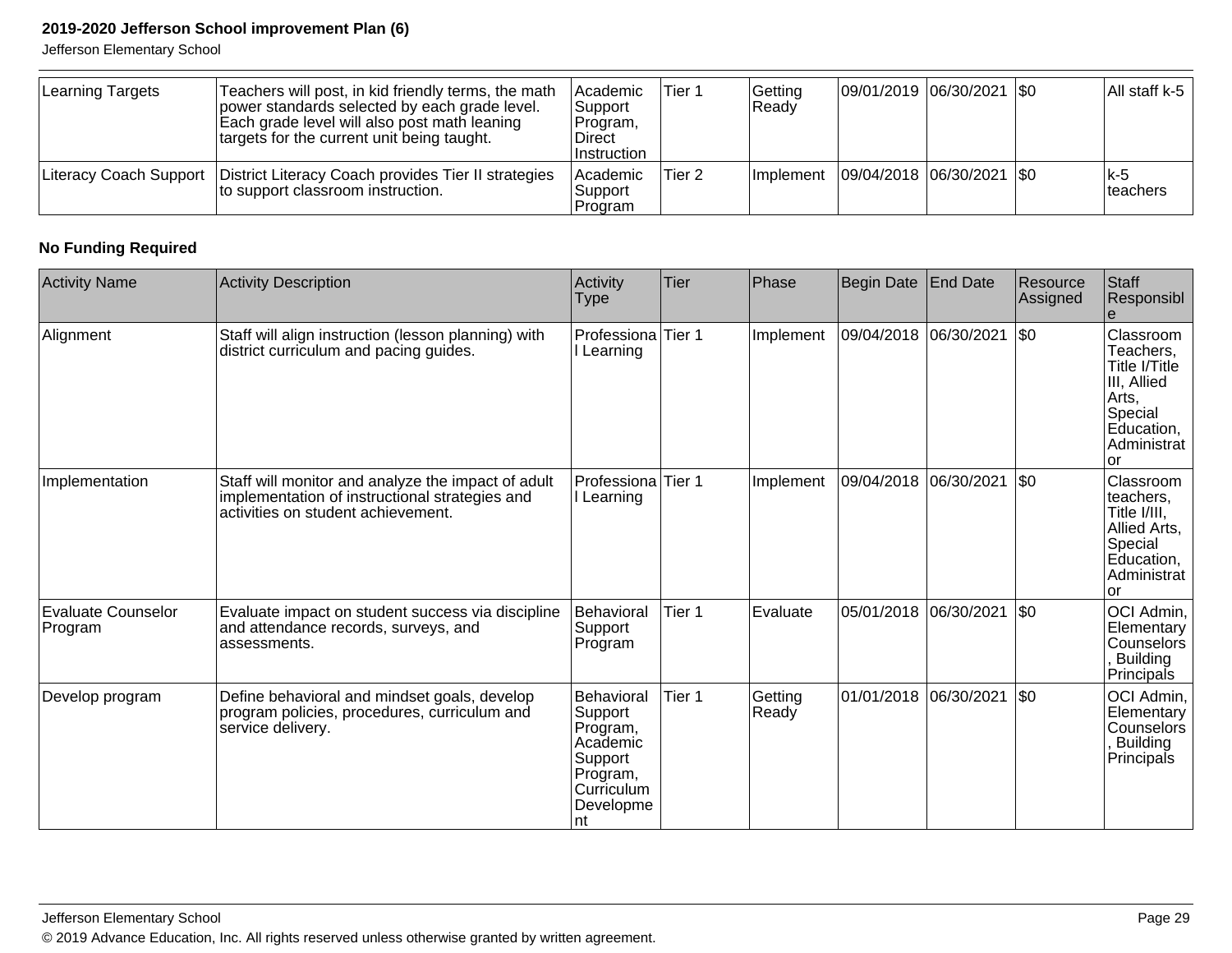Jefferson Elementary School

| <b>MTSS</b>                                                                               | Staff will implement a MTSS process (plan for in-<br>class and school-level intervention/enrichment) to<br>ensure all students' growth in achievement and<br>behavioral success.                                                                                                                                                                                                                                                                                                                                              | Professiona <sup> </sup> Tier 1<br>I Learning |        | Implement | 09/04/2018 06/30/2021 |            | $\sqrt{50}$ | Classroom<br>teachers.<br>Title I/III,<br>Allied Arts,<br>Special<br>Education,<br>Administrat<br><sub>or</sub>                           |
|-------------------------------------------------------------------------------------------|-------------------------------------------------------------------------------------------------------------------------------------------------------------------------------------------------------------------------------------------------------------------------------------------------------------------------------------------------------------------------------------------------------------------------------------------------------------------------------------------------------------------------------|-----------------------------------------------|--------|-----------|-----------------------|------------|-------------|-------------------------------------------------------------------------------------------------------------------------------------------|
| Daily Writer's Workshop                                                                   | Teachers will provide time for Writer's Workshop,<br>at least 4 days/week. During workshop time, the<br>teachers will conduct mini-lessons, Guided Writing<br>Groups, and provide guidance during silent writing<br>time.                                                                                                                                                                                                                                                                                                     | <b>Direct</b><br>Instruction                  | Tier 1 | Implement | 09/04/2018 06/30/2021 |            | l\$0        | Classroom<br>Teachers,<br><b>Allied Arts</b><br>Teachers,<br>Title I, Title<br>III, Special<br>Education,<br>Administrat<br><sub>or</sub> |
| Monitor the<br>Implementation of<br>Classroom Instruction<br><b>That Works Strategies</b> | Monitor the implementation of Classroom<br>Instruction That Works strategies through walk<br>through and program fidelity checks.                                                                                                                                                                                                                                                                                                                                                                                             | Monitor                                       | Tier 1 | Implement | 09/04/2018            | 06/30/2021 | \$0         | Classroom<br>teachers.<br>Title I/Title<br>III, Allied<br>Arts,<br>Special<br>Education,<br>Administrat<br><b>or</b>                      |
| <b>Monitor Counseling</b><br>Program                                                      | Monitor implementation through counselor PLCs,<br>logs, and principal meetings.                                                                                                                                                                                                                                                                                                                                                                                                                                               | Behavioral<br>Support<br>Program              | Tier 1 | Monitor   | 01/01/2018            | 06/30/2021 | \$0         | OCI Admin,<br>Elementary<br>Counselors<br><b>Building</b><br>Principals                                                                   |
| Investigation and Inquiry                                                                 | Classroom teachers will utilize the investigations<br>in the Battle Creek Science kits to provide hands<br>on Science lessons.                                                                                                                                                                                                                                                                                                                                                                                                | <b>Direct</b><br>Instruction                  | Tier 1 | Implement | 09/04/2018            | 06/30/2022 | \$0         | Classroom<br>teachers,<br>Title I//III,<br>Allied Arts,<br>Special<br>Education,<br>Administrat<br>or                                     |
| <b>Vocabulary Acquisition</b>                                                             | Building vocabulary involves the utilization of a<br>complete six-step process to teaching vocabulary<br>that includes: teacher explanation, student<br>explanation, student graphic or pictographic<br>representation, review using comparison activities,<br>student discussion of vocabulary terms, and use<br>of games. Grades K-2 will utilize Benchmark<br>Phonics and Grades K-1 will use Language for<br>Learning and Language for Thinking programs.<br>Grades 3-5 will utilize the Benchmark Word Study<br>Program. | Direct<br>Instruction                         | Tier 1 | Implement | 09/04/2018            | 06/30/2021 | \$0         | Classroom<br>teachers,<br>Title I/III,<br>Allied Arts,<br>Special<br>Education,<br>Administrat<br><b>or</b>                               |

Jefferson Elementary School